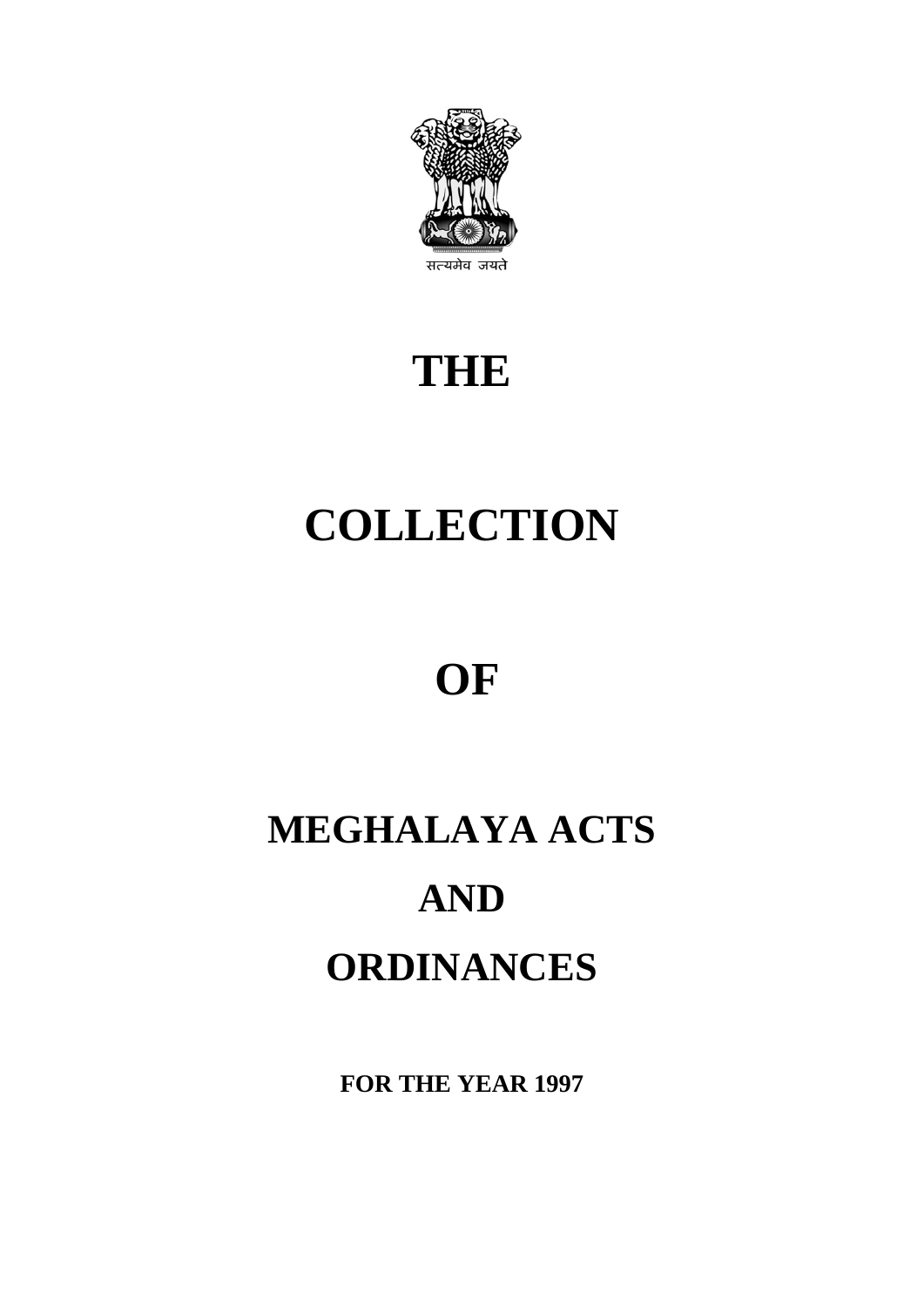## **CONTENT**

| S1.<br>No. | <b>Name of the Acts</b>                                                    | <b>Acts No</b><br>& Year     | <b>Pages</b> |
|------------|----------------------------------------------------------------------------|------------------------------|--------------|
| 1.         | The Meghalaya Appropriation (No. I) Act No.1, 1997.                        | 1 of 1997                    | $1 - 15$     |
| 2.         | The Meghalaya Act (Vote-on-Account) Act No.2, 1997.                        | 2 of 1997                    | $16 - 28$    |
| 3.         | The Meghalaya Appropriation (No. II) Act No. 3, 1997.                      | 3 of 1997                    | $29 - 40$    |
| 4.         | The Meghalaya Motor Vehicles Taxation (Amendment)<br>Act, 1997.            | 4 of 1997                    | 41           |
| 5.         | The Court Fee (Meghalaya Amendment) Act No.5, 1997. 5 of 1997              |                              | 42           |
| 6.         | The Meghalaya Commercial Crops Development Board<br>Act No.6, 1997.        | 6 of 1997                    | $43 - 48$    |
| 7.         | Taxation Laws<br>(Amendment)<br>The<br>Meghalaya<br>No.7,1997              | Act 7 of 1997                | $49 - 57$    |
| S1<br>No.  | Ordinance                                                                  | Ordinance Pages<br>No & Year |              |
| 1.         | The Meghalaya Board of School Education<br>(Amendment) Ordinance No.1,1997 | 1 of 1997                    | 58-59        |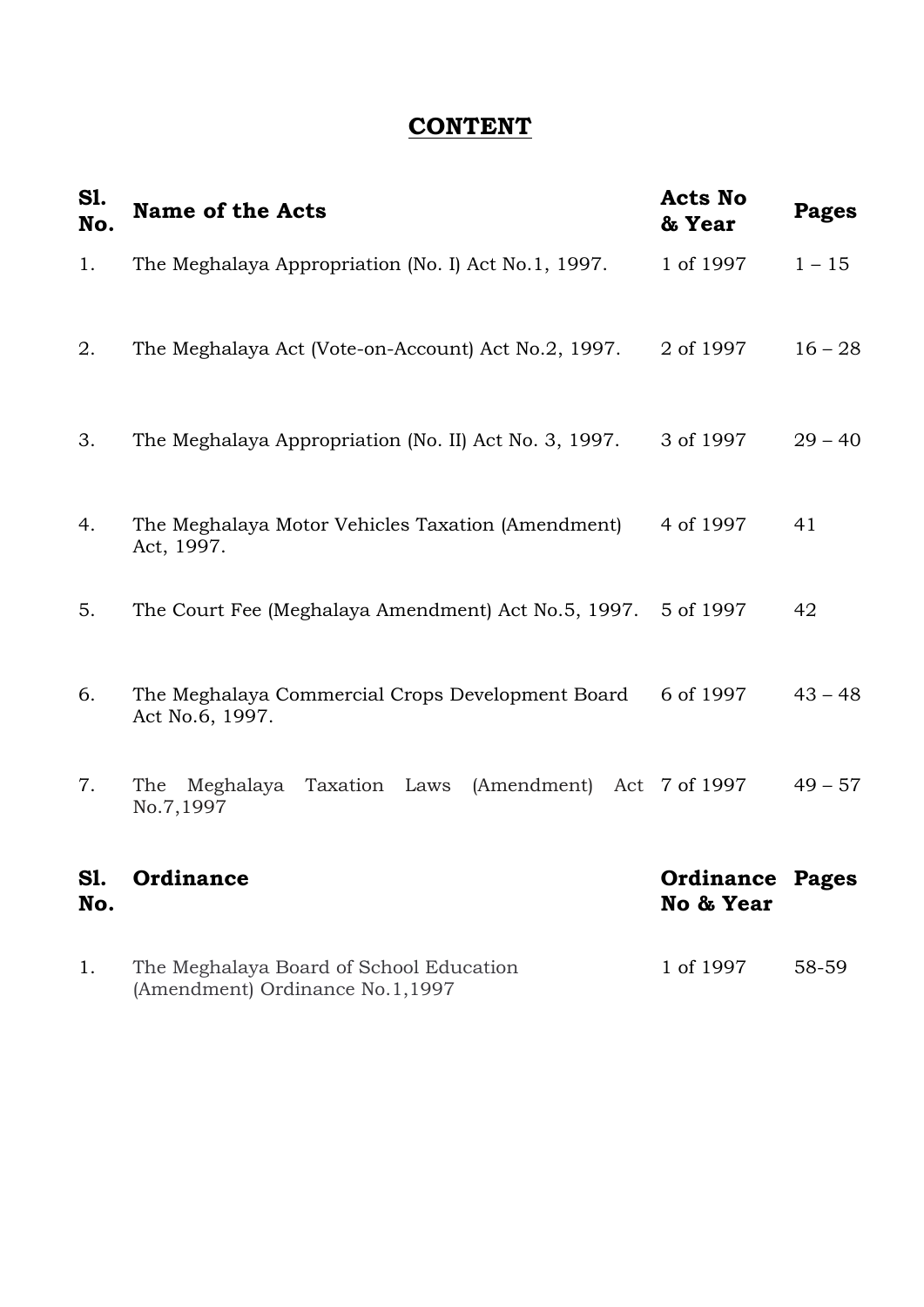#### MEGHALAYA ACT 1 OF 1997

(As passed by the Meghalaya Legislative Assembly)

Received the assent of the Governor on the 21<sup>st</sup> March, 1997

(Published in the Gazette of Meghalaya, Extra-ordinary issue, dated  $21<sup>st</sup>$  March, 1997)

An

#### Act

To authorise payment and appropriation of certain further sums from and out of the Consolidated Fund of Meghalaya for the services of the financial year, 1996-97

Be it enacted by the Legislature of the State of Meghalaya in the Forty-eight Year of the Republic of India as follows:-

| Short title and                                                                            |   | (1) This Act may be called the Meghalaya                                                                                                                                                                                                                                                                                                                                                                                                                                                        |
|--------------------------------------------------------------------------------------------|---|-------------------------------------------------------------------------------------------------------------------------------------------------------------------------------------------------------------------------------------------------------------------------------------------------------------------------------------------------------------------------------------------------------------------------------------------------------------------------------------------------|
| Commencement                                                                               |   | Appropriation (No. I) Act, 1997                                                                                                                                                                                                                                                                                                                                                                                                                                                                 |
| Withdrawal of Rs.<br>62,35,98,485 from and out of<br>the Consolidated Fund of<br>Meghalaya | 2 | From and out of the Consolidated Fund of Meghalaya<br>there may be paid and applied sums not exceeding<br>those specified in column (3) of the schedule<br>amounting the aggregate to the sum of rupees sixty<br>two crores, thirty-five lakhs, ninety eight thousand<br>four hundred eighty five towards defraying the several<br>charges which will come in the course of payment<br>during the financial year 1996-97 in respect of the<br>services specified in column (2) of the Schedule. |
| Appropriation                                                                              | 3 | The sums authorised to be paid and applied from and<br>out of the Consolidated Fund of Meghalaya by this<br>Act, shall be appropriated for the services and purpose                                                                                                                                                                                                                                                                                                                             |

expressed in the scheduled in relation to the said year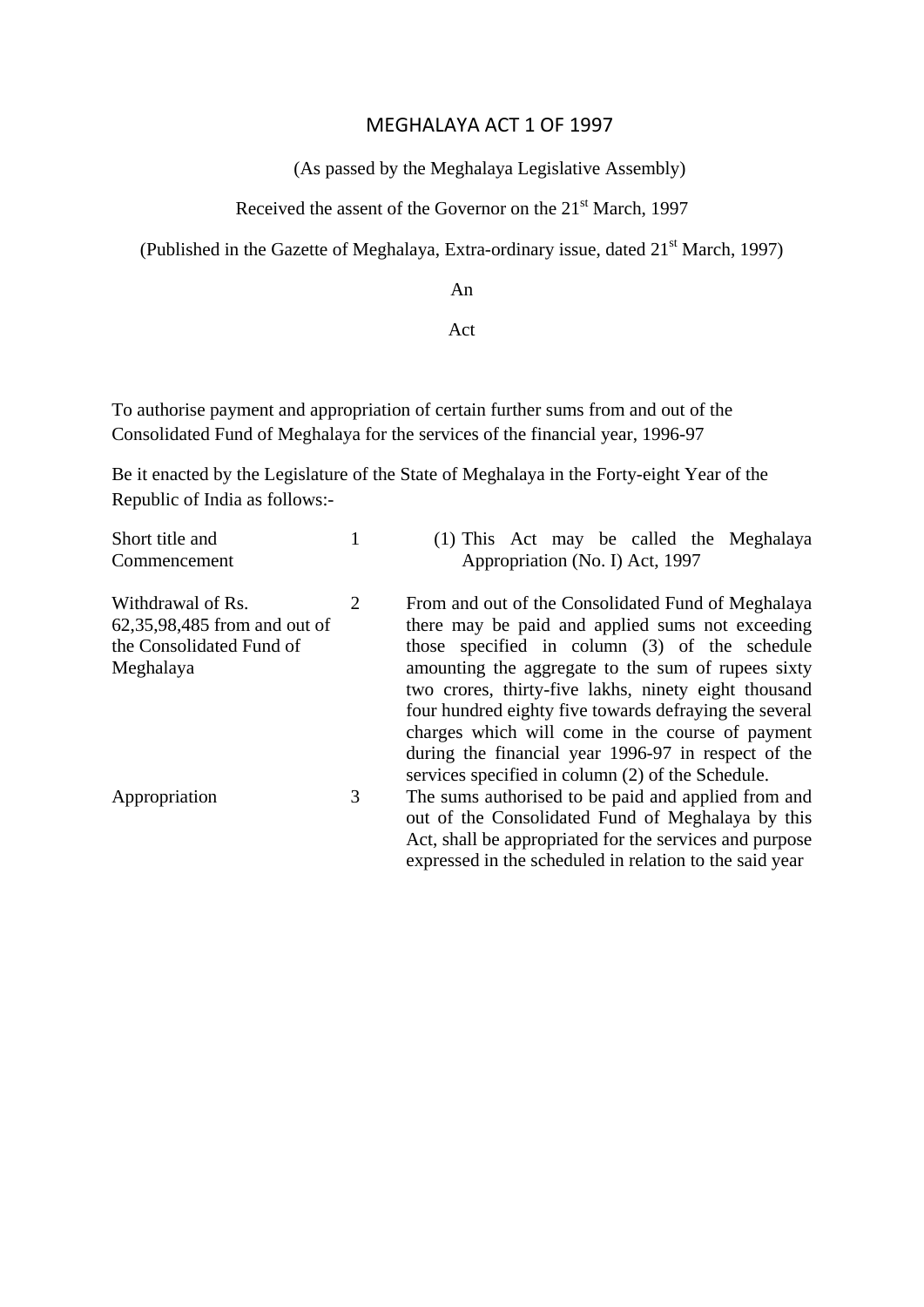| (1)       | (2)                                                                                                                                                                                             |         | (3)                |                  |              |  |
|-----------|-------------------------------------------------------------------------------------------------------------------------------------------------------------------------------------------------|---------|--------------------|------------------|--------------|--|
| Grant No. | Services and Purposes                                                                                                                                                                           |         | Sums not exceeding |                  |              |  |
|           | (Major Heads)                                                                                                                                                                                   |         |                    |                  |              |  |
|           |                                                                                                                                                                                                 |         | Voted by           | Charged on       | Total        |  |
|           |                                                                                                                                                                                                 |         |                    |                  |              |  |
|           |                                                                                                                                                                                                 |         | The                | the Consolidated |              |  |
|           |                                                                                                                                                                                                 |         | Assembly           | Fund             |              |  |
|           |                                                                                                                                                                                                 |         | Rs.                | Rs.              | Rs.          |  |
|           | 2011-Parliament/State/Union                                                                                                                                                                     | Revenue | 8,00,000           |                  | 8,00,000     |  |
|           | Territory legislature                                                                                                                                                                           |         |                    |                  |              |  |
| 1.        | 2058-Stationery and Printing<br>4058-Capital Outlay on Printing<br><b>And Stationery</b>                                                                                                        | Capital |                    |                  |              |  |
| 2.        | 2012-Governor                                                                                                                                                                                   | Revenue |                    | 15,70,582        | 15,70,582    |  |
| 3.        | 2013-Council of Ministers<br>2070-Other Administrative<br>Service etc                                                                                                                           | Revenue |                    |                  |              |  |
| 4.        | 2014-Administration of<br>Justice<br>$\cdots$                                                                                                                                                   | Revenue | 8,31,000           |                  | 8,31,000     |  |
| 5.<br>6.  | 2015-Elections<br>2029-Land Revenue<br>2245-Relief on account of                                                                                                                                | Revenue |                    |                  |              |  |
|           | <b>Natural Calamities</b><br>2250-Other Social Services<br>3475-Other General Economic                                                                                                          | Revenue | 10,00,00,000       | $\cdots$         | 10,00,00,000 |  |
|           | Services<br>6225-Loans for Welfare of<br>Scheduled castes, Sche-<br>Duled Tribes and other<br>backward classes.<br>6250-Loans for Other Social<br>Services<br>6401-Loans for Crop Husban<br>dry | Capital |                    |                  |              |  |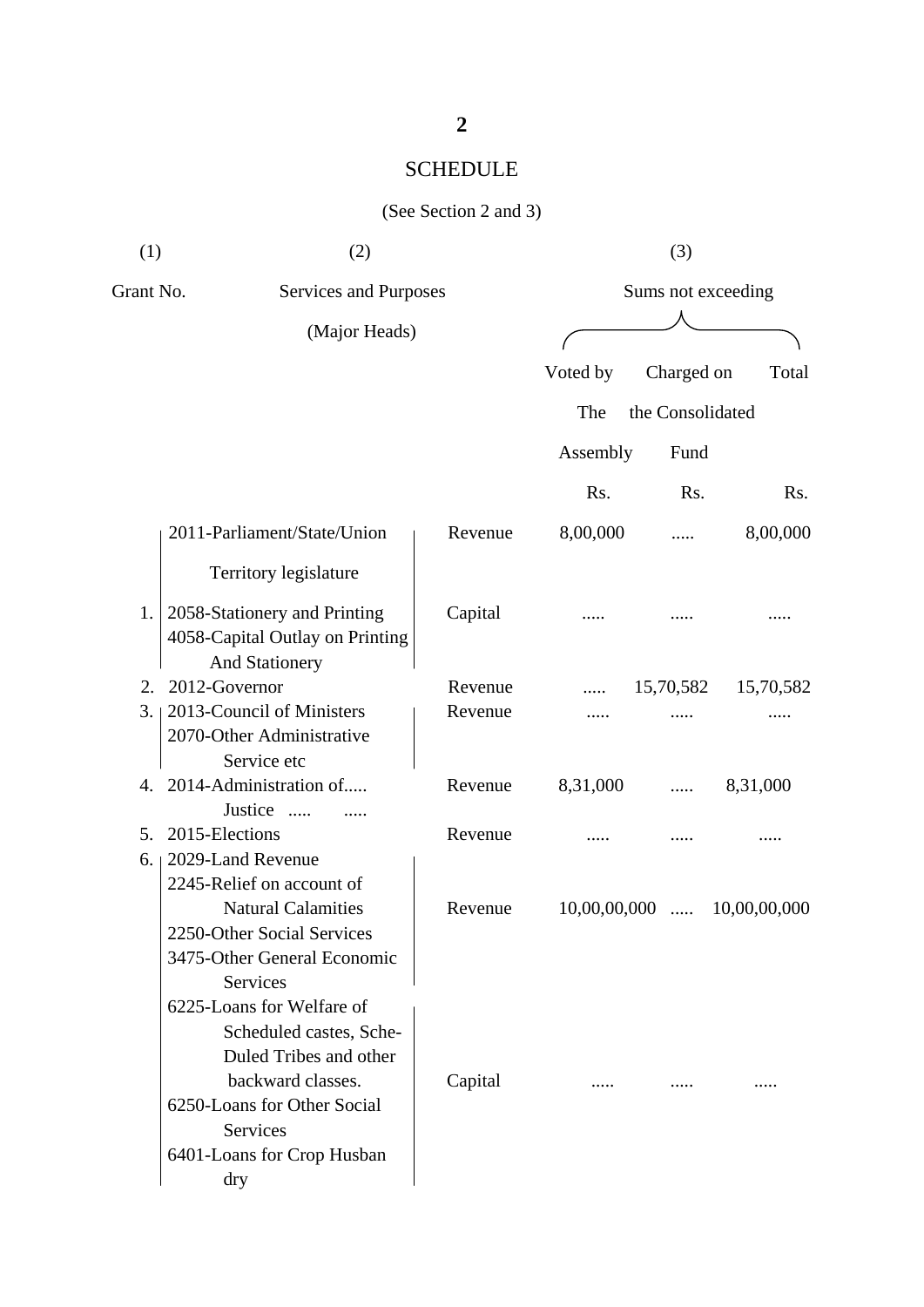| (1)       | (2)                                                                   |         |                    | (3)              |           |  |
|-----------|-----------------------------------------------------------------------|---------|--------------------|------------------|-----------|--|
| Grant No. | Services and Purposes<br>(Major Heads)                                |         | Sums not exceeding |                  |           |  |
|           |                                                                       |         | Voted by           | Charged on       | Total     |  |
|           |                                                                       |         | The                | the Consolidated |           |  |
|           |                                                                       |         | Assembly           | Fund             |           |  |
|           |                                                                       |         | Rs.                | Rs.              | Rs.       |  |
| 7.        | 2030-Stamps and Registration                                          | Revenue | 2,11,460           |                  | 2,11,460  |  |
| 8.        | 2039-State Excise<br>2040-Sales Tax                                   | Revenue | 21,60,000          | .                | 21,60,000 |  |
| 9.        | 2045-Other Taxes and Duties<br>On Commodities and<br><b>Services</b>  | Revenue | 20,39,036          | .                | 20,39,036 |  |
|           | 2041-Taxes on Vehicles                                                |         |                    |                  |           |  |
|           | 2070-Other Administrative Ser-                                        | Revenue | 61,16,582          |                  | 61,16,582 |  |
|           | Vices etc                                                             |         |                    |                  |           |  |
|           | 10.3055-Roads & Transport<br>5053-Capital Outlay on Civil<br>Aviation |         |                    |                  |           |  |
|           | 5055-Capital Outlay on Roads<br>Transport                             | Capital |                    |                  |           |  |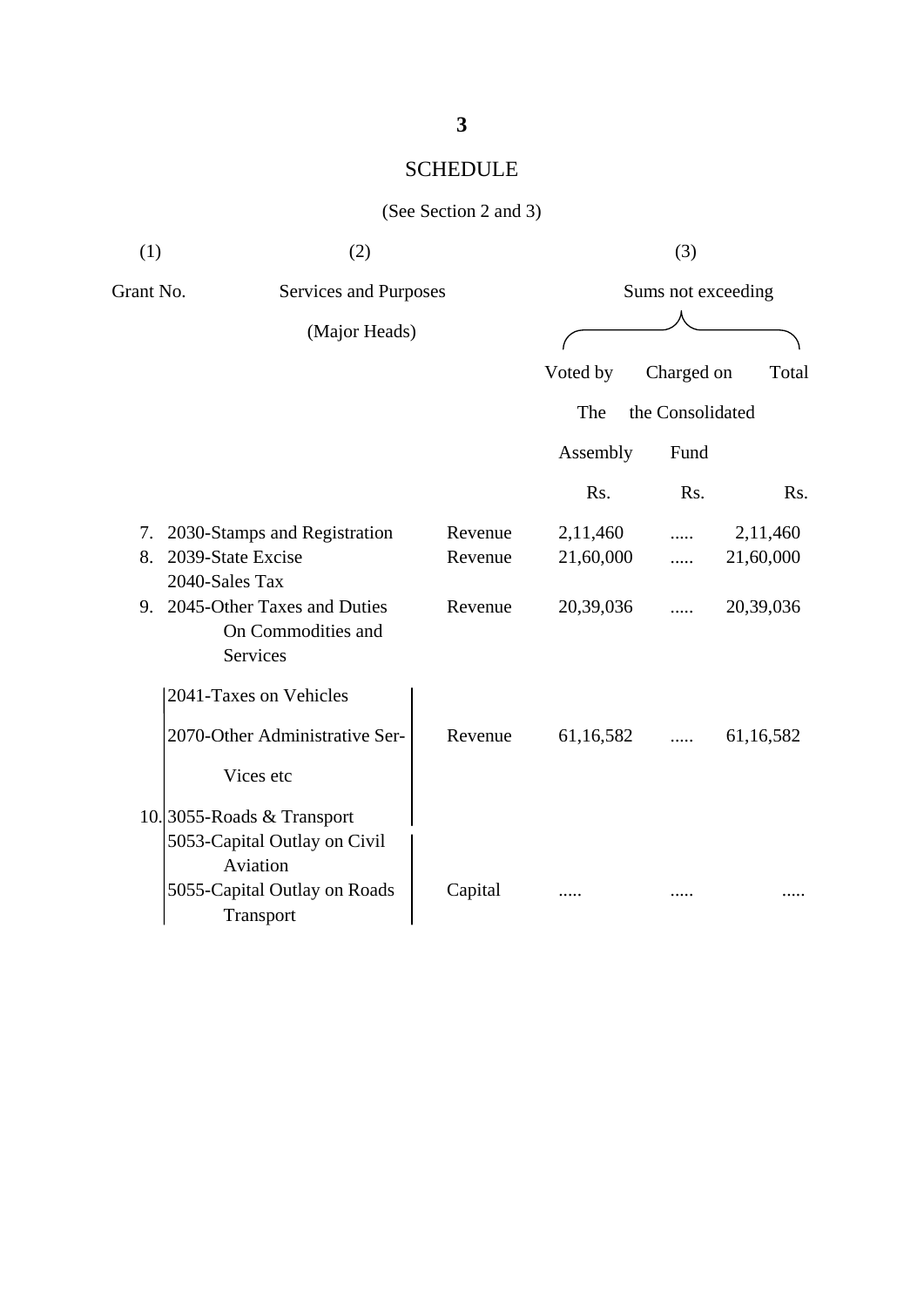| (1)       | (2)                                              |         |             | (3)                |             |
|-----------|--------------------------------------------------|---------|-------------|--------------------|-------------|
| Grant No. | Services and Purposes                            |         |             | Sums not exceeding |             |
|           | (Major Heads)                                    |         |             |                    |             |
|           |                                                  |         | Voted by    | Charged on         | Total       |
|           |                                                  |         | The         | the Consolidated   |             |
|           |                                                  |         |             |                    |             |
|           |                                                  |         | Assembly    | Fund               |             |
|           |                                                  |         | Rs.         | Rs.                | Rs.         |
|           | 2045-Other Taxes and Duties                      |         |             |                    |             |
|           | On Commodities and Ser-                          |         |             |                    |             |
|           | Vices                                            |         |             |                    |             |
|           | 2501-Special Programme for Rural                 | Revenue | 1,40,26,500 |                    | 1,40,26,500 |
|           | Development                                      |         |             |                    |             |
| 11        | 2801-Power                                       |         |             |                    |             |
|           | 2810-Non-conventional Sources of                 |         |             |                    |             |
|           | Energy                                           |         |             |                    |             |
|           | 6801-Loans for Power Projects                    | Capital |             |                    |             |
|           | 12. 2047-Other Fiscal Service                    | Revenue |             |                    |             |
|           | 2048-Appropriation for Reduction                 | Revenue |             |                    |             |
|           | Or avoidance of debt                             |         |             |                    |             |
|           | 2049-Interest Payments                           | Revenue |             |                    |             |
|           | 2051-Public Service Commission                   | Revenue |             | 9,28,640           | 9,28,640    |
|           | 2052-Secretariat General Services                |         |             |                    |             |
|           | 13. 2251-Secretariat Social Services             | Revenue | 7,81,500    | $\cdots$           | 7,81,500    |
|           | 3451-Secretariat Economic Services               |         |             |                    |             |
|           | 5275-Capital Outlay on other                     | Capital |             |                    |             |
|           | <b>Communication Services</b>                    |         |             |                    |             |
|           | 14. 2053-District Administration                 | Revenue | 52,44,999   | .                  | 52,44,999   |
|           | 15. 2054-Treasury and Accounts<br>Administration | Revenue | 40,69,317   | .                  | 40,69,317   |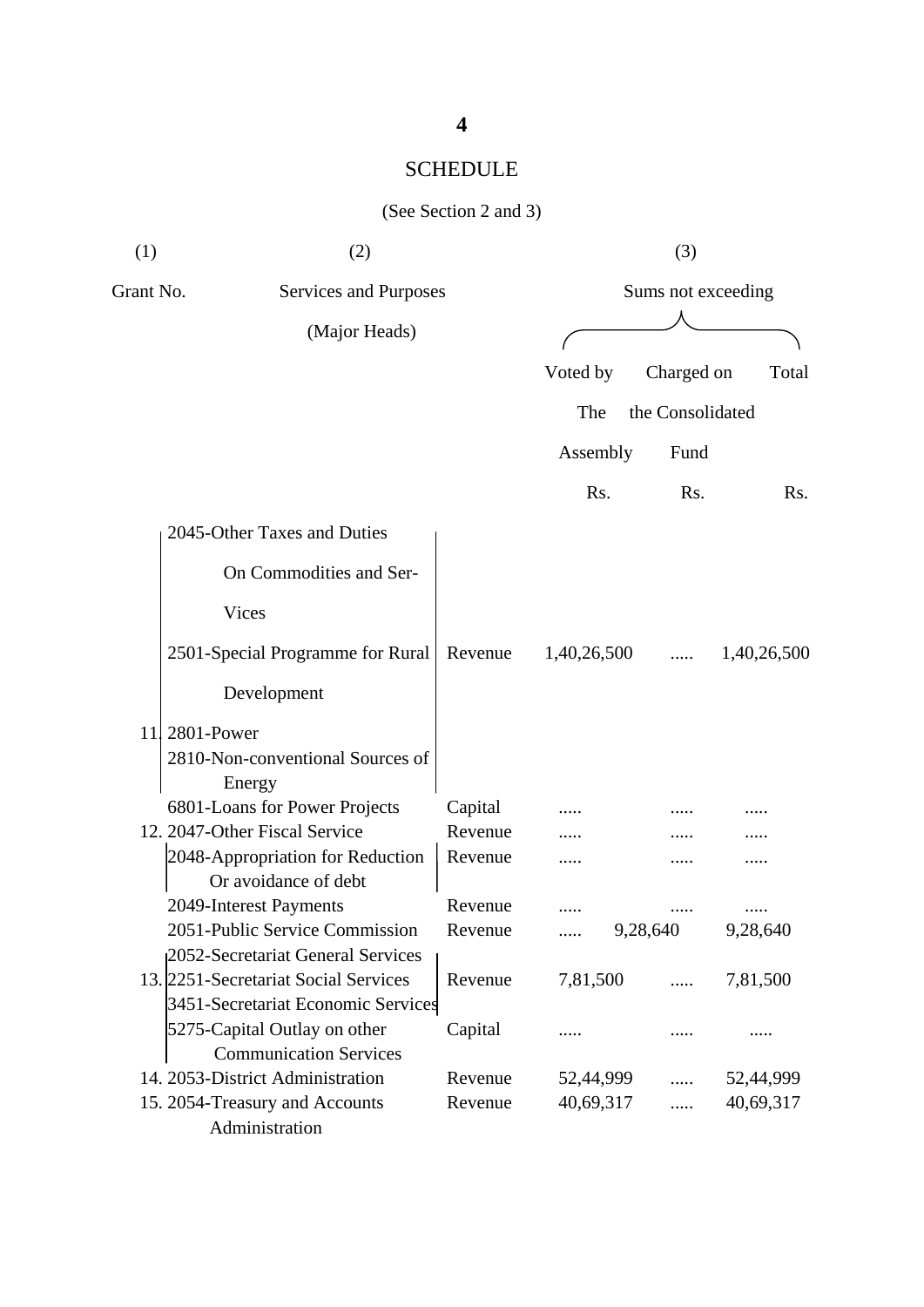| (1)                         | (2)                                                          |         |                  | (3)                |             |
|-----------------------------|--------------------------------------------------------------|---------|------------------|--------------------|-------------|
| Grant No.                   | Services and Purposes                                        |         |                  | Sums not exceeding |             |
|                             | (Major Heads)                                                |         |                  |                    |             |
|                             |                                                              |         | Voted by         | Charged on         | Total       |
|                             |                                                              |         | The              | the Consolidated   |             |
|                             |                                                              |         | Assembly         | Fund               |             |
|                             |                                                              |         | R <sub>s</sub> . | Rs.                | Rs.         |
|                             | 2055-Police                                                  |         |                  |                    |             |
|                             | 2070-Other administrative Service                            |         |                  |                    |             |
| 16.2216-Housing             |                                                              | Revenue | 2,00,00,000      |                    | 2,00,00,000 |
|                             | 4059-Capital Outlay on Public                                |         |                  |                    |             |
|                             | Work                                                         |         |                  |                    |             |
|                             | 4216-Capital Outlay on Housing                               | Capital |                  |                    |             |
| 17. <sub>1</sub> 2059-Jails |                                                              | Revenue | 20,60,173        |                    | 20,60,173   |
|                             | 4059-Capital Outlay on Public<br>Works                       | Capital | .                |                    | .           |
|                             | 2058-Stationery and Printing                                 | Revenue | 43,10,658        |                    | 43,10,658   |
|                             | 18. 4058-Capital Outlay on Stationery<br><b>And Printing</b> |         |                  |                    |             |
|                             | 4216-Capital Outlay on Housing                               | Capital |                  |                    |             |
|                             |                                                              |         |                  |                    |             |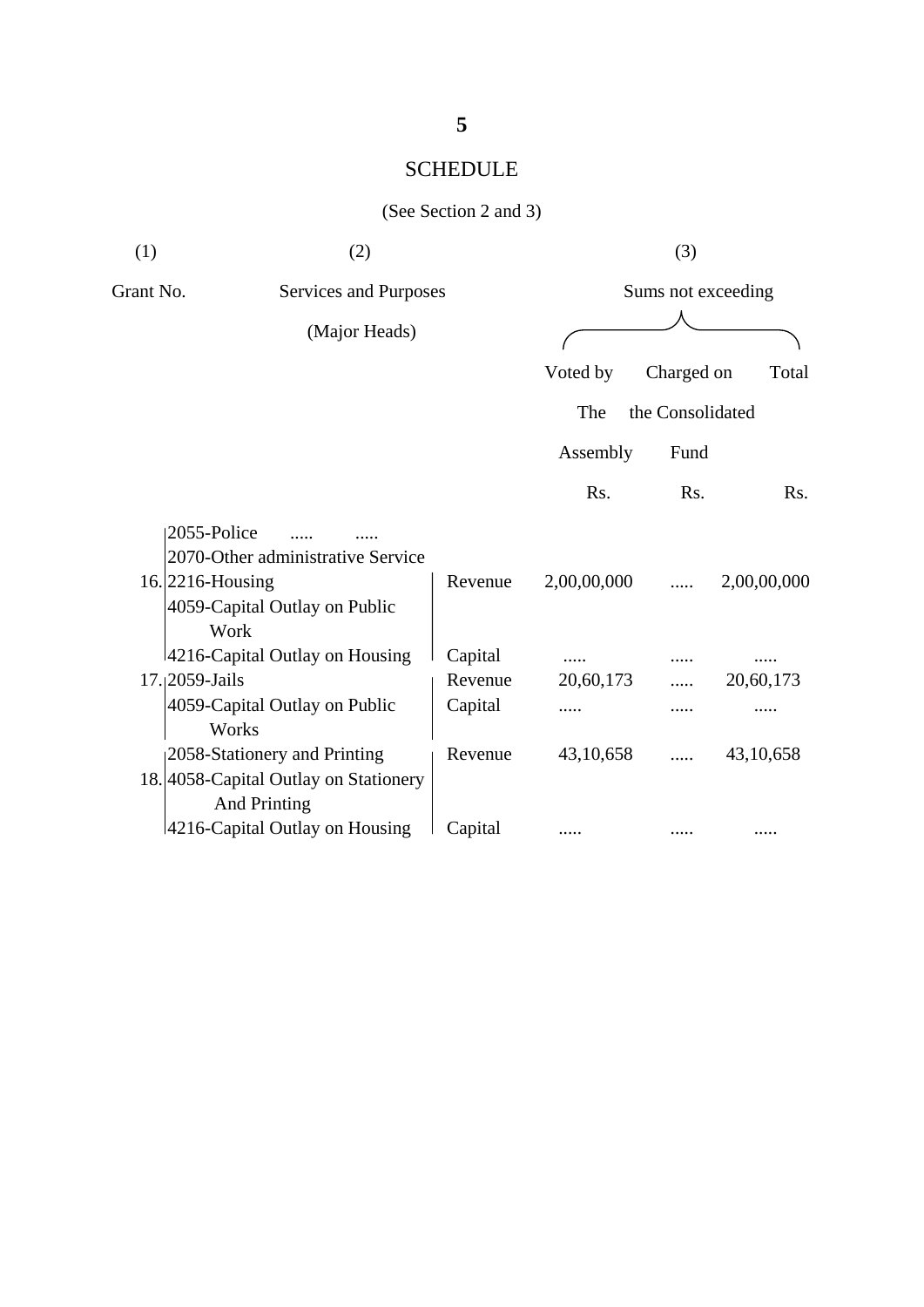| (1)       | (2)                                                                                                                                                                                                                                        |         |                         | (3)              |           |
|-----------|--------------------------------------------------------------------------------------------------------------------------------------------------------------------------------------------------------------------------------------------|---------|-------------------------|------------------|-----------|
| Grant No. | Services and Purposes                                                                                                                                                                                                                      |         | Sums not exceeding      |                  |           |
|           | (Major Heads)                                                                                                                                                                                                                              |         |                         |                  |           |
|           |                                                                                                                                                                                                                                            |         | Voted by                | Charged on       | Total     |
|           |                                                                                                                                                                                                                                            |         | The                     | the Consolidated |           |
|           |                                                                                                                                                                                                                                            |         | Assembly                | Fund             |           |
|           |                                                                                                                                                                                                                                            |         | Rs.                     | Rs.              | Rs.       |
|           | 2052-Secretariat General Services<br>2059-Public Works<br>.<br>2203-Technical Education<br>2204-Sports and Youth Services<br>2205-Art and Cultural<br>2216-Housing<br>19. 4059-Capital Outlay on Public<br>Works                           | Revenue | 95,00,000               | .                | 95,00,000 |
|           | 4202-Capital Outlay on Education,<br>Art and Culture<br>4210-Capital Outlay on Medical<br>and Public Health<br>4216-Capital Outlay on Housing<br>4403-Capital Outlay on Animal<br>Husbandry<br>4404-Capital Outlay on Dairy<br>Development | Capital | .                       | 23,40,000        | 23,40,000 |
|           | 2070-Other Administrative                                                                                                                                                                                                                  | Revenue | 1,14,85,177 1,14,85,177 |                  |           |
|           | Services etc.<br>20. 4059-Capital Outlay on Public<br>Works                                                                                                                                                                                | Capital |                         |                  |           |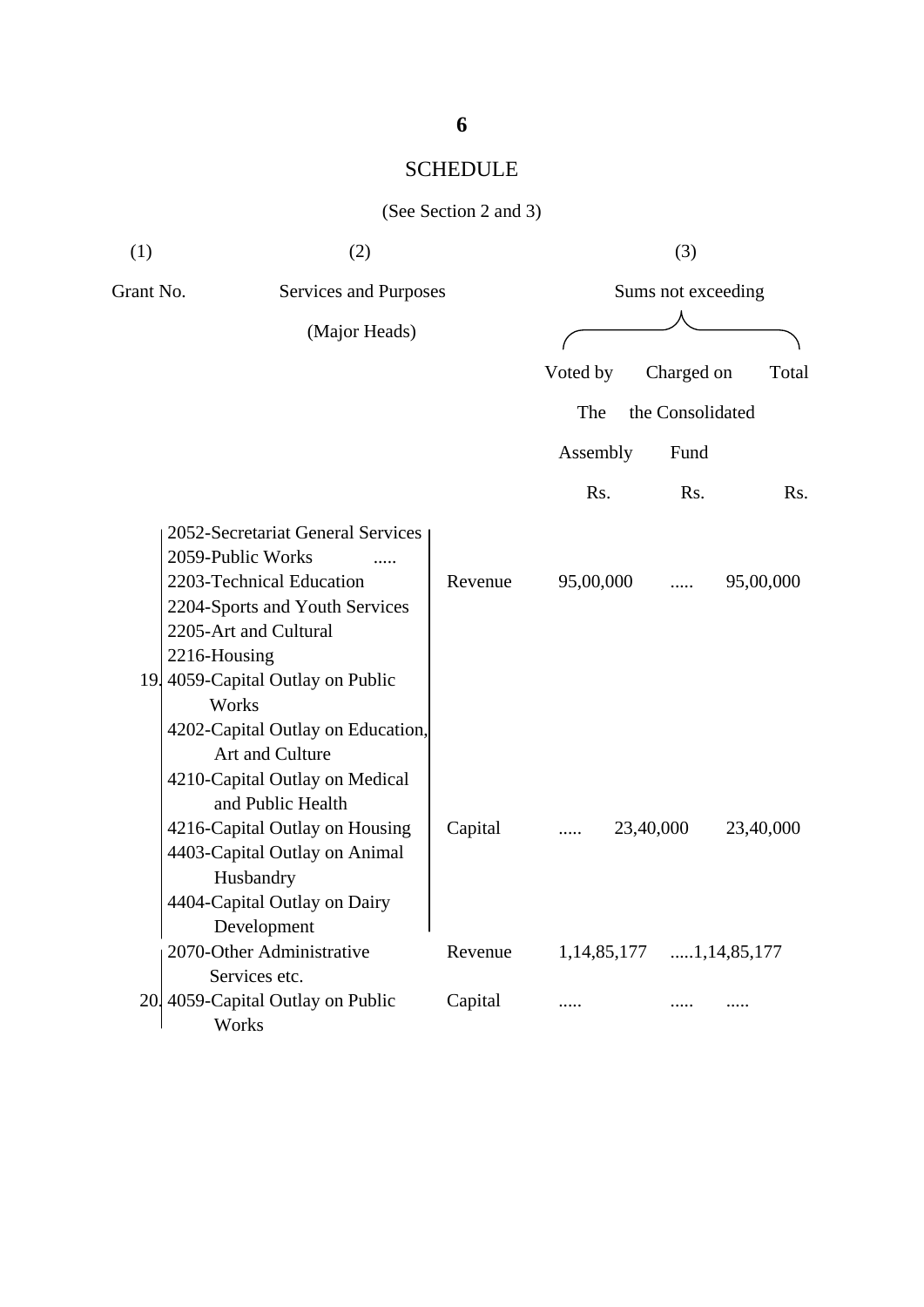| (1)       | (2)                                                                                                                                                                                                                                                                                                                                                                                   |         |                  | (3)                |             |
|-----------|---------------------------------------------------------------------------------------------------------------------------------------------------------------------------------------------------------------------------------------------------------------------------------------------------------------------------------------------------------------------------------------|---------|------------------|--------------------|-------------|
| Grant No. | <b>Services and Purposes</b>                                                                                                                                                                                                                                                                                                                                                          |         |                  | Sums not exceeding |             |
|           | (Major Heads)                                                                                                                                                                                                                                                                                                                                                                         |         |                  |                    |             |
|           |                                                                                                                                                                                                                                                                                                                                                                                       |         | Voted by         | Charged on         | Total       |
|           |                                                                                                                                                                                                                                                                                                                                                                                       |         | The              | the Consolidated   |             |
|           |                                                                                                                                                                                                                                                                                                                                                                                       |         | Assembly         | Fund               |             |
|           |                                                                                                                                                                                                                                                                                                                                                                                       |         | R <sub>s</sub> . | Rs.                | Rs.         |
|           | 2075-Miscellaneous General<br>Services<br>2202-General Education<br>2203-Technical Education<br>2204-Sport and Youth Services<br>2205-Art and Culture<br>2236-Nutrition<br>21. 3425-Other Scientific Research<br>3354-Census Survey and<br><b>Statistics</b><br>4202-Capital Outlay on Education,<br>Art and Culture<br>4204-Capital Outlay on Education,<br>Sports, Art and Cultures | Revenue | 3,50,00,000      | .                  | 3,50,00,000 |
|           | 6202-Loans for Education, Art<br><b>And Culture</b>                                                                                                                                                                                                                                                                                                                                   | Capital |                  |                    |             |
|           | 22. 2070-Other Administrative Services Revenue<br>etc                                                                                                                                                                                                                                                                                                                                 |         | 28, 12, 749      |                    | 28, 12, 749 |
|           | 2216-Housing<br>23. 2070- Other Administrative Services Revenue                                                                                                                                                                                                                                                                                                                       |         | 54,661           |                    | 54,661      |
|           | etc<br>24. 2071-Pension and other Retirement<br>Benefits.                                                                                                                                                                                                                                                                                                                             | Revenue | .                |                    |             |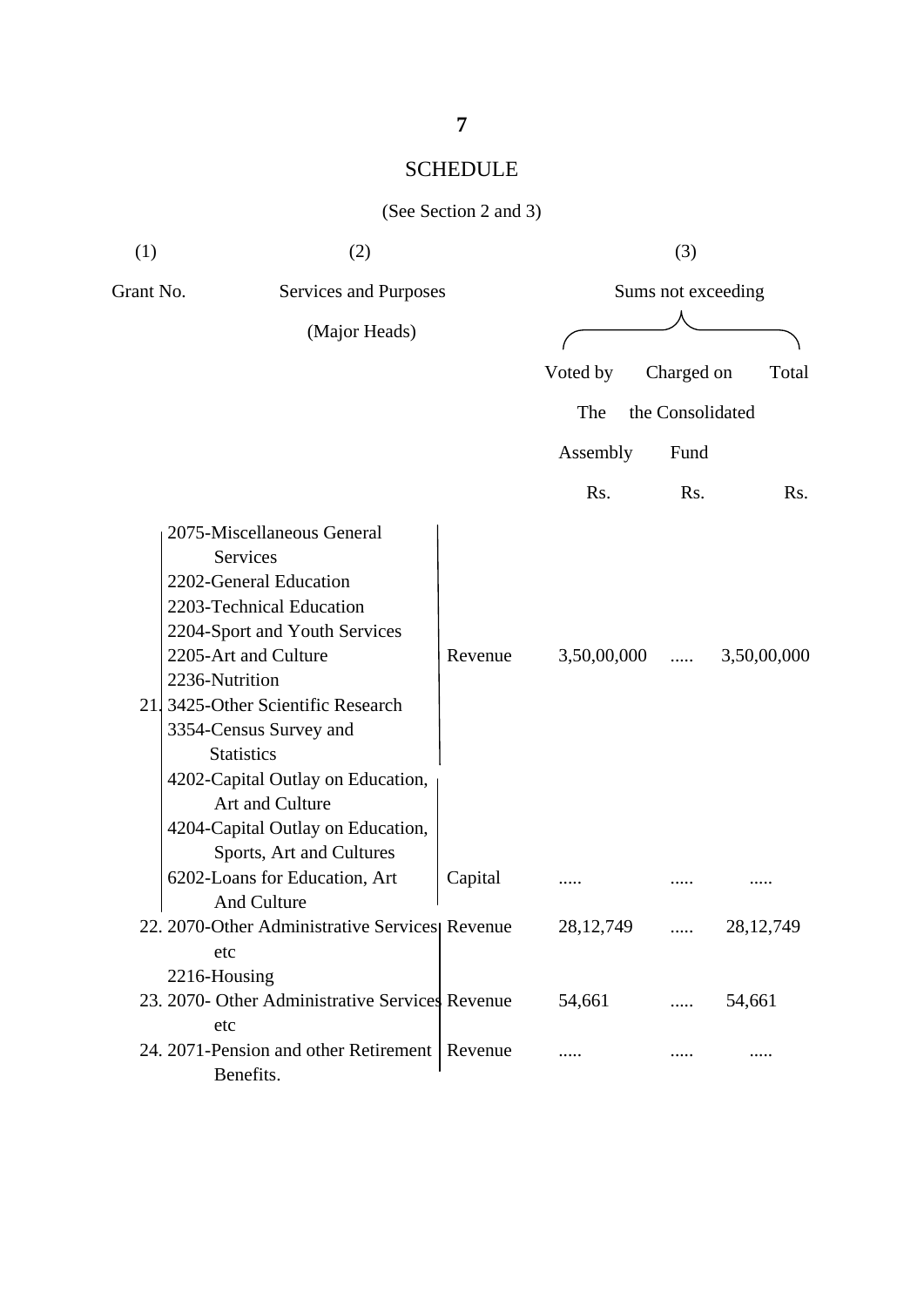| (1)               | (2)                                                                                            |                    |                    | (3)              |                     |
|-------------------|------------------------------------------------------------------------------------------------|--------------------|--------------------|------------------|---------------------|
| Grant No.         | Services and Purposes                                                                          |                    | Sums not exceeding |                  |                     |
|                   | (Major Heads)                                                                                  |                    |                    |                  |                     |
|                   |                                                                                                |                    | Voted by           | Charged on       | Total               |
|                   |                                                                                                |                    | The                | the Consolidated |                     |
|                   |                                                                                                |                    | Assembly           | Fund             |                     |
|                   |                                                                                                |                    | R <sub>s</sub> .   | Rs.              | Rs.                 |
|                   | 25. 2075-Miscellaneous General<br>Service                                                      | Revenue            |                    |                  |                     |
|                   | 2210-Medical and Public Health<br>2211-Family Welfare<br>26. 4210-Capital Outlay on Medical    | Revenue            | 4,04,45,883        |                  | $\dots$ 4,04,45,883 |
|                   | and Public Health<br>4211-Capital Outlay on Family<br>Welfare                                  | Capital            |                    |                  |                     |
| 2216-Housing      | 2215-Water Supply and Sanita-<br>tion<br>4215-Capital Outlay on Water<br>Supply and Sanitation | Revenue            | 20,04,00,00        | $\cdots$         | 20,04,00,00         |
|                   | 27. 2416-Capital Outlay on Housing                                                             | Capital            |                    |                  |                     |
| $ 2216 -$ Housing | 28. 4216-Capital Outlay on Housing                                                             | Revenue            | 1,75,00,000        | .                | 1,75,00,000         |
| $2216$ -Housing   | 6216-Loans on Housing<br>2217-Urban Development                                                | Capital<br>Revenue | 50,000             |                  | 50,000              |
|                   | 29. 4216-Capital Outlay on Housing<br>4217-Capital Outlay on Urban<br>Development              | Capital            | .                  |                  |                     |
|                   | 30. 2220-Information and Publicity                                                             | Revenue<br>Revenue | .<br>60,800        |                  |                     |
|                   | 31. 2230-Labour and Employment                                                                 |                    |                    |                  | 60,800              |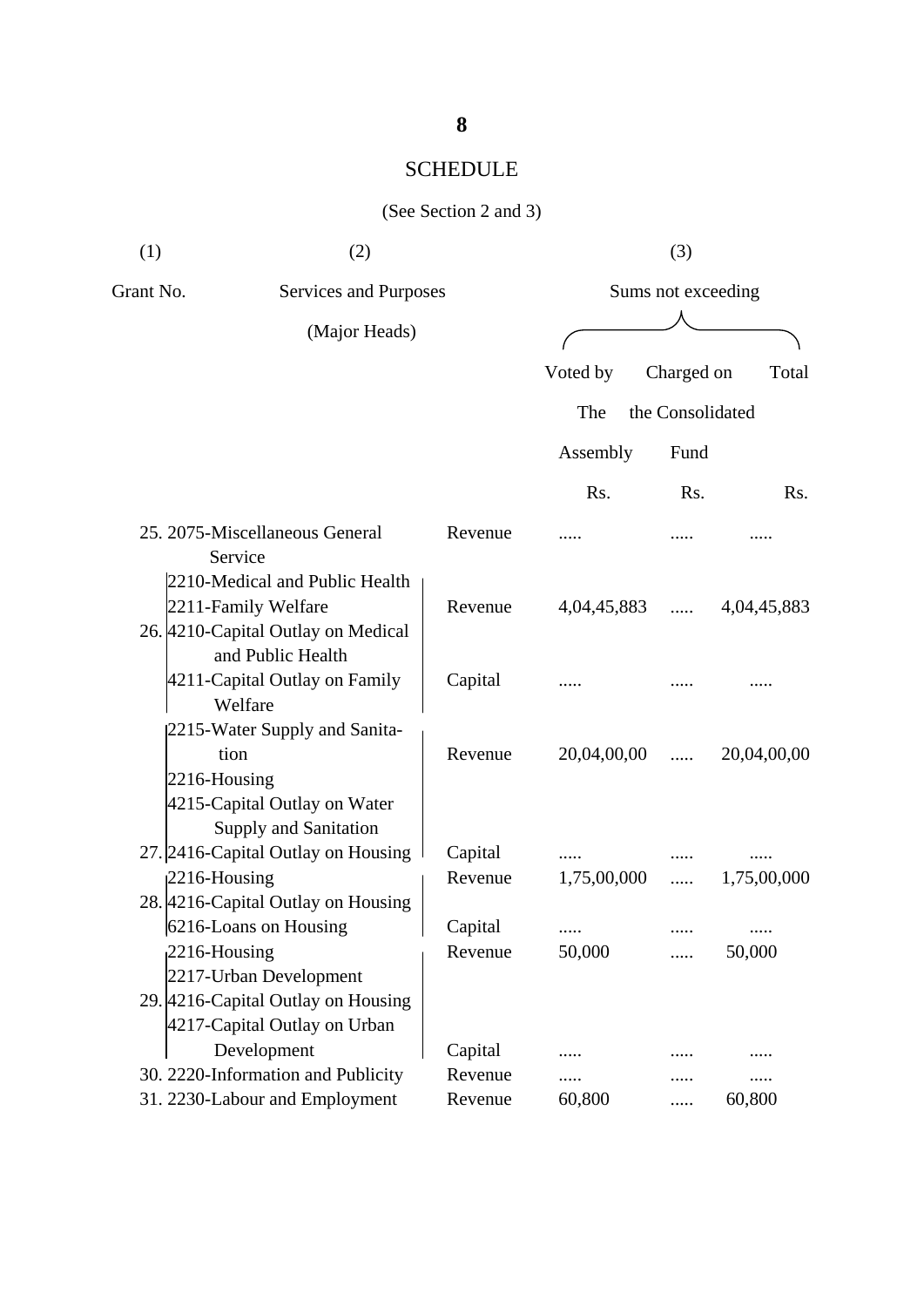| (1)       | (2)                                                                                                             |         | (3)                |                  |                  |  |
|-----------|-----------------------------------------------------------------------------------------------------------------|---------|--------------------|------------------|------------------|--|
| Grant No. | Services and Purposes                                                                                           |         | Sums not exceeding |                  |                  |  |
|           | (Major Heads)                                                                                                   |         |                    |                  |                  |  |
|           |                                                                                                                 |         | Voted by           | Charged on       | Total            |  |
|           |                                                                                                                 |         | The                | the Consolidated |                  |  |
|           |                                                                                                                 |         | Assembly           | Fund             |                  |  |
|           |                                                                                                                 |         | Rs.                | Rs.              | R <sub>s</sub> . |  |
|           | 3456-Civil Supplies                                                                                             | Revenue | 31,17,000          |                  | 13,17,000        |  |
|           | 32.4408-Capital Outlay on Food<br>Storage and Warehousing                                                       | Capital | .                  | .                |                  |  |
|           | 2235-Social Security and Welfare                                                                                | Revenue |                    |                  |                  |  |
|           | 33.6235-Loans for Social Security<br>and Welfare<br>2225-Welfare of Schedule Castes                             | Capital |                    |                  |                  |  |
|           | And Schedule Tribes and<br>Other backward Classes<br>2235-Social Security and Welfare<br>2236-Nutrition         | Revenue | 75,00,000          |                  | 75,00,000        |  |
|           | 34. 4059-Capital Outlay on Public<br>Works<br>4235-Capital Outlay on Social<br>Security and Welfare             |         |                    |                  |                  |  |
|           | 6225-Loans for Welfare of<br><b>Schedule Castes and</b><br>Schedule Tribes and other<br><b>Backward Classes</b> | Capital |                    |                  |                  |  |
|           | 35. 2235-Social Security and Welfare<br>2075-Miscellaneous General<br>Services                                  | Revenue | 29,175             |                  | 29,175           |  |
|           | 36.12235-Social Security and Welfare                                                                            | Revenue | 15,20,000          |                  | 15,20,000        |  |
|           | 37. 2250-Other Social Services                                                                                  | Revenue | .                  |                  |                  |  |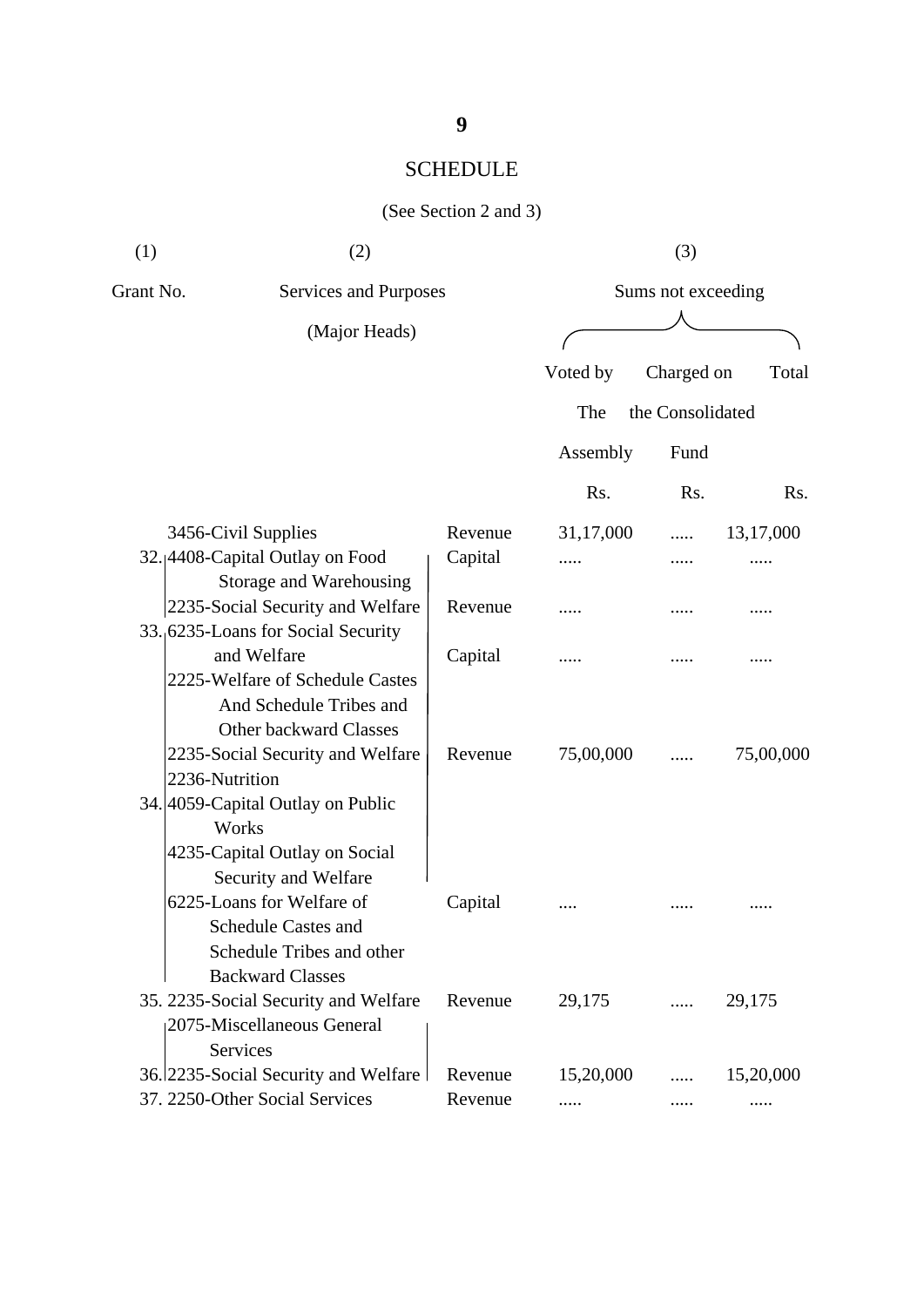#### (See Section 2 and 3)

| (1)       | (2)                              |         |                    | (3)              |           |  |
|-----------|----------------------------------|---------|--------------------|------------------|-----------|--|
| Grant No. | Services and Purposes            |         | Sums not exceeding |                  |           |  |
|           | (Major Heads)                    |         |                    |                  |           |  |
|           |                                  |         | Voted by           | Charged on       | Total     |  |
|           |                                  |         | The                | the Consolidated |           |  |
|           |                                  |         | Assembly           | Fund             |           |  |
|           |                                  |         | Rs.                | Rs.              | Rs.       |  |
|           | 3451-Secretariat Economic        | Revenue | 6,50,000           |                  | 6,50,000  |  |
| 38.       | Services                         |         |                    |                  |           |  |
|           | 2425-Co-operation                | Revenue | 15,15,000          | .                | 15,15,000 |  |
|           | 4425-Capital Outlay on           |         |                    |                  |           |  |
|           | Co-operation                     |         |                    |                  |           |  |
|           | 39. 4435-Capital Outlay on Other |         |                    |                  |           |  |
|           | <b>Agriculture Programmes</b>    | Capital |                    |                  |           |  |
|           | 6425-Loans for Co-operation      |         |                    |                  |           |  |
|           | 2552-North Eastern Areas         | Revenue |                    |                  |           |  |
| 40.       | (Special Areas Programme)        |         |                    |                  |           |  |
|           | 4552-Capital Outlay on North     |         |                    |                  |           |  |
|           | <b>Eastern Areas</b>             | Capital | .                  |                  |           |  |
|           | 41. 3454-Census, Survey and      | Revenue | 18,06,751          |                  | 18,06,751 |  |
|           | <b>Statistics</b>                |         |                    |                  |           |  |
|           | 2216-Housing                     |         |                    |                  |           |  |
|           | 42. 3475-Other General Economic  | Revenue |                    |                  |           |  |
|           | Services.                        |         |                    |                  |           |  |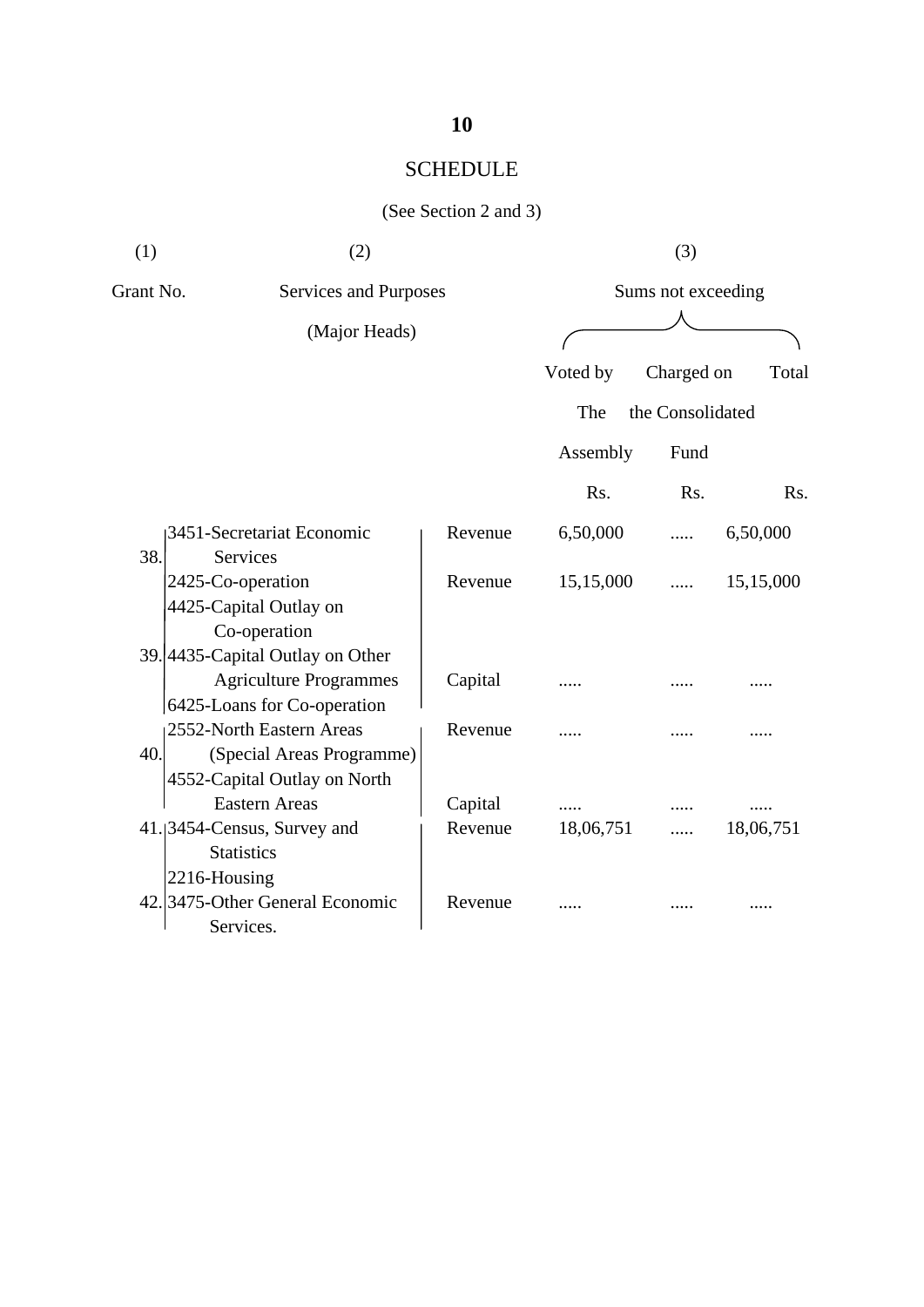| (1)       | (2)                                      |         | (3)                |                        |       |  |
|-----------|------------------------------------------|---------|--------------------|------------------------|-------|--|
| Grant No. | Services and Purposes                    |         | Sums not exceeding |                        |       |  |
|           | (Major Heads)                            |         |                    |                        |       |  |
|           |                                          |         | Voted by           | Charged on             | Total |  |
|           |                                          |         | The                | the Consolidated       |       |  |
|           |                                          |         | Assembly           | Fund                   |       |  |
|           |                                          |         | Rs.                | Rs.                    | Rs.   |  |
|           | 2216-Housing                             |         |                    |                        |       |  |
|           | 2401-Crop Husbandry                      |         |                    |                        |       |  |
|           | 2408-Food Storage and                    |         |                    |                        |       |  |
|           | Warehousing                              |         |                    |                        |       |  |
|           | 2415-Agricultural Research and           |         |                    |                        |       |  |
|           | Education                                | Revenue | 1, 17, 41, 700     | $\dots 1, 17, 41, 700$ |       |  |
|           | 2435-Other Agriculture                   |         |                    |                        |       |  |
|           | Programmes                               |         |                    |                        |       |  |
|           | 2702-Minor Irrigation                    |         |                    |                        |       |  |
|           | 43.4216-Capital Outlay on Housing        |         |                    |                        |       |  |
|           | 4401-Capital Outlay on Crop<br>Husbandry |         |                    |                        |       |  |
|           | 4416-Investment in Agricultural          | Capital |                    |                        |       |  |
|           | Financial Institution.                   |         |                    |                        |       |  |
|           | 4702-Capital Outlay on Minor             |         |                    |                        |       |  |
|           | Irrigation                               |         |                    |                        |       |  |
|           | 6401-Loans for Crop Husbandry            |         |                    |                        |       |  |
|           | 2701-Medium Irrigation-II-Works          | Revenue |                    |                        |       |  |
|           | Under E and D. Wing P.W.D.               |         |                    |                        |       |  |
|           | <b>Medium Irrigation Projects</b>        |         |                    |                        |       |  |
|           | 2711-Food Control                        |         |                    |                        |       |  |
|           | 44.4701-Capital Outlay on Medium         |         |                    |                        |       |  |
|           | Irrigation                               |         |                    |                        |       |  |
|           | 4711-Capital Outlay on Flood             | Capital |                    |                        | .     |  |
|           | <b>Control Projects</b>                  |         |                    |                        |       |  |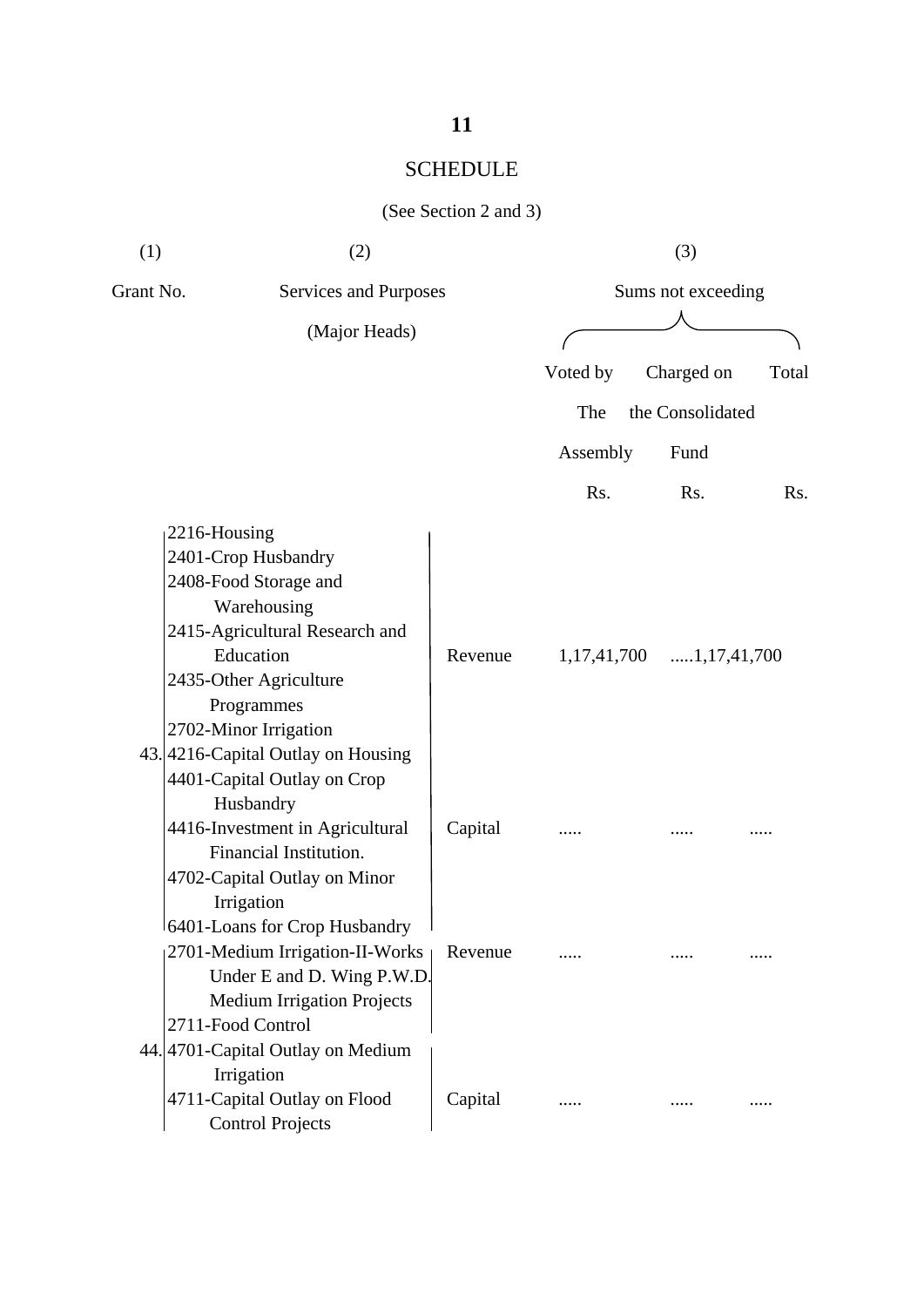| (1)       | (2)                                                     |         |               | (3)                |             |
|-----------|---------------------------------------------------------|---------|---------------|--------------------|-------------|
| Grant No. | Services and Purposes                                   |         |               | Sums not exceeding |             |
|           | (Major Heads)                                           |         |               |                    |             |
|           |                                                         |         | Voted by      | Charged on         | Total       |
|           |                                                         |         | The           | the Consolidated   |             |
|           |                                                         |         | Assembly      | Fund               |             |
|           |                                                         |         | Rs.           | R <sub>s</sub> .   | Rs.         |
|           | $ 2216 -$ Housing                                       |         |               |                    |             |
|           | 45. 2402-Soil and Water Conservation Revenue            |         |               |                    |             |
|           | 2415-Agricultural Research and                          |         |               |                    |             |
|           | Education                                               | Revenue |               |                    |             |
|           | 2501-Special Programmes for<br><b>Rural Development</b> |         |               |                    |             |
|           | 46. 2216-Housing                                        |         |               |                    |             |
|           | 2235-Social Security and                                |         |               |                    |             |
|           | Welfare                                                 |         |               |                    |             |
|           | 2403-Animal Husbandry                                   | Revenue | 91,87,000     | .                  | 91,87,000   |
|           | 2415-Agricultural Research                              |         |               |                    |             |
|           | and Education                                           |         |               |                    |             |
|           | 47. 4059-Capital outlay on Public                       |         |               |                    |             |
|           | Works.                                                  |         |               |                    |             |
|           | 4403-Capital Outlay on Animal                           |         |               |                    |             |
|           | Husbandry                                               |         |               |                    |             |
|           | 6225-Loans for Welfare of S.Cs,                         |         |               |                    |             |
|           | S.TS and other B.CS.                                    | Capital |               |                    |             |
|           | 6403-Loans for Animal Hus-                              |         |               |                    |             |
|           | bandry                                                  |         |               |                    |             |
|           | $2216$ -Housing                                         |         |               |                    |             |
|           | 7404-Dairy Development                                  |         |               |                    |             |
|           | 48. 2415-Agricultural Research                          | Revenue | $1,17,53,000$ |                    | 1,17,53,000 |
|           | and Education                                           |         |               |                    |             |
|           | Education                                               |         |               |                    |             |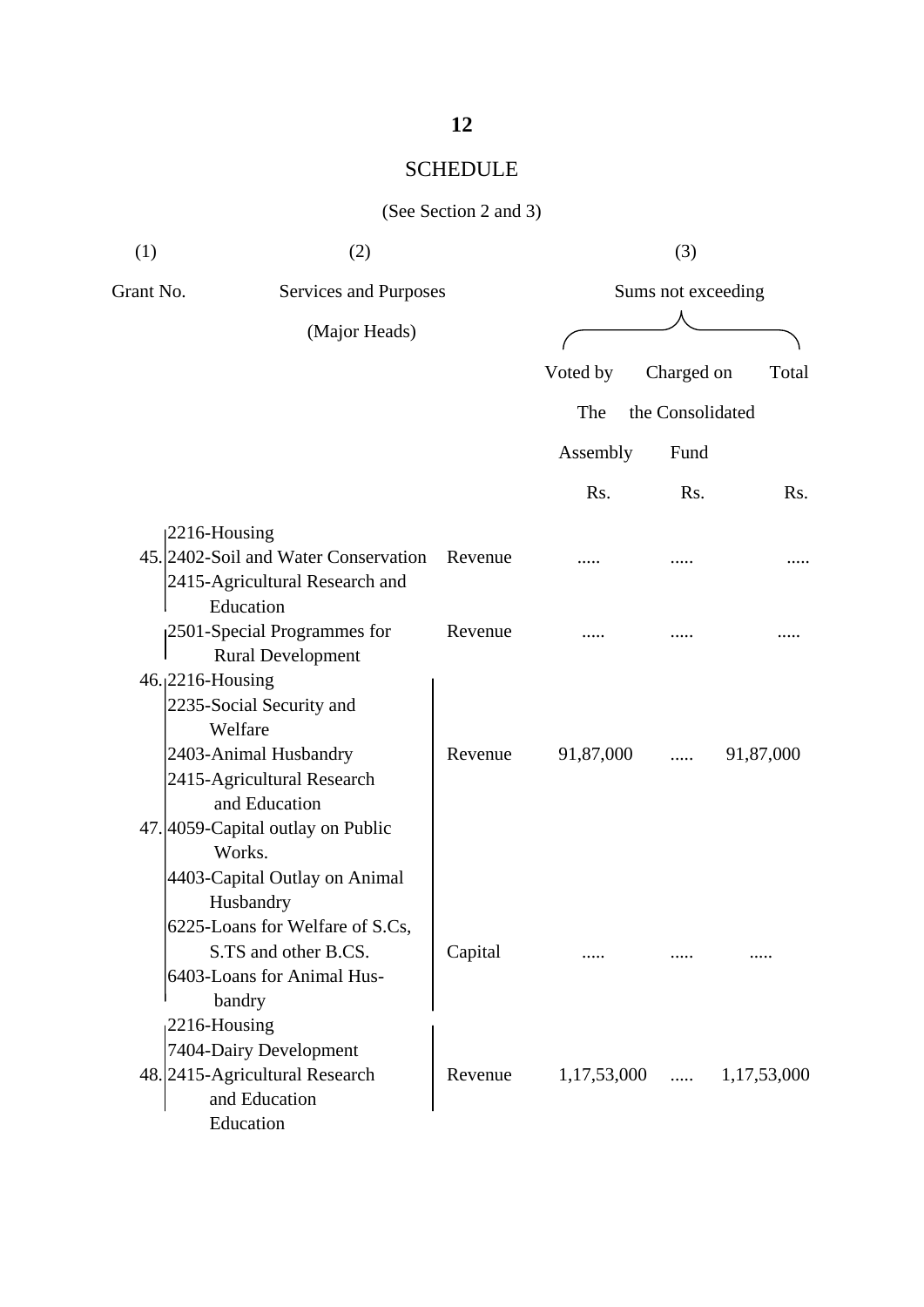| (1)            | (2)                                              |         |             | (3)                |             |
|----------------|--------------------------------------------------|---------|-------------|--------------------|-------------|
| Grant No.      | Services and Purposes                            |         |             | Sums not exceeding |             |
|                | (Major Heads)                                    |         |             |                    |             |
|                |                                                  |         | Voted by    | Charged on         | Total       |
|                |                                                  |         | The         | the Consolidated   |             |
|                |                                                  |         |             |                    |             |
|                |                                                  |         | Assembly    | Fund               |             |
|                |                                                  |         | Rs.         | Rs.                | Rs.         |
| 2216-Housing   |                                                  |         |             |                    |             |
| 2405-Fisheries |                                                  |         |             |                    |             |
|                | 2415-Agricultural Research and                   | Revenue | 52,38,100   |                    | 52,38,100   |
|                | 49. 4216-Capital Outlay on Housing               |         |             |                    |             |
|                | 4405-Capital Outlay on Fisheries                 | Capital |             |                    |             |
|                | 2406-Forestry and Wildlife                       |         |             |                    |             |
|                | 2415-Agricultural Research and                   | Revenue |             |                    |             |
|                | Education<br>50. 4406-Capital Outlay on Forestry | Capital |             |                    |             |
|                | and Wildlife                                     |         |             |                    |             |
| 2216-Housing   |                                                  |         |             |                    |             |
|                | 2236-Nutrition                                   |         |             |                    |             |
|                | 2401-Crop Husbandry                              |         |             |                    |             |
|                | 2501-Special Programme for                       | Revenue | 3,15,00,000 | .                  | 3,15,00,000 |
|                | <b>Rural Development</b>                         |         |             |                    |             |
|                | 2505-Rural Employment                            |         |             |                    |             |
|                | 2515-Other Rural Development                     |         |             |                    |             |
|                | Programmes                                       |         |             |                    |             |
|                | 51.4216-Capital Outlay on Housing                |         |             |                    |             |
|                | 4515-Capital Outlay on rural                     | Capital | .           |                    |             |
|                | Development                                      |         |             |                    |             |
|                | 6515-Loans for other Rural                       |         |             |                    |             |
|                | Development Programme                            |         |             |                    |             |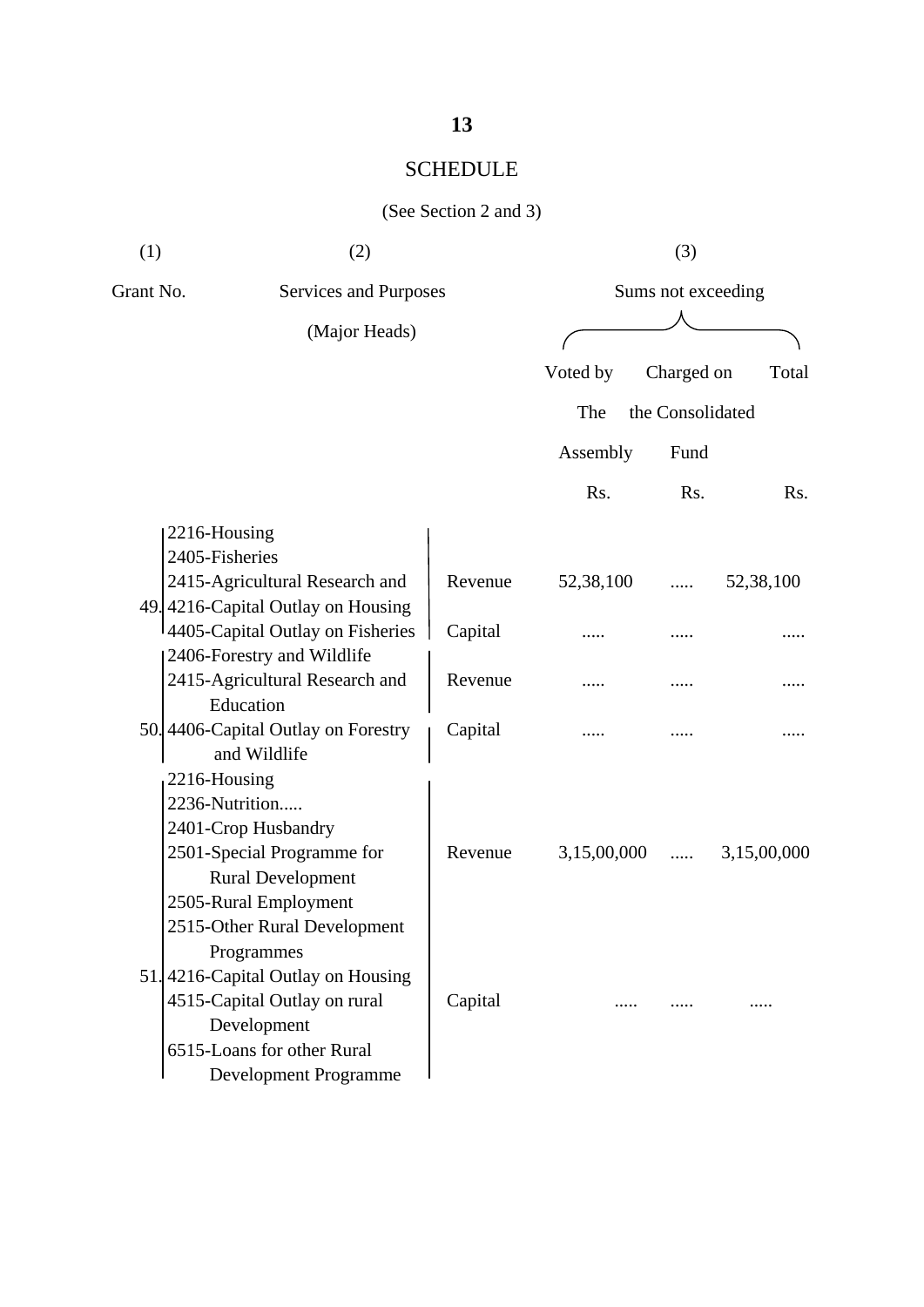# **14**

# SCHEDULE

| (1)       | (2)                                                                       |         |             | (3)                |                      |
|-----------|---------------------------------------------------------------------------|---------|-------------|--------------------|----------------------|
| Grant No. | <b>Services and Purposes</b>                                              |         |             | Sums not exceeding |                      |
|           | (Major Heads)                                                             |         |             |                    |                      |
|           |                                                                           |         | Voted by    | Charged on         | Total                |
|           |                                                                           |         | The         | the Consolidated   |                      |
|           |                                                                           |         |             |                    |                      |
|           |                                                                           |         | Assembly    | Fund               |                      |
|           |                                                                           |         | Rs.         | Rs.                | Rs.                  |
|           | 2852-Industries                                                           | Revenue | 2,34,00,000 | .                  | 2,34,00,000          |
|           | 4854-Capital Outlay on Cement<br>and Non-Metalic Mineral                  |         |             |                    |                      |
|           | 52.4885-Capital Outlay on Industries<br>and Minerals                      | Capital |             |                    |                      |
|           | 6885-Loans for other industries<br>and Minerals                           |         |             |                    |                      |
|           | 2216-Housing-                                                             |         |             |                    |                      |
|           | 2851-Village and Small Industries Revenue                                 |         | 49,42,902   |                    | 9,42,902             |
|           | 53. 4851 - Capital Outlay on Village and<br><b>Small Scale Industries</b> |         |             |                    |                      |
|           | 6851-Loans for Village and Small<br>Industries.                           | Capital |             |                    |                      |
|           | 2216-Housing-                                                             |         |             |                    |                      |
|           | 2851-Village and Small Industries                                         | Revenue | 5,00,000    |                    | 5,00,000             |
|           | 4216-Capital Outlay on Housing                                            |         |             |                    |                      |
|           | 54. 4851 - Capital Outlay on Village<br>and Small Scale Industries        |         |             |                    |                      |
|           | 6851-Loans for Village and Small                                          | Capital | .           | .                  |                      |
|           | Industries                                                                |         |             |                    |                      |
|           | 2853-Non Ferrous Mining and                                               | Revenue | 2,43,98,140 |                    | $\ldots$ 2,43,98,140 |
|           | Metallurgical Industries                                                  |         |             |                    |                      |
|           | 55.4216-Capital Outlay on Housing                                         | Capital |             |                    |                      |
|           | 4853-Capital Outlay on Mining and                                         |         |             |                    |                      |
|           | Metallurgical Industries                                                  |         |             |                    |                      |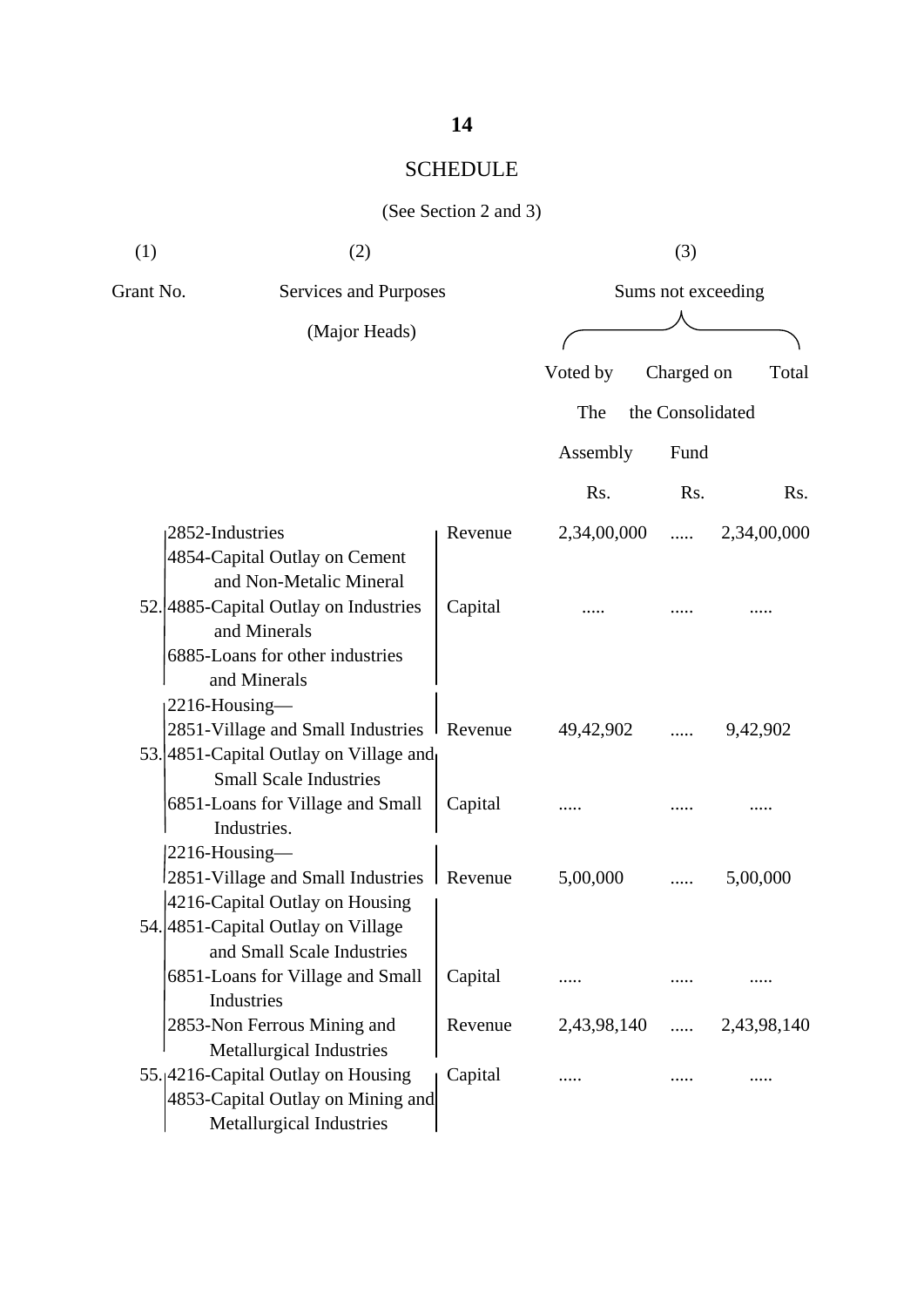#### (See Section 2 and 3)

| (1)       | (2)                                                   |         | (3)                |                  |                  |  |
|-----------|-------------------------------------------------------|---------|--------------------|------------------|------------------|--|
| Grant No. | Services and Purposes                                 |         | Sums not exceeding |                  |                  |  |
|           | (Major Heads)                                         |         |                    |                  |                  |  |
|           |                                                       |         | Voted by           | Charged on       | Total            |  |
|           |                                                       |         | The                | the Consolidated |                  |  |
|           |                                                       |         | Assembly           | Fund             |                  |  |
|           |                                                       |         | Rs.                | Rs.              | R <sub>s</sub> . |  |
|           |                                                       |         |                    |                  |                  |  |
|           | 3054-Roads and Bridges                                | Revenue |                    |                  |                  |  |
|           | 56. 5054-Capital Outlay on Roads<br>Roads and Bridges | Capital |                    |                  |                  |  |
|           | 3452-Tourism                                          | Revenue |                    |                  |                  |  |
|           | 4059-Capital Outlay on Public<br>Works                |         |                    |                  |                  |  |
|           | 57. 5275-Capital Outlay on other                      | Capital |                    |                  |                  |  |
|           | <b>Communication Services</b>                         |         |                    |                  |                  |  |
|           | 5452-Capital Outlay on Tourism                        |         |                    |                  |                  |  |
|           | 7452-Loans for Tourism                                |         |                    |                  |                  |  |
|           | 58.3606-Aid Materials and                             | Revenue | .                  |                  |                  |  |
|           | Equipments                                            |         |                    |                  |                  |  |
|           | 5465-Investment in General                            | Capital |                    |                  |                  |  |
|           | Financial and Training                                |         |                    |                  |                  |  |
|           | Institutions                                          |         |                    |                  |                  |  |
|           | 59. 6003-Internal Debt of the State                   | Capital |                    |                  |                  |  |
|           | Government                                            |         |                    |                  |                  |  |
|           | 6004-Loans and Advances from                          | Capital |                    |                  |                  |  |
|           | The Central Government.                               |         |                    |                  |                  |  |
|           | 60.[7610-Loans to Government                          | Capital |                    |                  |                  |  |
|           | Servants etc                                          |         |                    |                  |                  |  |
|           | 61. 7615-Miscellaneous Loans                          | Capital |                    |                  |                  |  |
|           | 62.17810-Inter-State Settlement                       | Capital |                    |                  |                  |  |
|           | 63. 7999-Appropriation to                             | Capital |                    |                  |                  |  |
|           | <b>Contigency Fund</b>                                |         |                    |                  |                  |  |
|           | $\mathbf{T}$ .                                        |         | 075020             | 10.20.22         | 250000           |  |

Total ..... ..... 61,87,59,263 48,39,222 62,35,98,485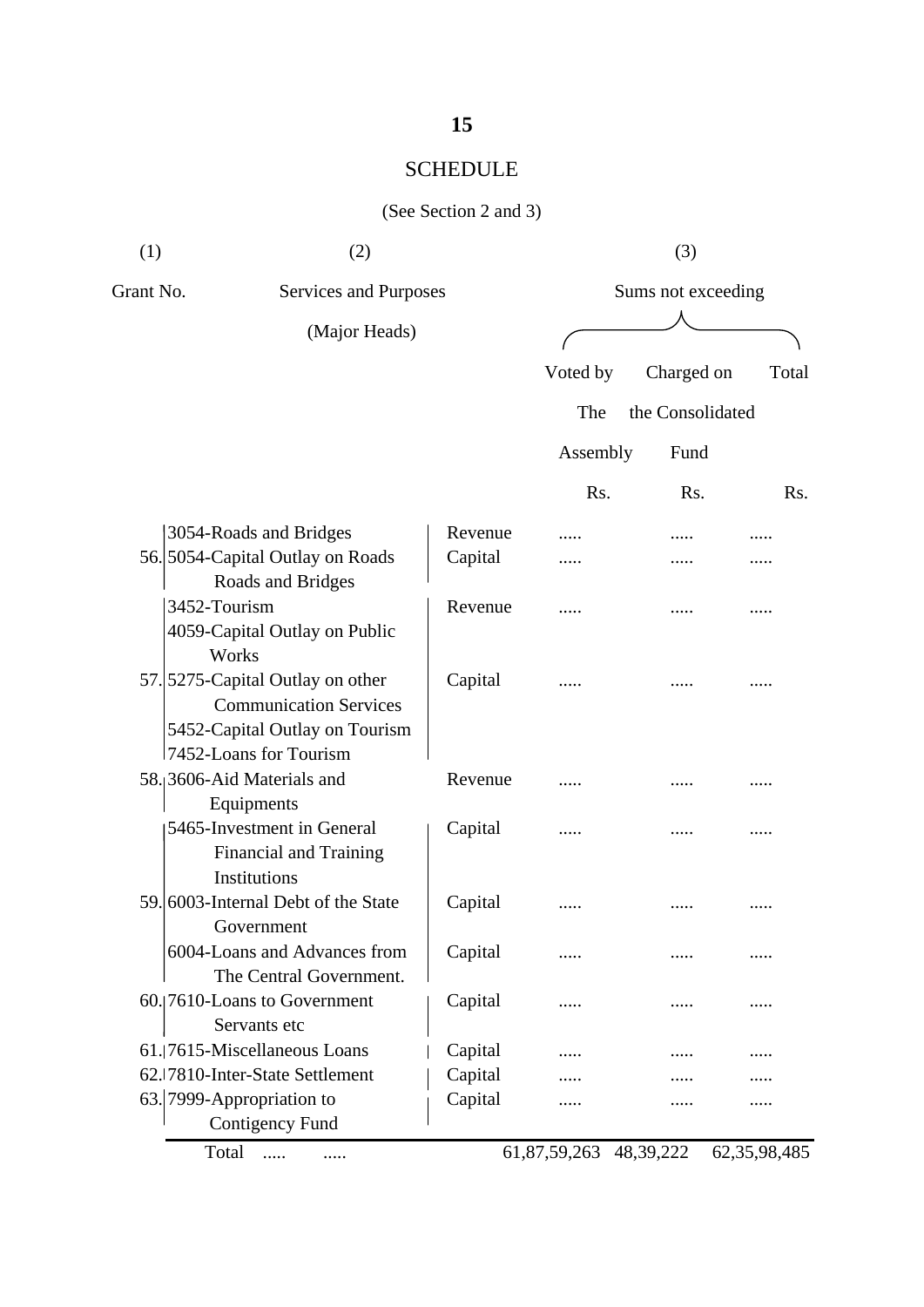#### MEGHALAYA ACT 2 OF 1997

#### (As passed by the Meghalaya Legislative Assembly)

#### Received the assent of the Governor on the  $27<sup>th</sup>$  March, 1997]

(Published in the Gazette of Meghalaya, Extra-ordinary Issue, dated 29<sup>th</sup> March, 1997)

#### THE MEGHALAYA APPROPRIATION (VOTE-ON-ACCOUNT) ACT, 1997

An

#### Act

To provide for the withdrawal of certain further sums from and out of the Consolidated Fund of Meghalaya for the services of a Part of financial year, 1997-98

Be it enacted by the Legislature of the State of Meghalaya in the Forty-eight Year of the Republic of India as follows:-

| Short title and             |   | (1) This Act may be called the Meghalaya                |
|-----------------------------|---|---------------------------------------------------------|
| Commencement                |   | Appropriation (Vote-on-Account) Act, 1997               |
|                             |   | (2) It shall come into force on the first day of        |
|                             |   | April 1997                                              |
| Withdrawal of Rs.           | 2 | From and out of the Consolidated Fund of Meghalaya      |
| 268,90,65,831 from and out  |   | there may be withdrawn sums not exceeding those         |
| of the Consolidated Fund of |   | specified in column (3) of the schedule amounting in    |
| Meghalaya for the financial |   | the aggregate to the sum of rupees two hundred and      |
| year 1997-98                |   | sixty eight crores, ninety lakhs, sixty five thousand,  |
|                             |   | eight hundred thirty one towards defraying the several  |
|                             |   | charges which will come in the course of payment        |
|                             |   | during the period of three months beginning on the      |
|                             |   | first day of April, 1997 in respect of the services     |
|                             |   | specified in column (2) of the Schedule.                |
| Appropriation               | 3 | The sums authorised to be withdrawn from and out of     |
|                             |   | the Consolidated Fund of Meghalaya by this Act,         |
|                             |   | shall be appropriated for the services and purpose      |
|                             |   | expressed in the scheduled in relation to the financial |
|                             |   | year 1997-98                                            |
|                             |   |                                                         |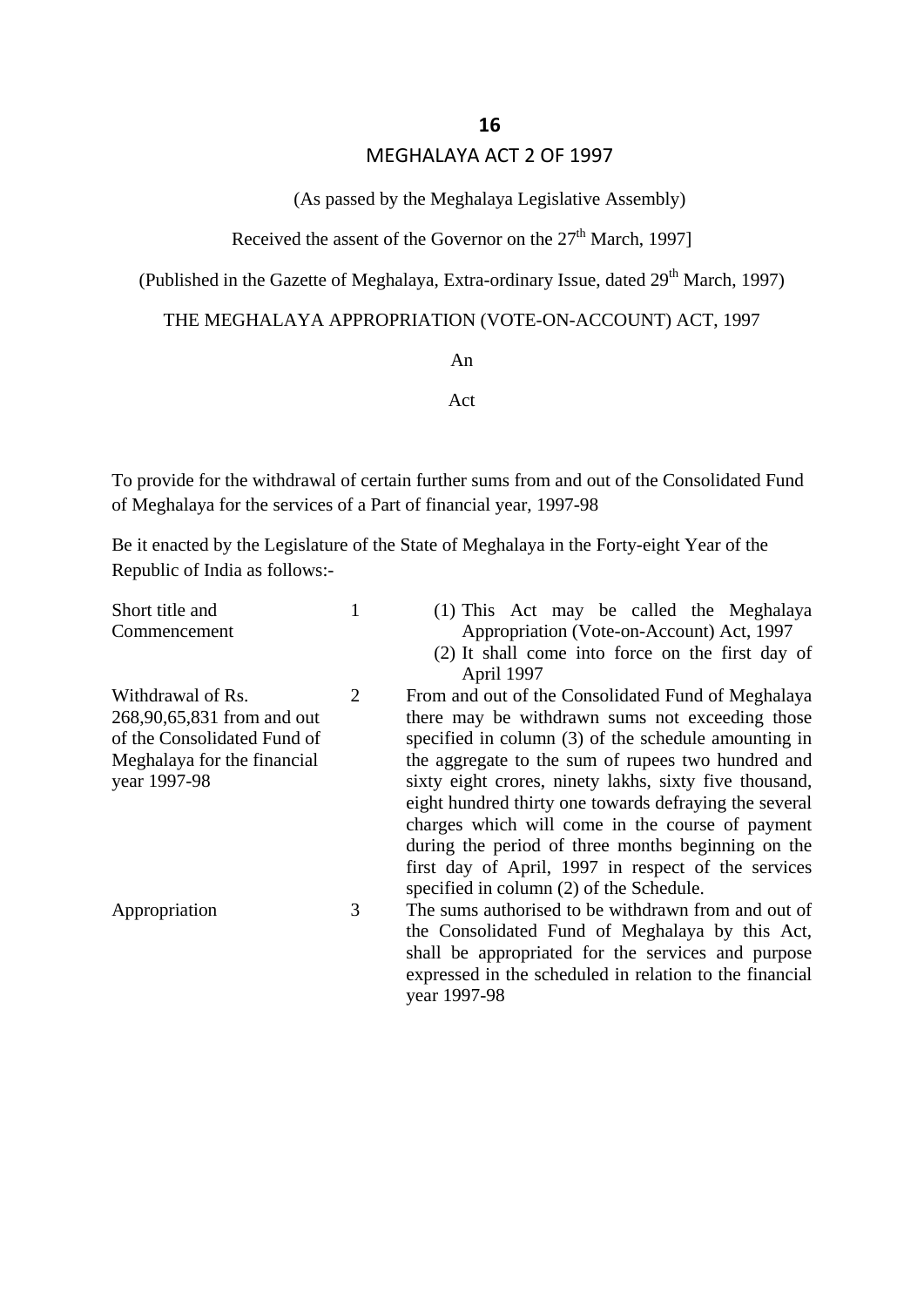| (1)       | (2)                                                                                                                                |         |                     | (3)              |                             |
|-----------|------------------------------------------------------------------------------------------------------------------------------------|---------|---------------------|------------------|-----------------------------|
| Grant No. | Services and Purposes                                                                                                              |         | Sums not exceeding  |                  |                             |
|           | (Major Heads)                                                                                                                      |         |                     |                  |                             |
|           |                                                                                                                                    |         | Voted by            | Charged on       | Total                       |
|           |                                                                                                                                    |         | The                 | the Consolidated |                             |
|           |                                                                                                                                    |         |                     |                  |                             |
|           |                                                                                                                                    |         | Assembly            | Fund             |                             |
|           |                                                                                                                                    |         | Rs.                 | Rs.              | Rs.                         |
| $1_{-1}$  | 2011-Parliament/State/Union<br>Territory legislature                                                                               | Revenue | 77,86,750           | 2,63,250         | 80,50,000                   |
|           | 2058-Stationery and Printing                                                                                                       | Capital | 50,000              |                  | 50,000                      |
|           | 4058-Capital Outlay on Printing<br>and Stationery                                                                                  |         |                     |                  |                             |
| 2.        | 2012-Governor                                                                                                                      | Revenue | 7,500               | 32,92,500        | 33,00,000                   |
|           | 4216-Capital Outlay on Housing                                                                                                     | Capital | .                   |                  |                             |
| 3.1       | 2013-Council of Ministers                                                                                                          |         |                     |                  |                             |
|           | 2070-Other Administrative<br>Services etc                                                                                          | Revenue | 45,68,000           | .                | 45,68,000                   |
| 4.        | 2014-Administration of                                                                                                             | Revenue | 34,86,250 10,11,500 |                  | 44,97,750                   |
|           | Justice                                                                                                                            |         |                     |                  |                             |
| 5.        | 2015-Elections                                                                                                                     | Revenue | 1,37,50,000         | .                | 1,37,50,000                 |
|           | 2029-Land Revenue<br>2245-Relief on account of<br><b>Natural Calamities</b><br>2250-Other Social Services                          | Revenue |                     |                  | $1,40,75,500$ $1,40,75,500$ |
|           | 3475-Other General Economic<br><b>Services</b>                                                                                     |         |                     |                  |                             |
| 6.        | 6225-Loans for Welfare of<br>Scheduled castes, Sche-<br>duled Tribes and other<br>backward classes.<br>6250-Loans for Other Social |         |                     |                  |                             |
|           | <b>Services</b><br>6401-Loans for Crop Husbandry                                                                                   | Capital | 2,500               |                  | 2,500                       |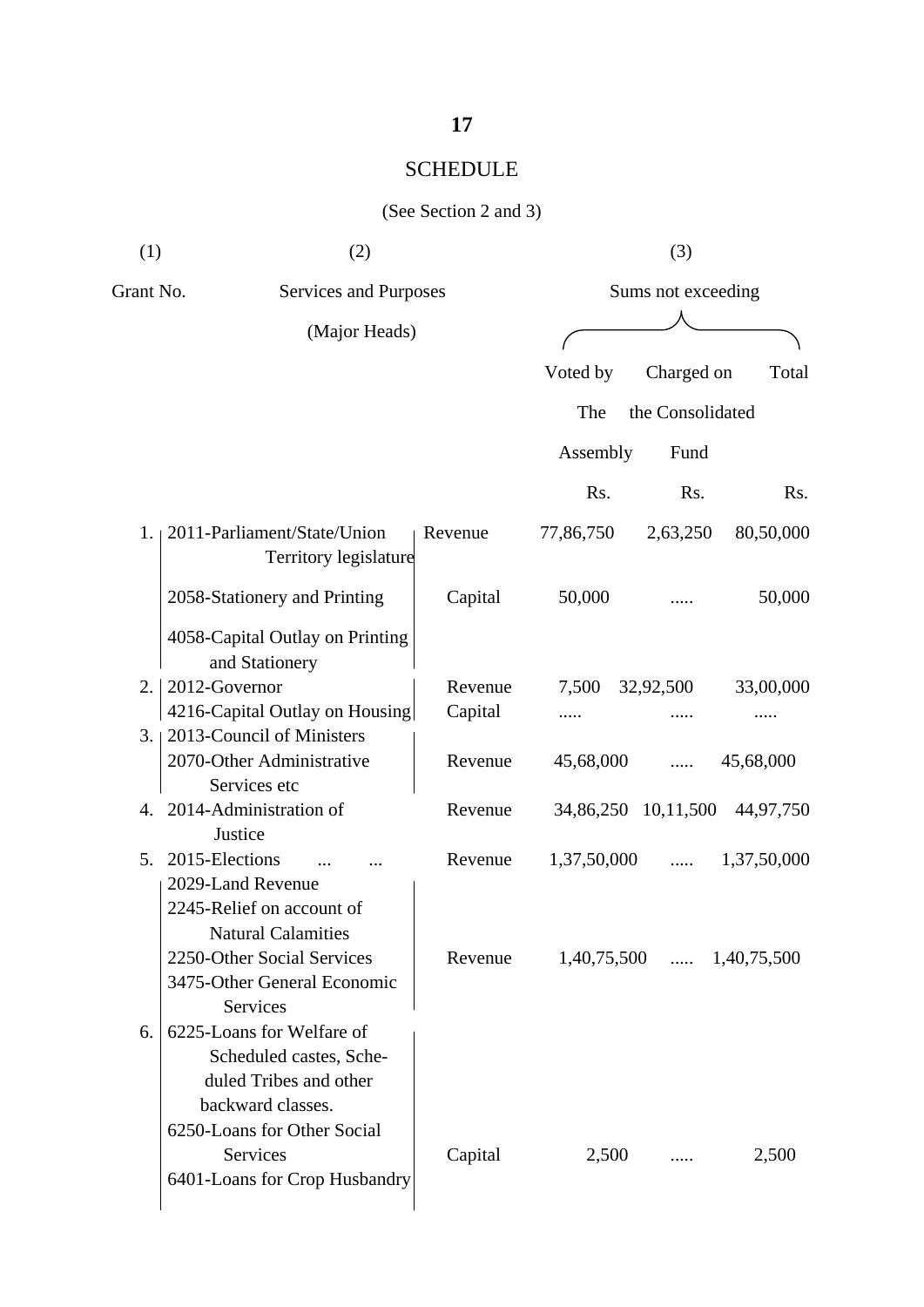| (1)            | (2)                                                                               |                    |                       | (3)                            |                       |
|----------------|-----------------------------------------------------------------------------------|--------------------|-----------------------|--------------------------------|-----------------------|
| Grant No.      | Services and Purposes<br>(Major Heads)                                            |                    |                       | Sums not exceeding             |                       |
|                |                                                                                   |                    | Voted by<br>The       | Charged on<br>the Consolidated | Total                 |
|                |                                                                                   |                    | Assembly              | Fund                           |                       |
|                |                                                                                   |                    | Rs.                   | Rs.                            | Rs.                   |
| 7.<br>8.<br>9. | 2030-Stamps and Registration<br>2039-State Excise<br>$\dddotsc$<br>2040-Sales Tax | Revenue<br>Revenue | 6,84,750<br>43,82,000 | .                              | 6,84,750<br>43,97.250 |
|                | 2045-Other Taxes and Duties<br>On Commodities and<br>Services                     | Revenue            | 44,97,250             | .                              | 44,97,250             |
|                | 2041-Taxes on Vehicles                                                            |                    |                       |                                |                       |
|                | 2070-Other Administrative Ser-<br>Vices etc                                       | Revenue            | 1,07,02,000           | .                              | 1,07,02,000           |
|                | 10.3055-Roads & Transport<br>5053-Capital Outlay on Civil<br>Aviation             |                    |                       |                                |                       |
|                | 5055-Capital Outlay on Roads<br>Transport                                         | Capital            | 79,93,750             |                                | 79,93,750             |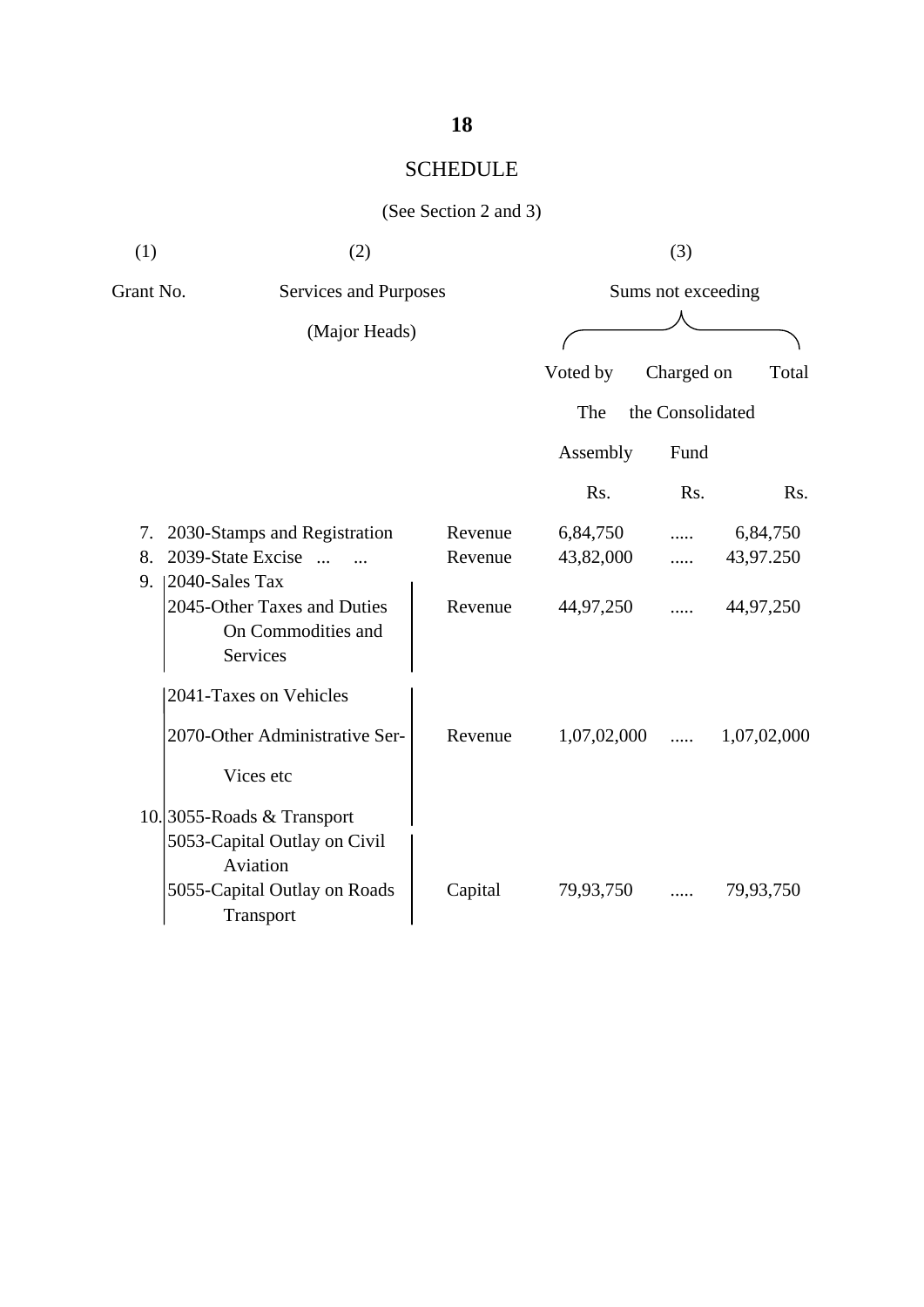| (1)       | (2)                                                                                                      |                    |                          | (3)                |                           |     |
|-----------|----------------------------------------------------------------------------------------------------------|--------------------|--------------------------|--------------------|---------------------------|-----|
| Grant No. | Services and Purposes                                                                                    |                    |                          | Sums not exceeding |                           |     |
|           | (Major Heads)                                                                                            |                    |                          |                    |                           |     |
|           |                                                                                                          |                    | Voted by                 | Charged on         | Total                     |     |
|           |                                                                                                          |                    | The                      | the Consolidated   |                           |     |
|           |                                                                                                          |                    |                          |                    |                           |     |
|           |                                                                                                          |                    | Assembly                 | Fund               |                           |     |
|           |                                                                                                          |                    | Rs.                      | Rs.                |                           | Rs. |
|           | 2045-Other Taxes and Duties on                                                                           |                    |                          |                    |                           |     |
|           | <b>Commodities and Services</b>                                                                          |                    |                          |                    |                           |     |
|           | 11. 2501-Special Programme for<br><b>Rural Development</b><br>2801-Power<br>2810-Non-Conventional source | Revenue            | 2,80,35,000              | .                  | 2,80,35,000               |     |
|           | Of Energy                                                                                                |                    |                          |                    |                           |     |
|           | 6801-Loans for Power Projects<br>12. 2047-Other Fiscal Services                                          | Capital<br>Revenue | 13,68,75,000<br>1,62,500 | $\cdots$           | 13,68,75,000<br>1,62,500  |     |
|           | 2048-Appropriation for Reduction<br>Or Avoidance of Debt                                                 | Revenue            |                          |                    |                           |     |
|           | 2049-Interest Payments                                                                                   | Revenue            |                          |                    | 15,96,47,644 15,96,47,644 |     |
|           | 2051-Public Service Commission<br>2052-Secretariat General Services<br>2251-Secreatariat Social          | Revenue            |                          | 13,15,250          | 13, 15, 250               |     |
| 13.       | And Services                                                                                             | Revenue            | 4,18,37,500              |                    | 4,18,37,500               |     |
|           | 3451-Secretariat Economic Service<br>5275-Capital Outlay on other<br><b>Communication Services</b>       | Capital            |                          |                    |                           |     |
|           | 14. 2053-District Administration                                                                         | Revenue            | 1,09,99,750              | .                  | 1,09,99,750               |     |
|           | 15. 2054-Treasury and Accounts<br>Administration                                                         | Revenue            | 74,13,500                | $\cdots$           | 74,13,500                 |     |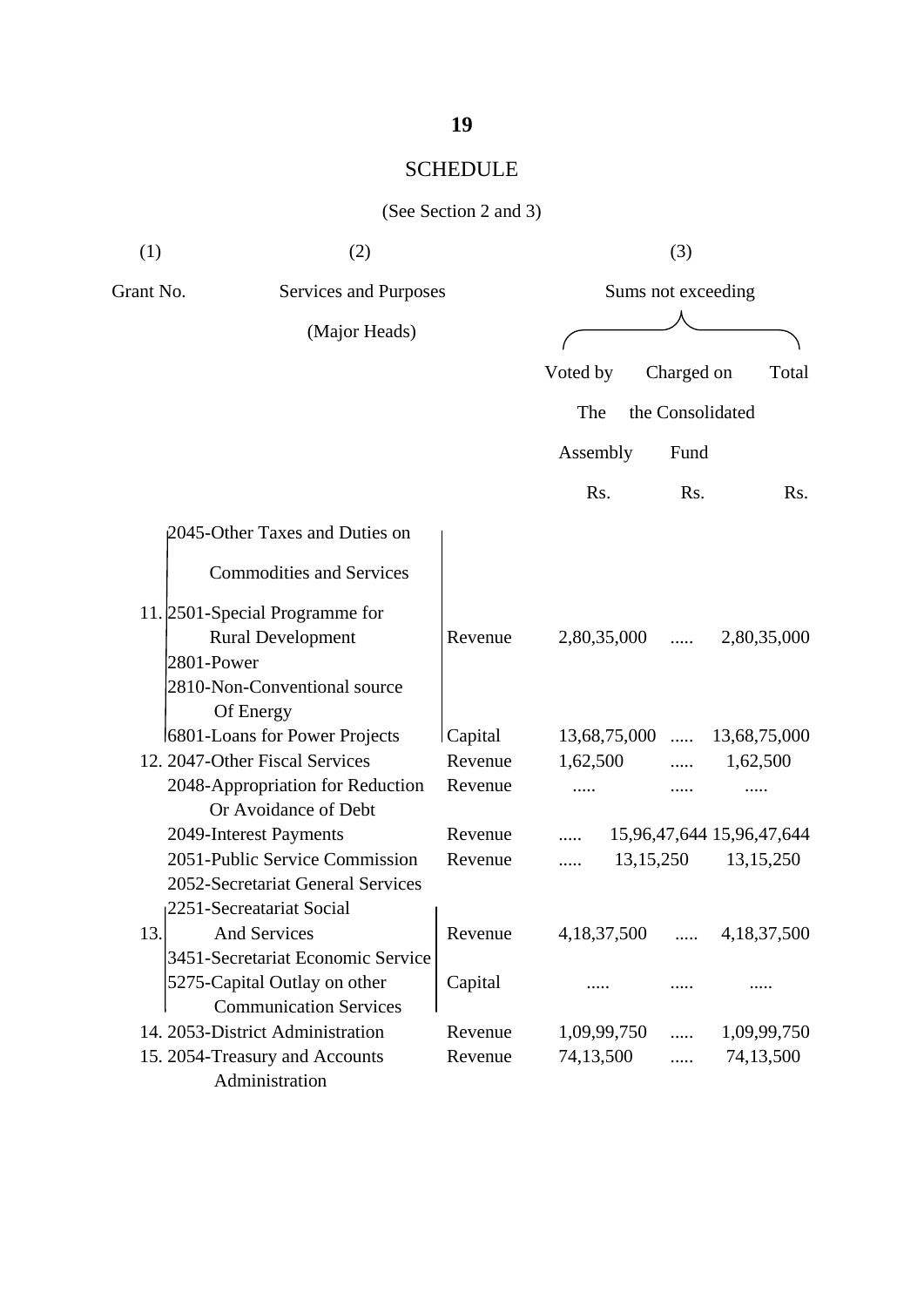| (1)       | (2)                                                                                                           |                    |                | (3)                |                                  |
|-----------|---------------------------------------------------------------------------------------------------------------|--------------------|----------------|--------------------|----------------------------------|
| Grant No. | Services and Purposes                                                                                         |                    |                | Sums not exceeding |                                  |
|           | (Major Heads)                                                                                                 |                    |                |                    |                                  |
|           |                                                                                                               |                    | Voted by       | Charged on         | Total                            |
|           |                                                                                                               |                    | The            | the Consolidated   |                                  |
|           |                                                                                                               |                    | Assembly       | Fund               |                                  |
|           |                                                                                                               |                    | Rs.            | Rs.                | Rs.                              |
|           | 2055-Police<br>2070-Other administrative<br>Services etc<br>2216-Housing<br>16. 4059-Capital Outlay on Public | Revenue            |                |                    | 15,65,50,500 37,500 15,65,88,000 |
|           | Works<br>4216-Capital Outlay on<br>Housing                                                                    | Capital            | 27,00,000      |                    | 27,00,000                        |
|           | 17.12056-Jails<br>4059-Capital Outlay on Public<br>Works                                                      | Revenue<br>Capital | 62,95,500<br>. |                    | 62,95,500                        |
|           | 2058-Stationery and Printing<br>4058-Capital Outlay of Stationery                                             | Capital            | 1,08,28,750    | .                  | 1,08,28,750                      |
| 18.       | and Printing<br>4216-Capital Outlay on<br>Housing                                                             | Capital            | 4,50,00        |                    | 4,50,000                         |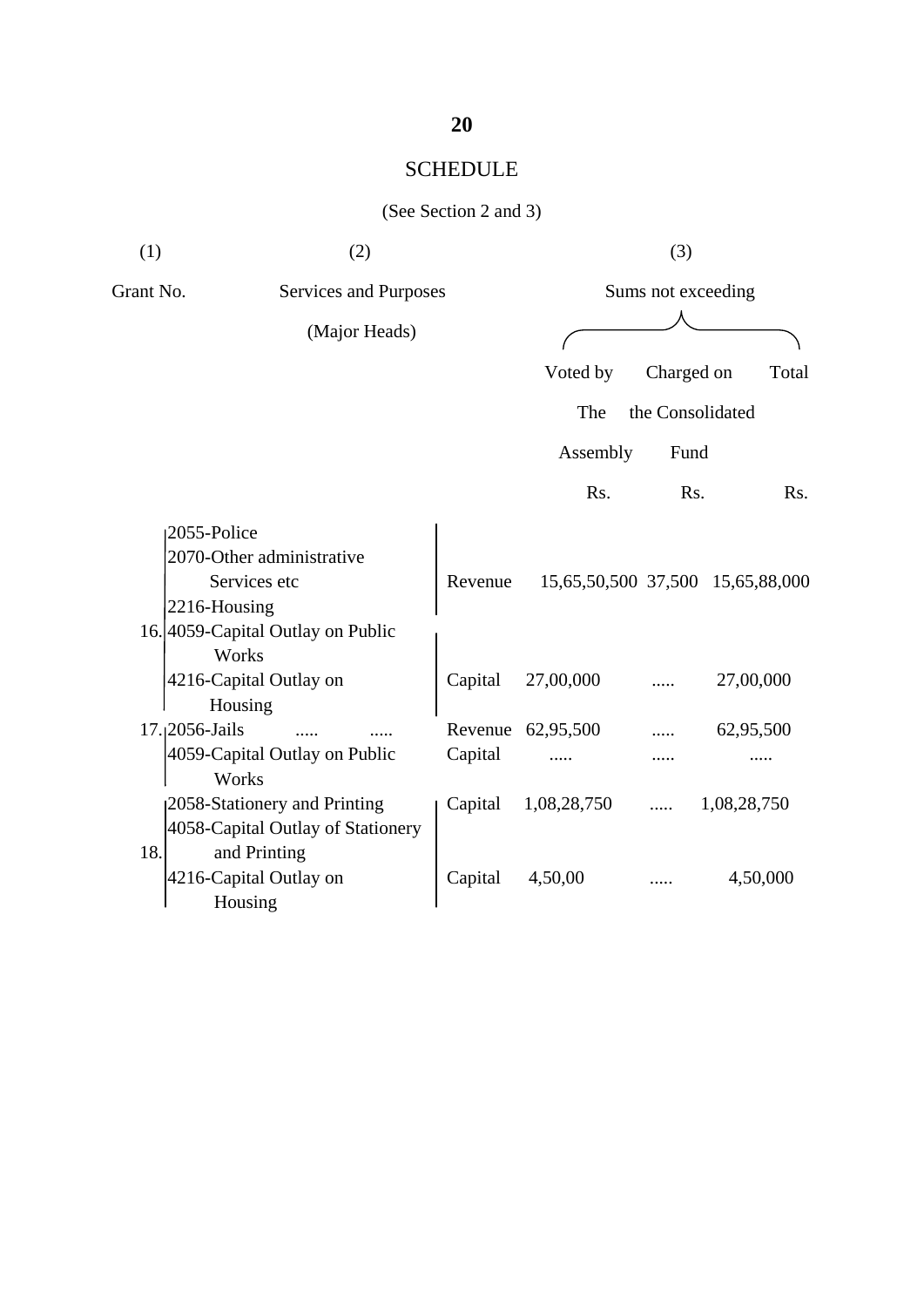| (1)       | (2)                                                                                                                                                                                                                                                                                                                                                                                                                                       |                       |                                    | (3)                |                            |  |  |
|-----------|-------------------------------------------------------------------------------------------------------------------------------------------------------------------------------------------------------------------------------------------------------------------------------------------------------------------------------------------------------------------------------------------------------------------------------------------|-----------------------|------------------------------------|--------------------|----------------------------|--|--|
| Grant No. |                                                                                                                                                                                                                                                                                                                                                                                                                                           | Services and Purposes |                                    | Sums not exceeding |                            |  |  |
|           | (Major Heads)                                                                                                                                                                                                                                                                                                                                                                                                                             |                       |                                    |                    |                            |  |  |
|           |                                                                                                                                                                                                                                                                                                                                                                                                                                           |                       | Voted by                           | Charged on         | Total                      |  |  |
|           |                                                                                                                                                                                                                                                                                                                                                                                                                                           |                       | The                                | the Consolidated   |                            |  |  |
|           |                                                                                                                                                                                                                                                                                                                                                                                                                                           |                       | Assembly                           | Fund               |                            |  |  |
|           |                                                                                                                                                                                                                                                                                                                                                                                                                                           |                       |                                    |                    |                            |  |  |
|           |                                                                                                                                                                                                                                                                                                                                                                                                                                           |                       | Rs.                                | R <sub>s</sub> .   | Rs.                        |  |  |
|           | 2052Secretariat General Services<br>2059-Public Works<br>19. 2203-Technical Education<br>2204-Sports and Youth Services<br>2205-Art and Culture<br>$2216$ -Housing<br>4059-Capital Outlay on Public<br>Works<br>4202-Capital Outlay on Education,<br>Art & Culture<br>4210-Capital Outlay on Medical<br>and Public Health<br>4216-Capital Outlay on Housing<br>4403-Capital Outlay on Animal<br>Husbandry<br>4404-Capital Outlay on Dairy | Capital               | Revenue 7,56,34,000<br>3,17,80,000 | .                  | 7,56,34,000<br>3,17,80,000 |  |  |
|           | Development                                                                                                                                                                                                                                                                                                                                                                                                                               |                       |                                    |                    |                            |  |  |
|           | 2070-Other Administrative Ser-<br>Vices etc                                                                                                                                                                                                                                                                                                                                                                                               | Revenue               | 1,61,66,000                        | .                  | 1,61,66,000                |  |  |
|           | 20. 4059-Capital Outlay on Public<br>Works<br>2075-Miscellaneous General<br><b>Services</b><br>2202-General Education<br>2203-Technical Education                                                                                                                                                                                                                                                                                         | Capital               |                                    |                    |                            |  |  |
|           | 2204-Sports and Youth Services                                                                                                                                                                                                                                                                                                                                                                                                            | Revenue               | 41, 16, 47, 500                    |                    | 1,16,47,500                |  |  |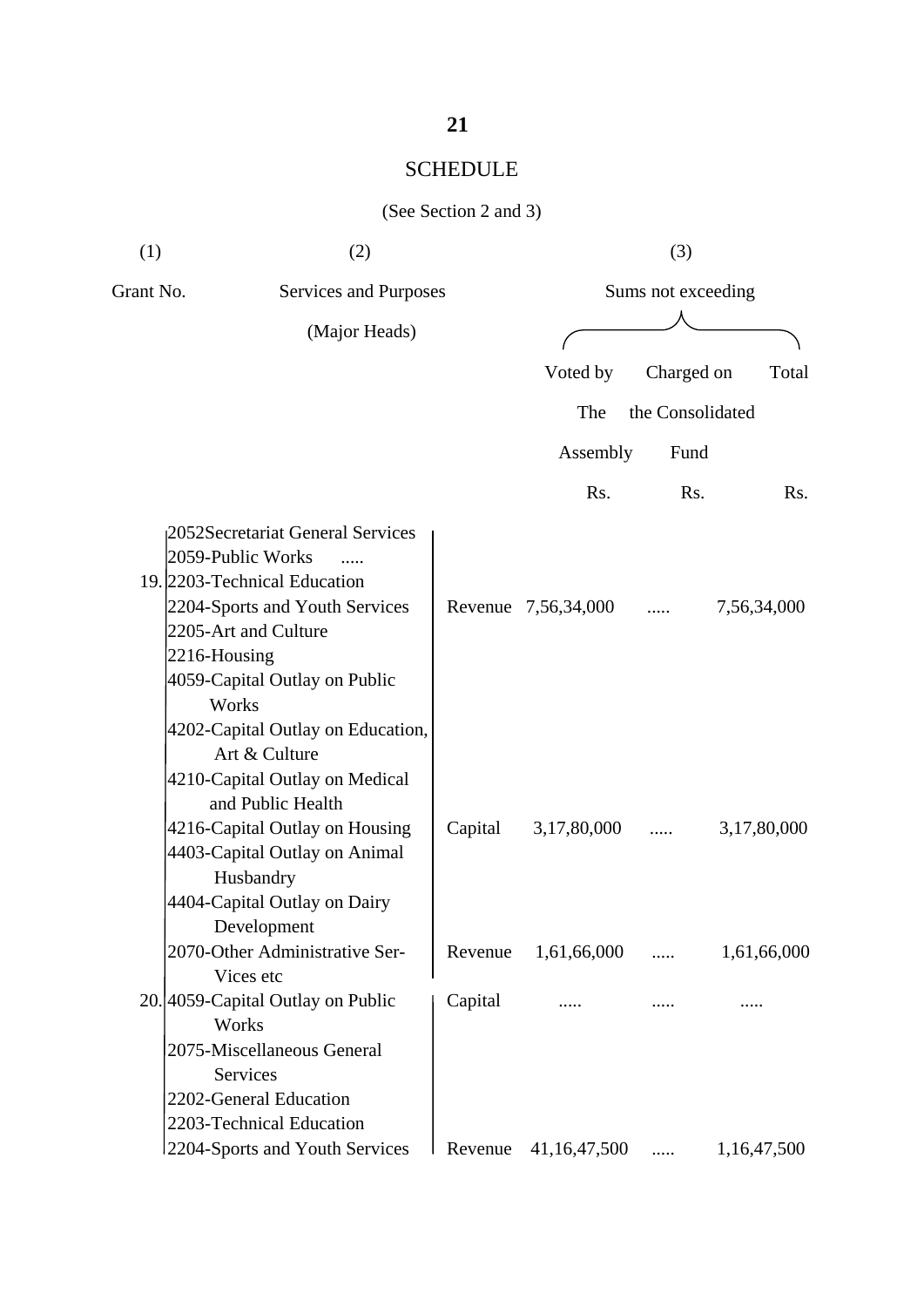| (1)       | (2)                                                          |         |                    | (3)              |                             |  |
|-----------|--------------------------------------------------------------|---------|--------------------|------------------|-----------------------------|--|
| Grant No. | Services and Purposes                                        |         | Sums not exceeding |                  |                             |  |
|           | (Major Heads)                                                |         |                    |                  |                             |  |
|           |                                                              |         | Voted by           | Charged on       | Total                       |  |
|           |                                                              |         | The                | the Consolidated |                             |  |
|           |                                                              |         | Assembly           | Fund             |                             |  |
|           |                                                              |         | R <sub>s</sub> .   | Rs.              | Rs.                         |  |
|           | 21.2205-Art and Culture<br>2236-Nutrition                    |         |                    |                  |                             |  |
|           | 3425-Other Scientific Research                               |         |                    |                  |                             |  |
|           | 3454-Census, Surveys and                                     |         |                    |                  |                             |  |
|           | Statistics.                                                  |         |                    |                  |                             |  |
|           | 4202-Capital Outlay on Education,                            |         |                    |                  |                             |  |
|           | Art & Culture                                                |         |                    |                  |                             |  |
|           | 4204-Capital Outlay on Education,<br>Sports, Art and Culture | Capital | 2,50,000           |                  | 2,50,000                    |  |
|           | 6202-Loans for Education, Art and<br>Culture                 |         |                    |                  |                             |  |
|           | 2070-Other Administrative Services<br>etc                    |         |                    |                  |                             |  |
|           | 22. 2216-Housing                                             | Revenue | 77,05,250          |                  | 77,05,250                   |  |
|           | 23. 2070-Other Administrative Services Revenue<br>etc        |         | 15,30,000          | .                | 15,30,00                    |  |
|           | 24. 2071 - Pension and other Retirement   Revenue<br>Benefit |         | 4,30,07,500        |                  | 4,30,07,500                 |  |
|           | 25. 2075-Miscellaneous General<br>Services                   | Revenue | 4,64,250           | $\cdots$         | 4,64,250                    |  |
|           | 2210-Medical and Public Health                               |         |                    |                  |                             |  |
|           | 2211-Family Welfare                                          | Revenue |                    |                  | 12,80,34,827  12,80,34,827  |  |
|           | 26.4210-Capital Outlay on Medical<br>and Public Health       |         |                    |                  |                             |  |
|           | 4211-Capital Outlay on Family<br>Welfare                     | Capital |                    |                  | $2,17,57,500$ $2,17,57,500$ |  |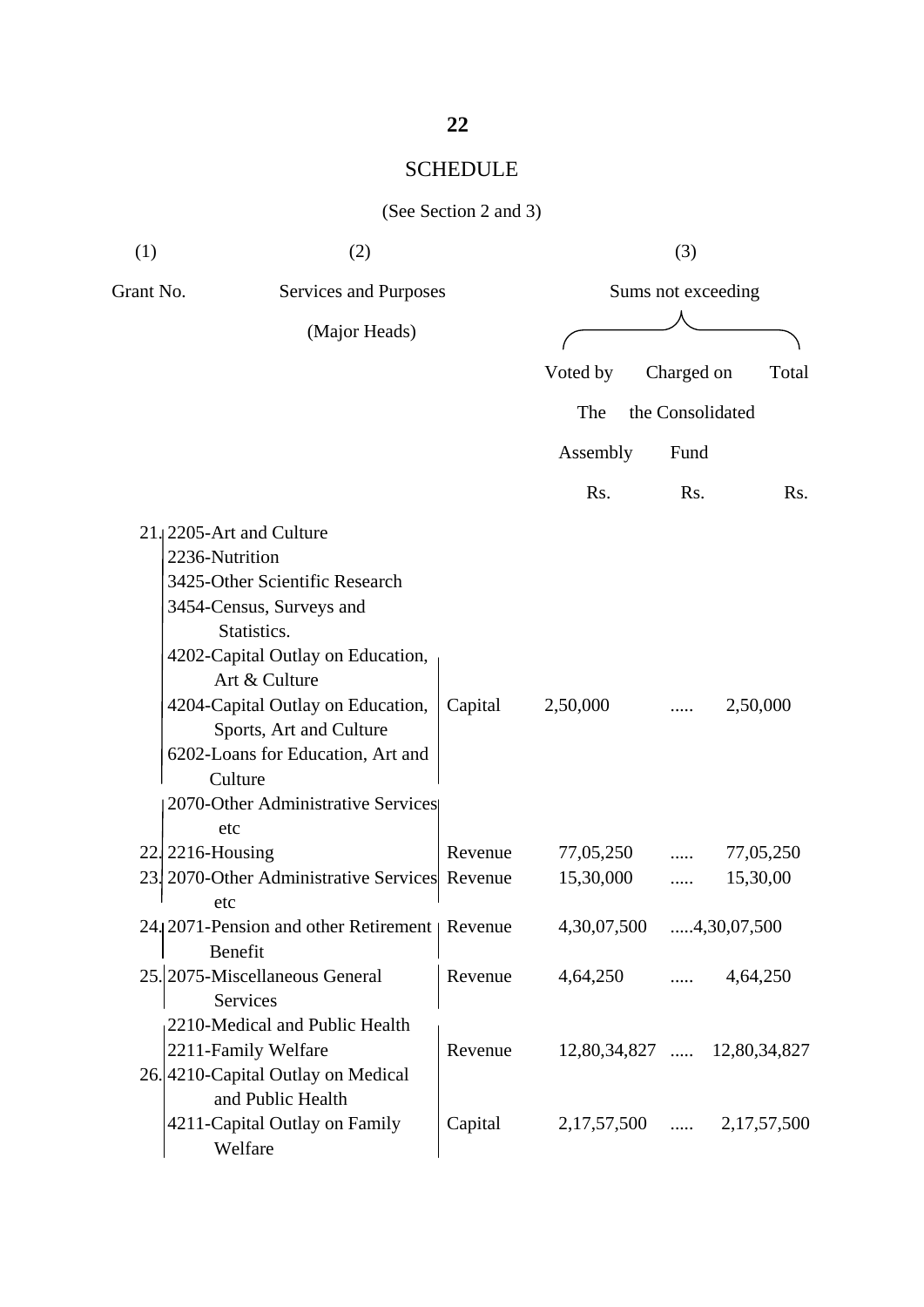| (1)<br>(2) |                                    |         |                    | (3)              |             |
|------------|------------------------------------|---------|--------------------|------------------|-------------|
| Grant No.  | <b>Services and Purposes</b>       |         | Sums not exceeding |                  |             |
|            | (Major Heads)                      |         |                    |                  |             |
|            |                                    |         | Voted by           | Charged on       | Total       |
|            |                                    |         | The                | the Consolidated |             |
|            |                                    |         | Assembly           | Fund             |             |
|            |                                    |         |                    |                  |             |
|            |                                    |         | Rs.                | Rs.              | Rs.         |
|            | 2215-Water Supply and Sanitation   | Revenue | 7,59,63,750        |                  | 7,59,63,750 |
|            | 2216-Housing                       |         |                    |                  |             |
|            | 27. 4215-Capital Outlay on Water   |         |                    |                  |             |
|            | Supply and Sanitation              |         |                    |                  |             |
|            | 4216-Capital Outlay on Housing     | Capital | 8,13,00,000        | $\cdots$         | 8,13,00,000 |
|            | 2216-Housing                       | Revenue | 1,12,46,000        | .                | 1,12,46,000 |
|            | 28.4216-capital Outlay on Housing  |         |                    |                  |             |
|            | 6216-Loans for Housing             | Capital | 45,85,000          |                  | 45,85,000   |
|            | 2216-Housing                       |         |                    |                  |             |
|            | 2217-Urban Development             | Revenue | 2,23,52,000        | .                | 2,23,52,000 |
|            | 29. 4216-Capital Outlay on Housing |         |                    |                  |             |
|            | 4217-Capital Outlay on Urban       | Capital | 54,10,000          |                  | 54,10,000   |
|            | Development                        |         |                    |                  |             |
|            | 30. 2220-Information and Publicity | Revenue | 55,65,750          |                  | 55,65,750   |
|            | 31. 2230-Labour and Employment     | Revenue | 95,26,750          | .                | 95,26,750   |
|            | 3456-Civil Supplies                | Revenue | 54,00,000          | .                | 54,00,000   |
|            | 32. 4408-Capital Outlay on Food    | Capital | .                  | .                | .           |
|            | Storage and Warehousing            |         |                    |                  |             |
|            | 2235-Social Security and Welfare   | Revenue | .                  |                  |             |
|            | 33. 6235-Loans for Social Security | Capital | 2,50,000           |                  | 2,50,000    |
|            | and Welfare                        |         |                    |                  |             |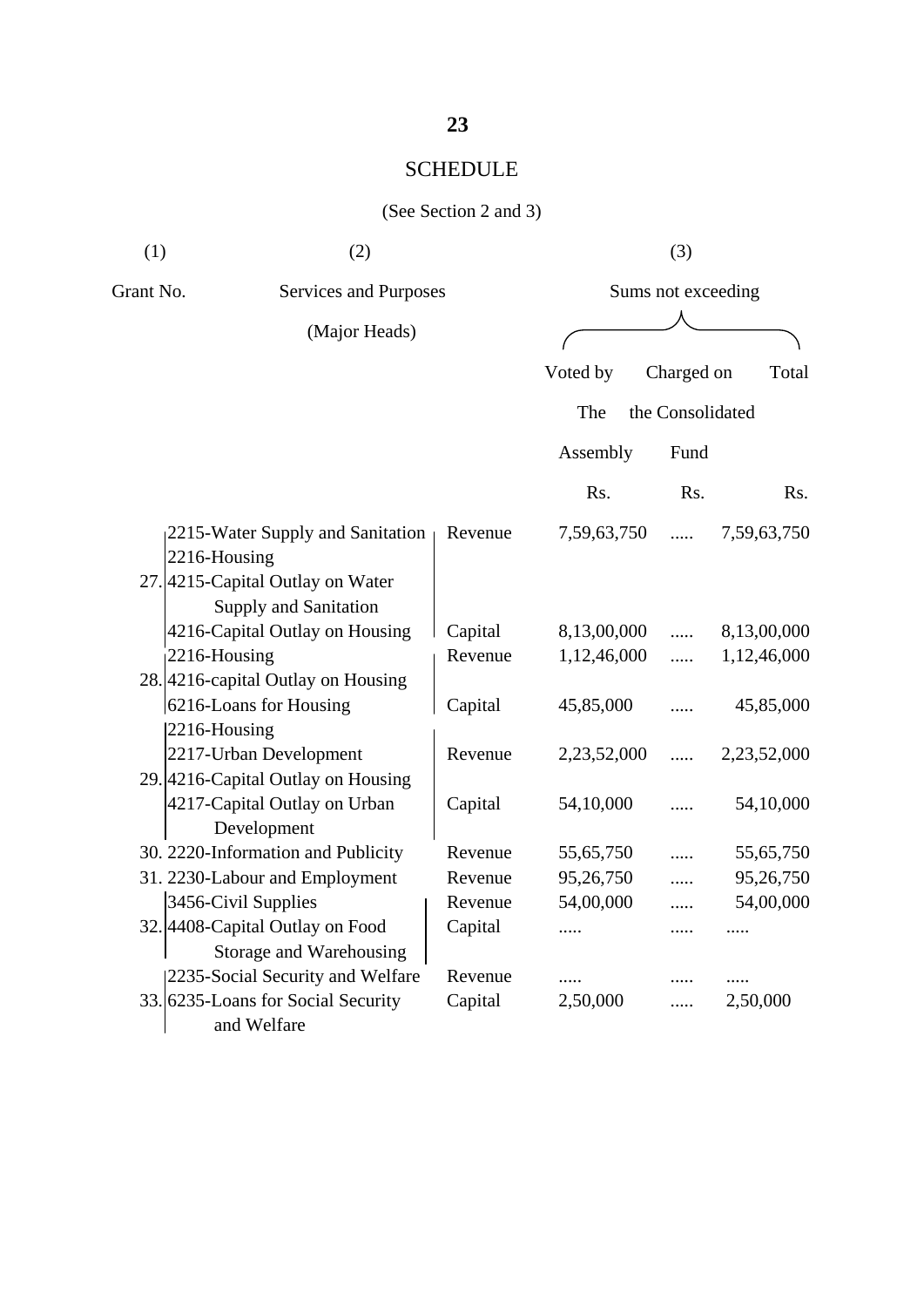| (1)       | (2)                                                                                                                                                                                                                                                                                                        |                    |                         | (3)                |                         |
|-----------|------------------------------------------------------------------------------------------------------------------------------------------------------------------------------------------------------------------------------------------------------------------------------------------------------------|--------------------|-------------------------|--------------------|-------------------------|
| Grant No. | Services and Purposes                                                                                                                                                                                                                                                                                      |                    |                         | Sums not exceeding |                         |
|           | (Major Heads)                                                                                                                                                                                                                                                                                              |                    |                         |                    |                         |
|           |                                                                                                                                                                                                                                                                                                            |                    | Voted by                | Charged on         | Total                   |
|           |                                                                                                                                                                                                                                                                                                            |                    | The                     | the Consolidated   |                         |
|           |                                                                                                                                                                                                                                                                                                            |                    | Assembly                | Fund               |                         |
|           |                                                                                                                                                                                                                                                                                                            |                    | R <sub>s</sub> .        | Rs.                | Rs.                     |
|           | 2225-Welfare of S.C.S S.T.S and<br><b>Other Backward Classes</b><br>2235-Social Security and Welfare<br>2236-Nutrition<br>34. 4059-Capital Outlay on Public<br>Works<br>4235-Capital Outlay on Social &<br>Welfare<br>6225-Loans for Welfare of<br>Scheduled Castes, Schedule<br>Tribes and Other Backward | Revenue<br>Capital | 4,67,39,500<br>7,50,000 |                    | 4,67,39,500<br>7,50,000 |
|           | Classes<br>35. 2235-Social Security and Welfare<br>2075-Miscellaneous General Ser-<br>vices                                                                                                                                                                                                                | Revenue            | 3,10,500                |                    | 3,10,500                |
|           | 36. 2235 - Social Security and Welfare                                                                                                                                                                                                                                                                     | Revenue            | 16,61,250               |                    | 16,61,250               |
|           | 37. 2250-Other Social Services                                                                                                                                                                                                                                                                             | Revenue            | 10,000                  | .                  | 10,000                  |
|           | 38.3451-Secretariat Economic<br>Services                                                                                                                                                                                                                                                                   | Revenue            | 76,63,500               | .                  | 76,63,500               |
|           | 2425-Co-operation<br>4425-Capital Outlay on<br>Co-operation                                                                                                                                                                                                                                                | Revenue            | 95,88,250               | .                  | 95,88,250               |
|           | 39. 4435-Capital Outlay on Other<br><b>Agricultural Programmes</b><br>6425-Loans for Co-operation                                                                                                                                                                                                          | Capital            | 49,76,500               | .                  | 49,76,500               |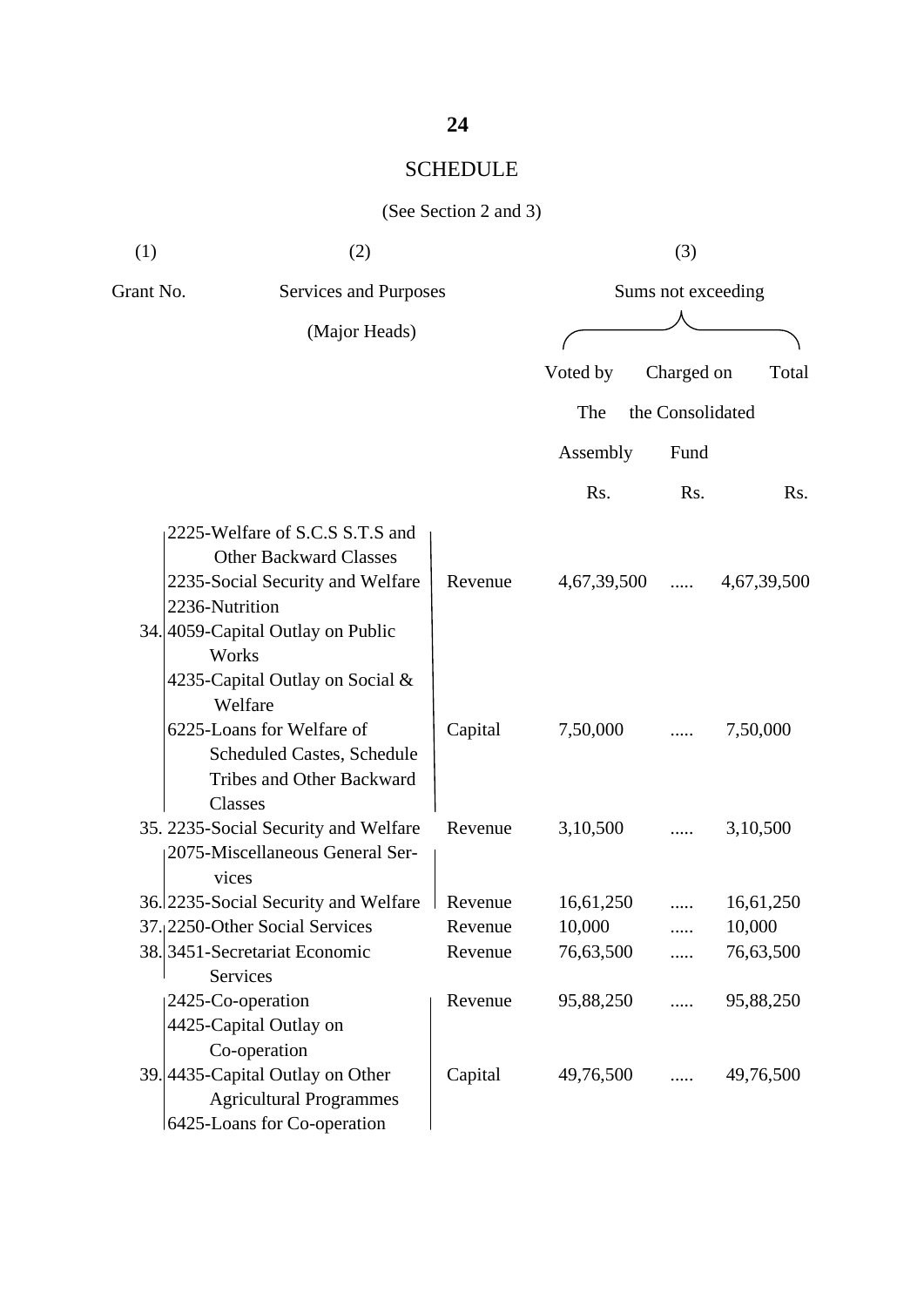#### (See Section 2 and 3)

| (1)       | (2)                                                |         |                | (3)                |                          |
|-----------|----------------------------------------------------|---------|----------------|--------------------|--------------------------|
| Grant No. | Services and Purposes                              |         |                | Sums not exceeding |                          |
|           | (Major Heads)                                      |         |                |                    |                          |
|           |                                                    |         | Voted by       | Charged on         | Total                    |
|           |                                                    |         | The            | the Consolidated   |                          |
|           |                                                    |         | Assembly       | Fund               |                          |
|           |                                                    |         | Rs.            | Rs.                | R <sub>s</sub> .         |
|           | 2552-North Eastern Areas                           | Revenue | 49,87,250      | .                  | 49,87,250                |
|           | (Special Areas Programme)                          |         |                |                    |                          |
|           | 40. 4552-Capital Outlay on North                   | Capital | 96,75,000      |                    | 96,75,000                |
|           | Eastern Areas.                                     |         |                |                    |                          |
|           | 41. 3454-Census, Surveys and Statistics Revenue    |         | 50,07,500      | .                  | 50,07,500                |
|           | 2216-Housing                                       |         |                |                    |                          |
|           | 42. 3475-Other General Economic<br><b>Services</b> | Revenue | 18,42,750      |                    | 18,42,750                |
|           | 2216-Housing                                       |         |                |                    |                          |
|           | 2401-Crop Husbandry                                |         |                |                    |                          |
|           | 2408-Food Storage and                              |         |                |                    |                          |
|           | Warehousing                                        | Revenue | $10,67,66,500$ |                    | 10,67,66,500             |
|           | 2415-Agricultural Research and                     |         |                |                    |                          |
|           | Education                                          |         |                |                    |                          |
|           | 2435-Other Agricultural Programmes                 |         |                |                    |                          |
|           | 2702-Minor Irrigation                              |         |                |                    |                          |
|           | 43. 4216-Capital Outlay on Housing                 |         |                |                    |                          |
|           | 4401-Capital Outlay on Crop                        |         |                |                    |                          |
|           | Husbandry                                          |         |                |                    |                          |
|           | 4416-Investment in Agricultural                    |         |                |                    |                          |
|           | <b>Financial Institutions</b>                      | Capital |                |                    | 2,35,75,000  2,35,75,000 |
|           | 4702-Capital Outlay on Minor                       |         |                |                    |                          |
|           | Irrigation                                         |         |                |                    |                          |
|           | 6401-Loans for Crop Husbandry                      |         |                |                    |                          |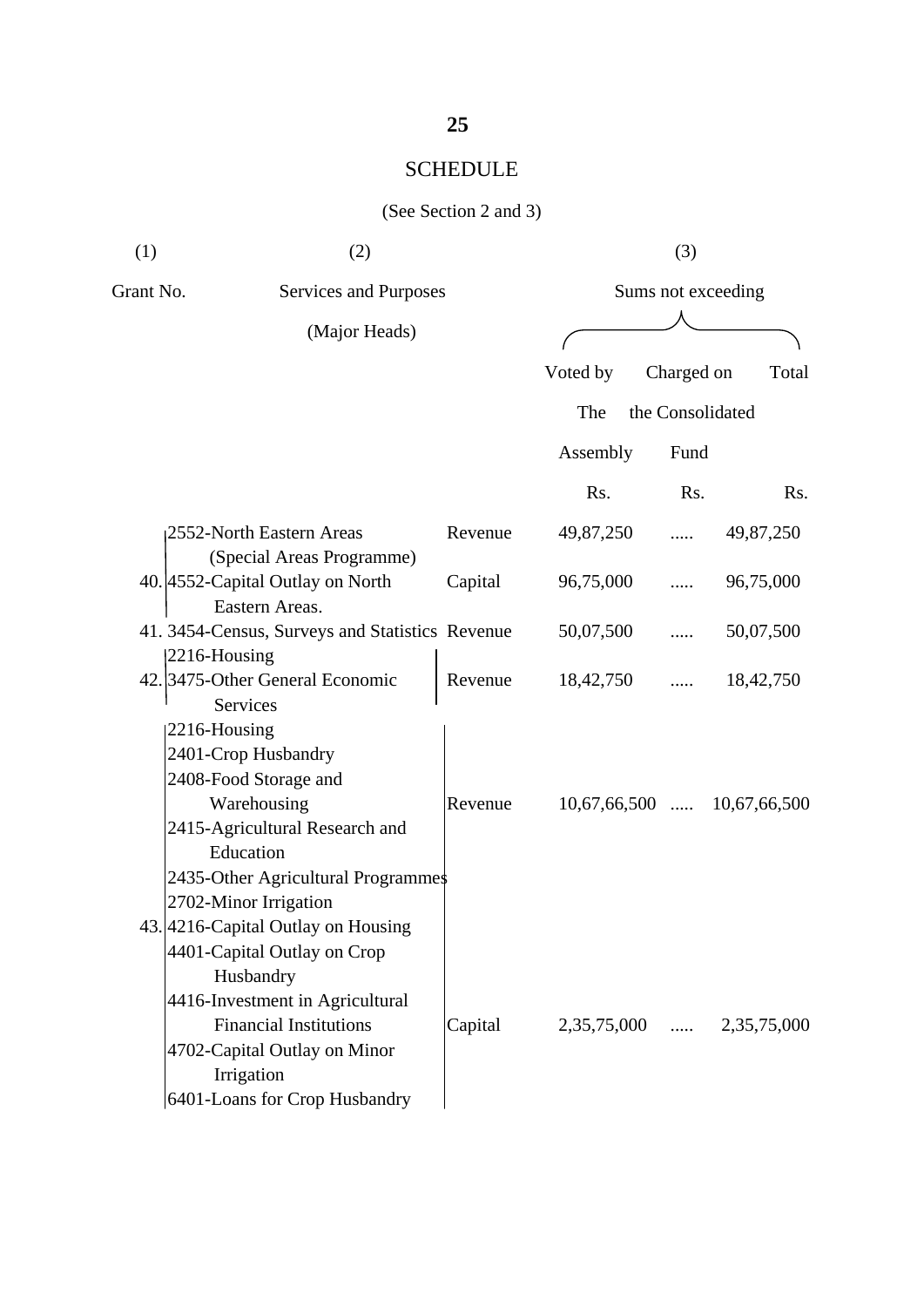## SCHEDULE-Contd.

| (1)<br>(2)                         |                                                                                                         | (3)     |             |                    |             |
|------------------------------------|---------------------------------------------------------------------------------------------------------|---------|-------------|--------------------|-------------|
| Grant No.<br>Services and Purposes |                                                                                                         |         |             | Sums not exceeding |             |
|                                    | (Major Heads)                                                                                           |         |             |                    |             |
|                                    |                                                                                                         |         | Voted by    | Charged on         | Total       |
|                                    |                                                                                                         |         | The         | the Consolidated   |             |
|                                    |                                                                                                         |         | Assembly    | Fund               |             |
|                                    |                                                                                                         |         | Rs.         | Rs.                | Rs.         |
|                                    | 2701-Medium Irrigation-II-Works                                                                         |         |             |                    |             |
|                                    | <b>Under Embankment and</b><br>Drainage Wing PWD                                                        |         |             |                    |             |
|                                    | <b>Medium Irrigation Projects</b><br>44. 2711-Flood Control                                             | Revenue | 13,72,500   |                    | 13,72,500   |
|                                    | 4701-Capital Outlay on Medium<br>Irrigation.<br>4711-Capital Outlay on Flood<br><b>Control Projects</b> | Capital | 1,19,75,000 | $\cdots$           | 1,19,75,000 |
|                                    | $2216$ -Housing                                                                                         |         |             |                    |             |
|                                    | 2402-Soil and Water Conservation<br>45. 2415-Agricultural Research and                                  | Revenue | 5,15,80,500 | $\cdots$           | 5,15,80,500 |
|                                    | Education<br>46.12501-Special Programme for Rural<br>Development                                        | Revenue | 2,82,71,750 | .                  | 2,82,71,750 |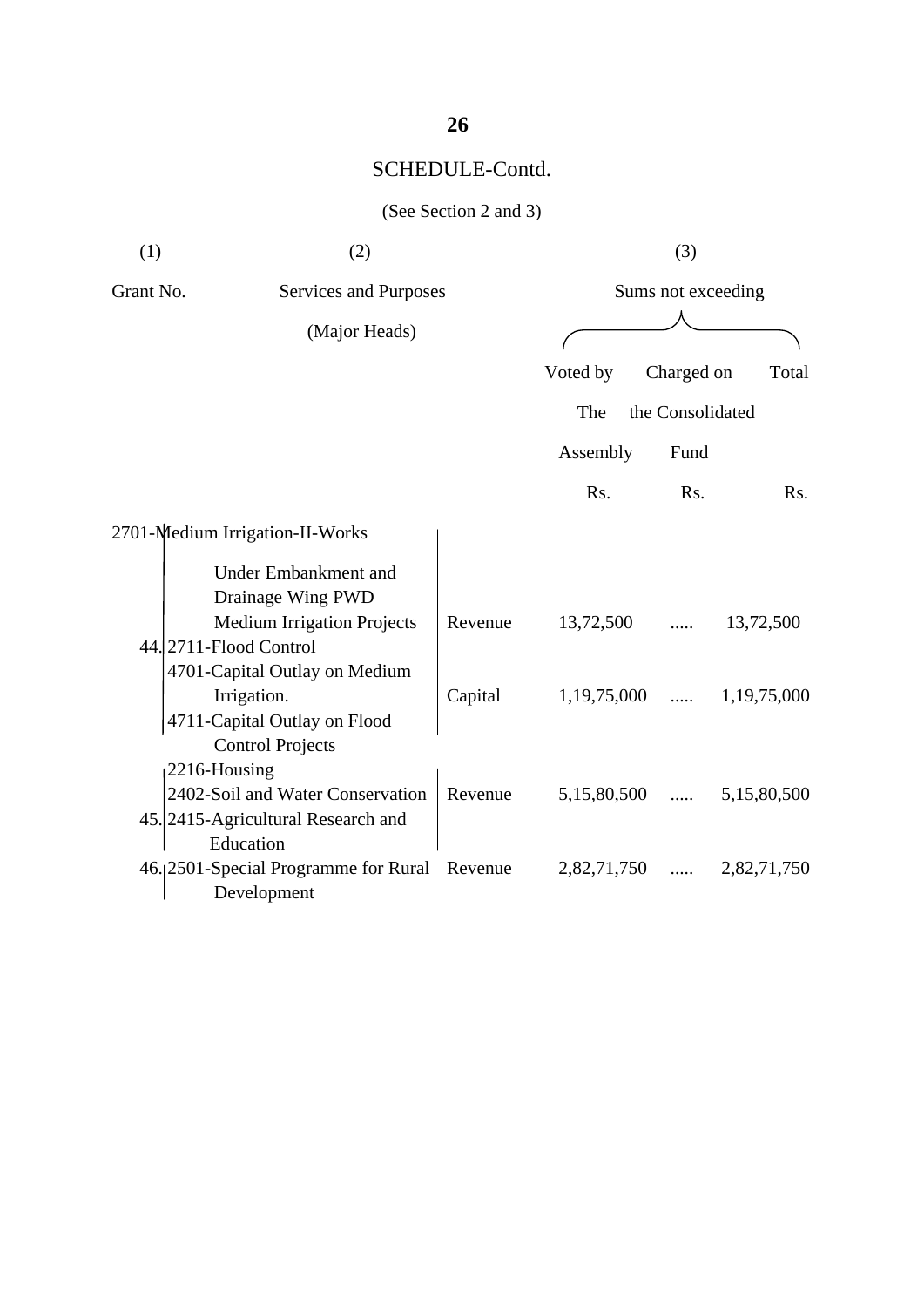## **27**

## SCHEDULE-Contd.

| (1)          | (2)                                |         |             | (3)                |             |
|--------------|------------------------------------|---------|-------------|--------------------|-------------|
| Grant No.    | Services and Purposes              |         |             | Sums not exceeding |             |
|              | (Major Heads)                      |         |             |                    |             |
|              |                                    |         | Voted by    | Charged on         | Total       |
|              |                                    |         | The         | the Consolidated   |             |
|              |                                    |         | Assembly    | Fund               |             |
|              |                                    |         | Rs.         | Rs.                | Rs.         |
| 2216-Housing |                                    |         |             |                    |             |
|              | 2235-Social Security and Welfare   |         |             |                    |             |
|              | 2403-Animal Husbandry              |         |             |                    |             |
|              | 2415-Agricultural Research and     | Revenue | 3,94,97,000 | $\cdots$           | 3,94,97,000 |
|              | Education                          |         |             |                    |             |
|              | 47. 4059-Capital Outlay on Public  |         |             |                    |             |
|              | Works                              |         |             |                    |             |
|              | 4403-Capital Outlay on Animal      |         |             |                    |             |
|              | Husbandry                          |         |             |                    |             |
|              | 6225-Loans for Welfare of S.CS,    |         |             |                    |             |
|              | S.TS and other B.CS                | Capital | 29,250      |                    | 29,250      |
|              | 6403-Loan for Animal Husbandry     |         |             |                    |             |
| 2216-Housing |                                    |         |             |                    |             |
|              | 48. 2404-Dairy Development         |         |             |                    |             |
|              | 2415-Agricultural Research and     | Revenue | 67,28,250   |                    | 67,28,250   |
|              | Education                          |         |             |                    |             |
| 2216-Housing |                                    |         |             |                    |             |
|              | 2405-Fisheries                     |         |             |                    |             |
|              | 2415-Agricultural Research and     |         |             |                    |             |
|              | Education                          | Revenue | 88,45,500   | .                  | 88,45,500   |
|              | 49. 4216-Capital Outlay on Housing |         |             |                    |             |
|              | 4405-Capital Outlay on Fisheries   | Capital | 4,50,000    | .                  | 4,50,000    |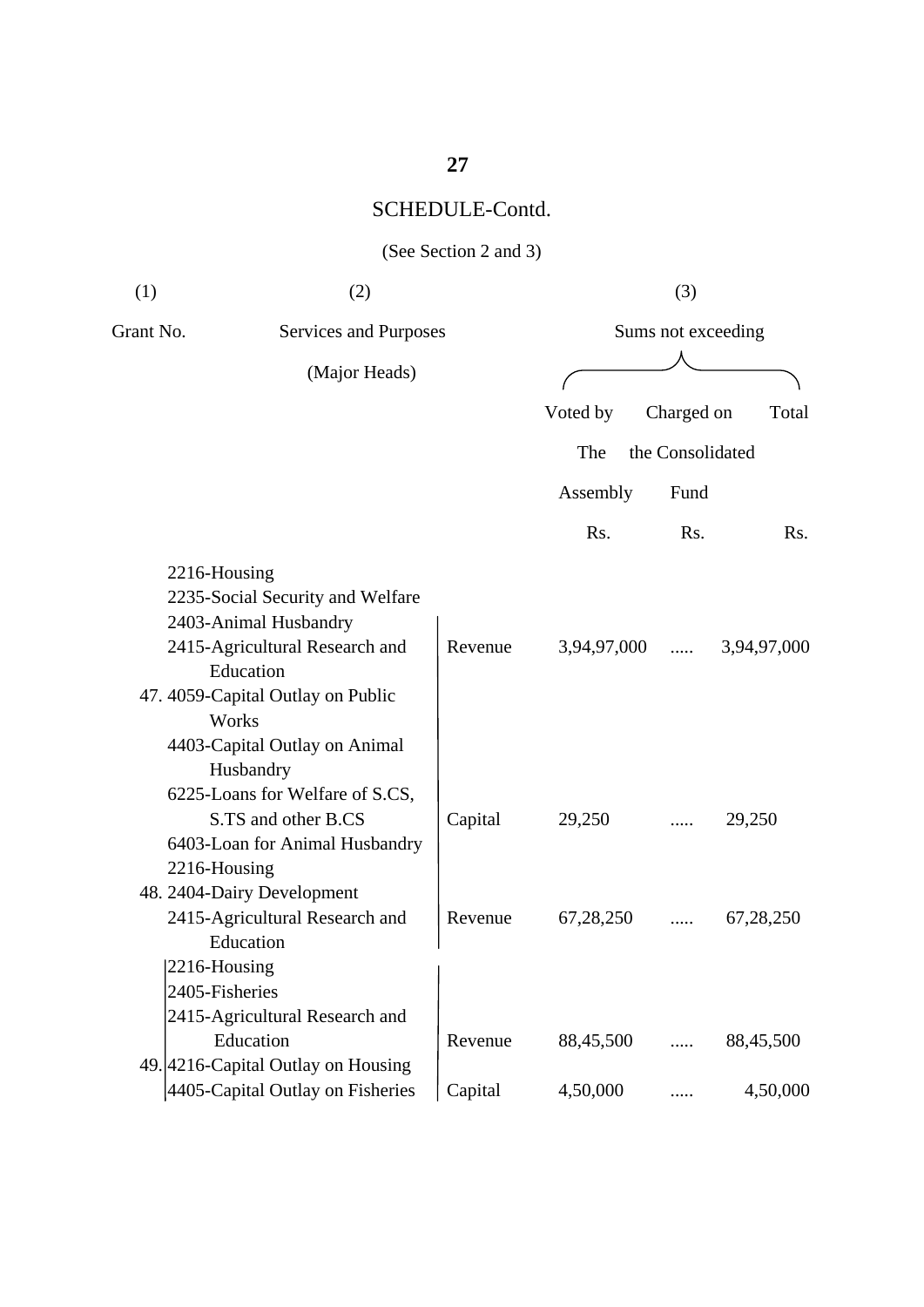## **28**

## SCHEDULE-Contd.

| (1)       | (2)                                                           |         |               | (3)                |             |
|-----------|---------------------------------------------------------------|---------|---------------|--------------------|-------------|
| Grant No. | Services and Purposes                                         |         |               | Sums not exceeding |             |
|           | (Major Heads)                                                 |         |               |                    |             |
|           |                                                               |         | Voted by      | Charged on         | Total       |
|           |                                                               |         |               |                    |             |
|           |                                                               |         | The           | the Consolidated   |             |
|           |                                                               |         | Assembly      | Fund               |             |
|           |                                                               |         | Rs.           | R <sub>s</sub> .   | Rs.         |
|           | 2406-Forestry and Wild Life                                   |         |               |                    |             |
|           | 2415-Agricultural Research and<br>Education                   | Revenue | 7,67,14,000   | 500                | 7,67,14,500 |
|           | 50. 4406-Capital Outlay on Forestry<br>and Wild life          | Capital |               |                    |             |
|           | 2216-Housing                                                  |         |               |                    |             |
|           | 2236-Nutrition                                                |         |               |                    |             |
|           | 2401-Crop Husbandry                                           |         |               |                    |             |
|           | 2501-Special Programmes for                                   |         |               |                    |             |
|           | <b>Rural Development</b>                                      | Revenue | 8,13,35,000   | .                  | 8,13,35,000 |
|           | 2505-Rural Employment                                         |         |               |                    |             |
|           | 2515-Other Rural Development                                  |         |               |                    |             |
|           | Programmes                                                    |         |               |                    |             |
|           | 4216-Capital Outlay on Housing                                |         |               |                    |             |
|           | 51.4515-Capital Outlay on Rural                               |         |               |                    |             |
|           | Development                                                   | Capital | 28,00,000     |                    | 28,00,000   |
|           | 6515-Loans for other Rural                                    |         |               |                    |             |
|           | <b>Development Programmes</b><br>2852-Industries              |         |               |                    |             |
|           |                                                               | Revenue | $2,06,27,500$ |                    | 2,06,27,500 |
|           | 52. 4854-Capital Outlay on Cement<br>And Non-metallic Mineral |         |               |                    |             |
|           |                                                               |         |               |                    |             |
|           | 4885-Capital Outlay on Industries<br><b>And Minerals</b>      |         |               |                    |             |
|           | 6885-Loans for other Industries                               | Capital | 88,75,000     |                    | 88,75,000   |
|           | <b>And Minerals</b>                                           |         |               |                    |             |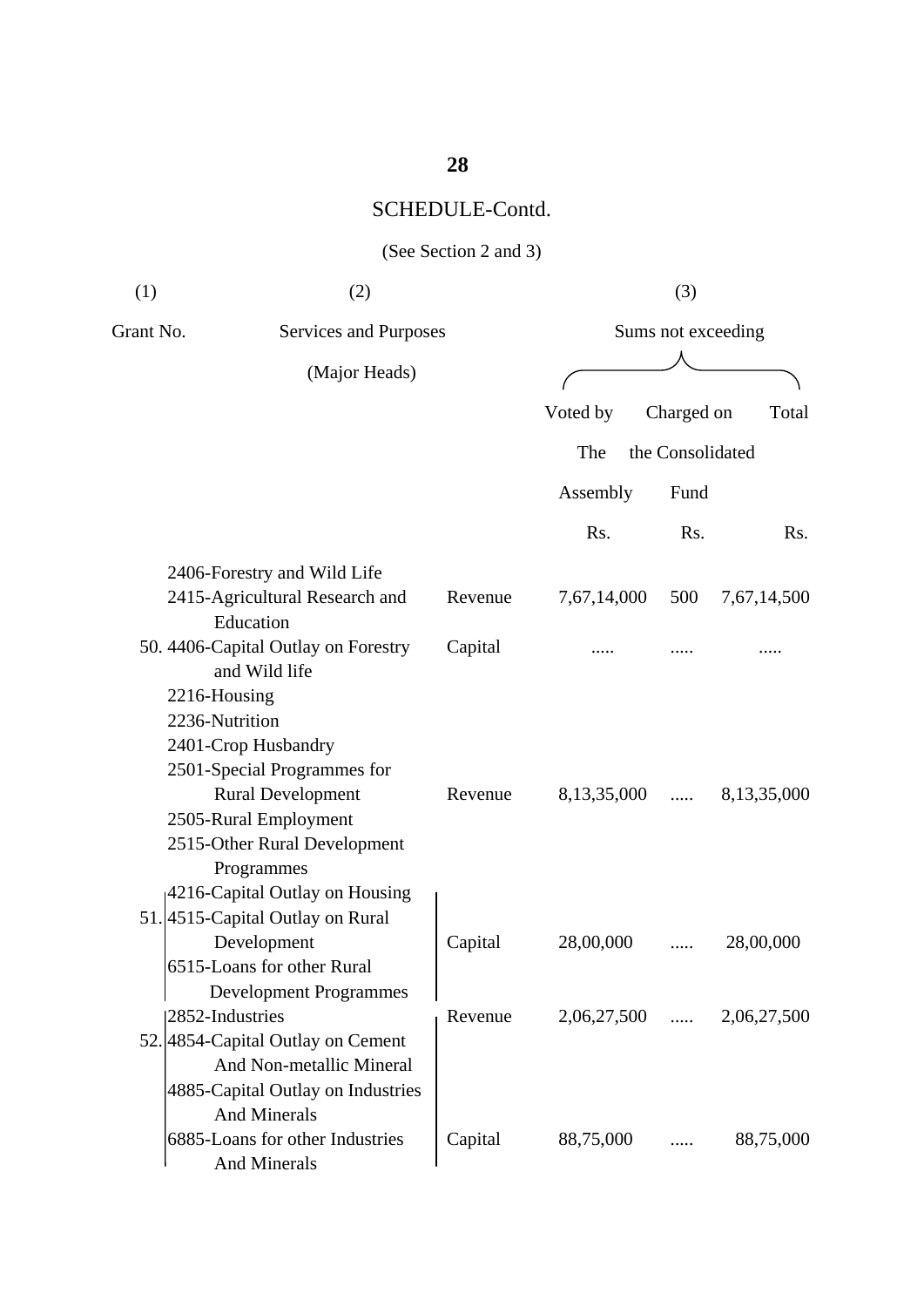#### THE MEGHALAYA ACT 3 OF 1997

(As passed by the Meghalaya Legislative Assembly)

Received the assent of the Governor on the  $19<sup>th</sup>$  April, 1997]

(Published in the Gazette of Meghalaya, Extra-ordinary issue, dated 22<sup>nd</sup> April, 1997)

An

Act

To authorise payment and appropriation of certain further sums from and out of the Consolidated Fund of Meghalaya for the services of the financial year ending on the thirtyfirst day of March, 1998

Be it enacted by the Legislature of the State of Meghalaya in the Forty-eight Year of the Republic of India as follows:-

| Short title and<br>Commencement                                                                                                   |   | (1) This Act may be called the Meghalaya<br>Appropriation (No. I) Act, 1997                                                                                                                                                                                                                                                                                                                                                                                                                                                                                                                                                                                                             |
|-----------------------------------------------------------------------------------------------------------------------------------|---|-----------------------------------------------------------------------------------------------------------------------------------------------------------------------------------------------------------------------------------------------------------------------------------------------------------------------------------------------------------------------------------------------------------------------------------------------------------------------------------------------------------------------------------------------------------------------------------------------------------------------------------------------------------------------------------------|
| Withdrawal of Rs.<br>1075, 62, 63, 326 from and out<br>of the Consolidated Fund of<br>Meghalaya for the financial<br>year 1997-98 | 2 | From and out of the Consolidated Fund of Meghalaya<br>there may be paid and applied sums not exceeding<br>those specified in column (3) of the schedule<br>amounting the aggregate inclusive to the sum<br>specified in column (3) of the Schedule to the<br>Meghalaya Appropriation (Vote-on-Account) Act<br>1997 to the sum of (Rupees one thousand seventy five<br>crores, sixty two lakhs, sixty three thousand, three<br>hundred twenty six) towards defraying the several<br>charges which will come in the course of payment<br>during the financial year ending on the thirty-first day<br>of March 1998 in respect of the services specified in<br>column (2) of the Schedule. |
| Appropriation                                                                                                                     | 3 | The sums authorised to be withdrawn from and out of<br>the Consolidated Fund of Meghalaya by this Act,<br>shall be appropriated for the services and purpose<br>expressed in the scheduled in relation to the said year                                                                                                                                                                                                                                                                                                                                                                                                                                                                 |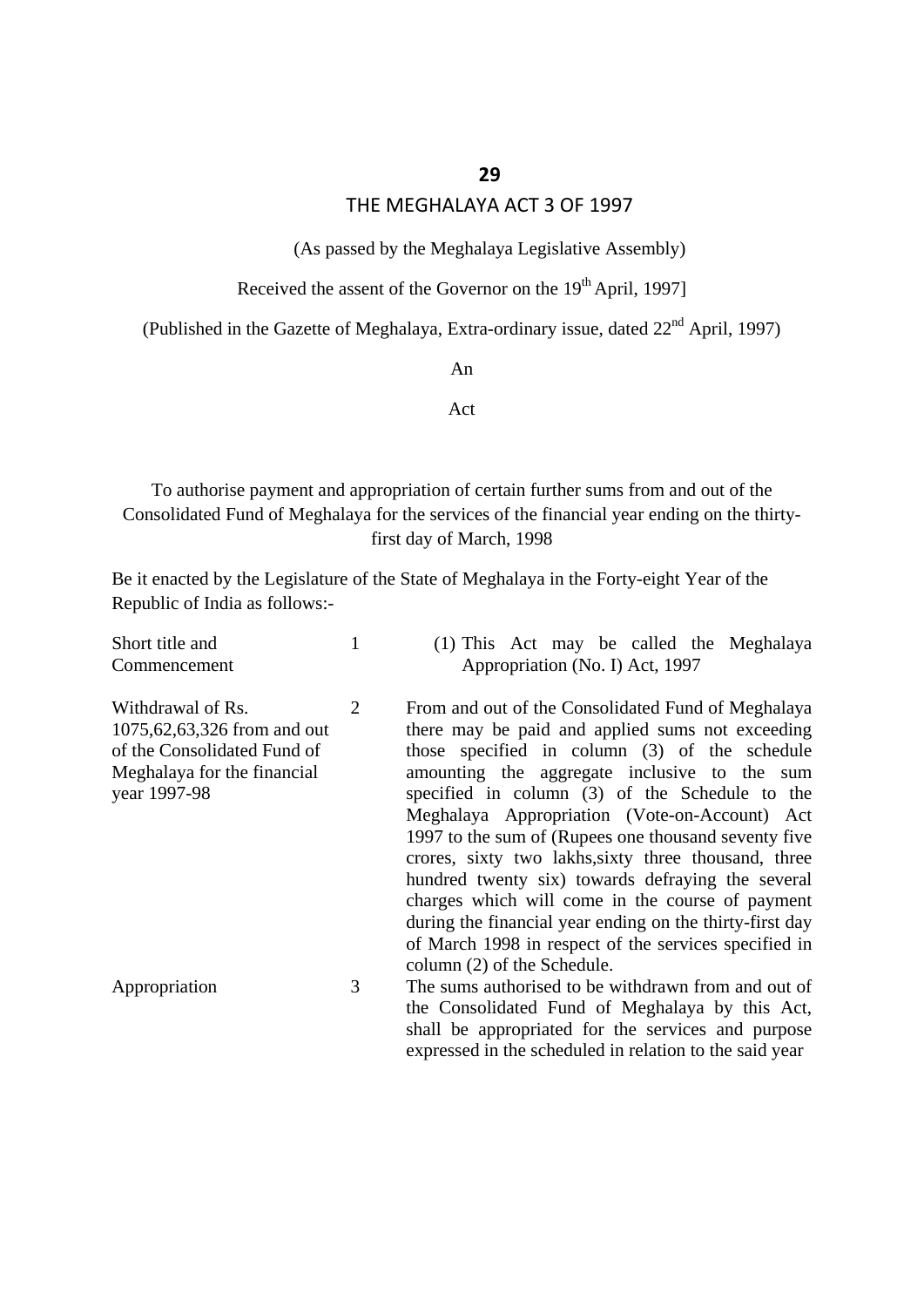| (1)       | (2)                                                                                                     |         | (3)                                       |                  |                                |  |
|-----------|---------------------------------------------------------------------------------------------------------|---------|-------------------------------------------|------------------|--------------------------------|--|
| Grant No. | Services and Purposes                                                                                   |         | Sums not exceeding                        |                  |                                |  |
|           | (Major Heads)                                                                                           |         |                                           |                  |                                |  |
|           |                                                                                                         |         | Voted by                                  | Charged on       | Total                          |  |
|           |                                                                                                         |         |                                           |                  |                                |  |
|           |                                                                                                         |         | The                                       | the Consolidated |                                |  |
|           |                                                                                                         |         | Assembly                                  | Fund             |                                |  |
|           |                                                                                                         |         | Rs.                                       | R <sub>s</sub> . | Rs.                            |  |
|           | 2011-Parliament/State/Union                                                                             |         |                                           |                  |                                |  |
|           | <b>Territory Legislature</b>                                                                            |         | Revenue 3,11,47,000 10,53,000 3,22,00,000 |                  |                                |  |
| 1.        | 2058-Stationery and Printing<br>4058-Capital Outlay on Stationery<br>and Printing                       | Capital | 2,00,000                                  |                  | 2,00,000                       |  |
|           | 2012-Gevernor                                                                                           | Revenue |                                           |                  | 30,000 1,31,70,000 1,32,00,000 |  |
| 2.        | 4216-Capital Outlay on Housing                                                                          | Capital |                                           |                  |                                |  |
|           | 2013-Council of Ministers                                                                               |         |                                           |                  |                                |  |
| 3.        | 2070-Other Administrative Services Revenue<br>etc                                                       |         | 1,082,72,000                              |                  | 1,82,72,000                    |  |
| 4.        | 2014-Administration of Justice                                                                          | Revenue | 1,39,45,000 40,46,000 1,79,91,000         |                  |                                |  |
| 5.        | 2015-Elections                                                                                          | Revenue | 5,50,00,000                               |                  | 5,50,00,000                    |  |
|           | 2029-Land Revenue<br>2245-Relief on Account of Natural<br>Calamities                                    |         |                                           |                  |                                |  |
|           | 2250-Other Social Services<br>3475-Other General Economic<br><b>Services</b>                            | Revenue | 5,63,02,000                               |                  | 5,63,02,000                    |  |
| 6.        | 6225-Loans for Welfare of<br>Scheduled Castes, Scheduled<br><b>Tribes and Other Backward</b><br>Classes |         |                                           |                  |                                |  |
|           | 6250-Loans for other Social                                                                             |         |                                           |                  |                                |  |
|           | Services                                                                                                | Capital | 10,000                                    |                  | 10,000                         |  |
| 7.        | 6401-Loans for Crop Husbandry<br>2030-Stamps and Registration                                           | Revenue | 27,39,000                                 |                  | 27,39,000                      |  |
|           |                                                                                                         |         |                                           |                  |                                |  |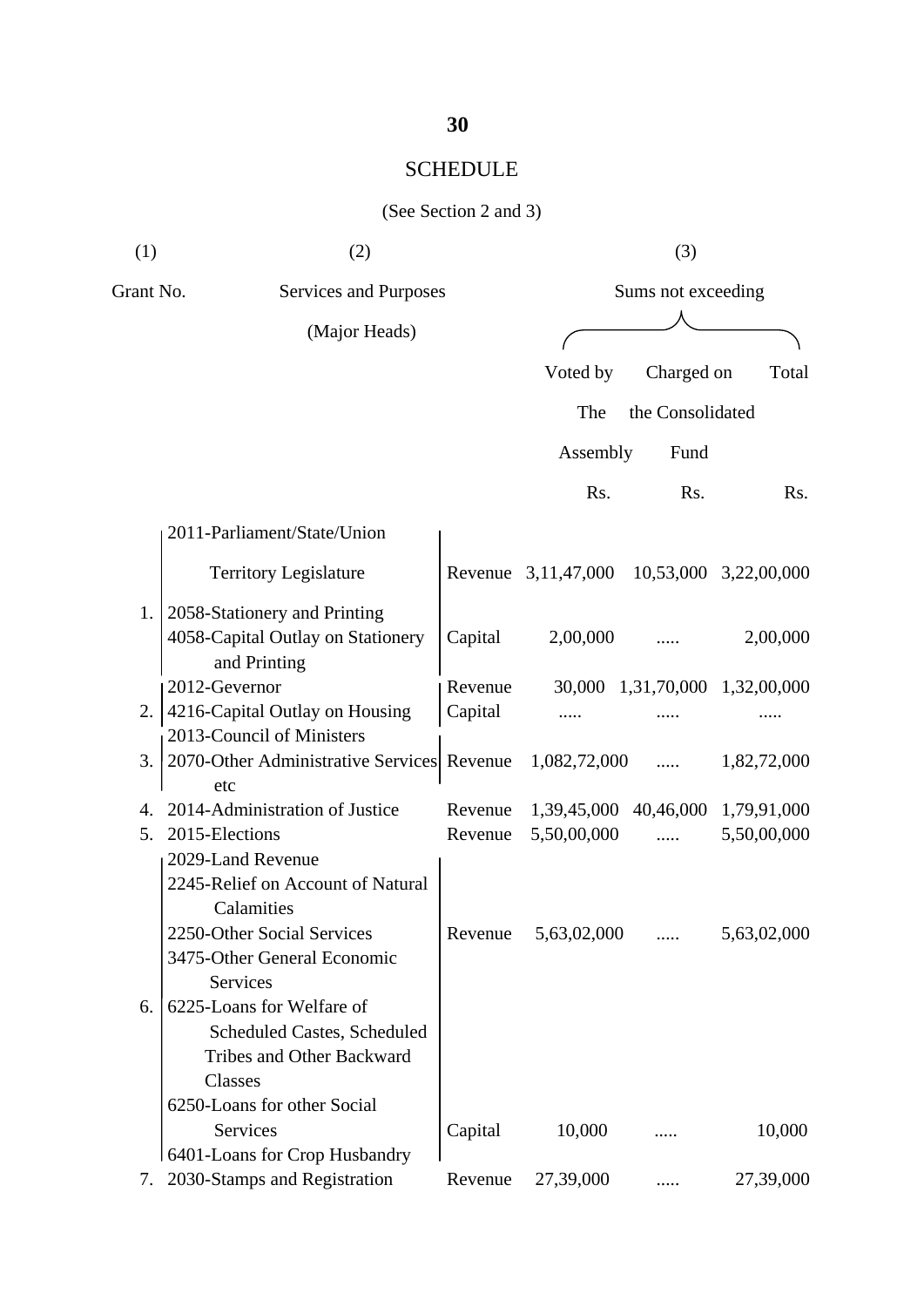|    |                                   |                       | (See Section 2 and 3) |                     |                           |                |
|----|-----------------------------------|-----------------------|-----------------------|---------------------|---------------------------|----------------|
|    | (1)                               | (2)                   |                       |                     | (3)                       |                |
|    | Grant No.                         | Services and Purposes |                       |                     | Sums not exceeding        |                |
|    |                                   | (Major Heads)         |                       |                     |                           |                |
|    |                                   |                       |                       |                     |                           |                |
|    |                                   |                       |                       | Voted by            | Charged on                | Total          |
|    |                                   |                       |                       | The                 | the Consolidated          |                |
|    |                                   |                       |                       | Assembly            | Fund                      |                |
|    |                                   |                       |                       | Rs.                 | Rs.                       | Rs.            |
| 8. | 2039-State Excise                 |                       | Revenue               | 1,75,28,000         |                           | 1,75,28,000    |
|    | 2040-State Tax                    |                       |                       |                     |                           |                |
| 9. | 2045-Other Taxes and Duties on    |                       | Revenue               | 1,79,89,000         | $\cdots$                  | 1,79,89,000    |
|    | <b>Commodities and Services</b>   |                       |                       |                     |                           |                |
|    | 2041-Taxes on Vehicles            |                       |                       |                     |                           |                |
|    | 2070-Other Administrative         |                       |                       |                     |                           |                |
|    | Services etc                      |                       | Revenue               | 4,28,08,000         |                           | 4,28,08,000    |
|    | 3055-Roads Transport              |                       |                       |                     |                           |                |
|    | 10. 5053-Capital Outlay on Civil  |                       |                       |                     |                           |                |
|    | Aviation                          |                       |                       |                     |                           |                |
|    | 5055-Capital Outlay on Road       |                       |                       | Capital 3,19,75,000 |                           | 3, 19, 75, 000 |
|    | Transport                         |                       |                       |                     |                           |                |
|    | 2045-Other Taxes and Duties on    |                       |                       |                     |                           |                |
|    | <b>Commodities and Services</b>   |                       |                       |                     |                           |                |
|    | 2501-Special Programmes for       |                       |                       |                     |                           |                |
|    | <b>Rural Development</b>          |                       | Revenue               | 11,21,40,000        |                           | 11,21,40,000   |
|    | 11.2801-Power                     |                       |                       |                     |                           |                |
|    | 2810-Non-Conventional Source      |                       |                       |                     |                           |                |
|    | of Energy                         |                       |                       |                     |                           |                |
|    | 6801-Loans for Power Projects     |                       | Capital               | 54,75,00,000        |                           | 54,75,00,000   |
|    | 12. 2047-Other Fiscal Services    |                       | Revenue               | 6,50,000            | .                         | 6,50,000       |
|    | 2048-Appropriation for Reduction  |                       |                       |                     |                           |                |
|    | or Avoidance of debt              |                       |                       |                     |                           |                |
|    | 2049-Interest Payments            |                       | Revenue               |                     | 63,85,90,577 63,85,90,577 |                |
|    | 2051-Public Service Commission    |                       | Revenue               |                     | 52,61,000                 | 52,61,000      |
|    | 2052-Secretariat General Services |                       |                       |                     |                           |                |
|    | 2251-Secretariat Social Services  |                       | Revenue               | 16,73,50,000        | $\cdots$                  | 16,73,50,000   |
|    | 13.3451-Secretariat Economic      |                       |                       |                     |                           |                |
|    | Services                          |                       |                       |                     |                           |                |
|    | 5275-Capital Outlay on other      |                       | Capital               |                     |                           |                |
|    | <b>Communication Services</b>     |                       |                       |                     |                           |                |
|    | 14. 2053-District Administration  |                       | Revenue               | 4,39,99,000         | $\cdots$                  | 4,39,99,000    |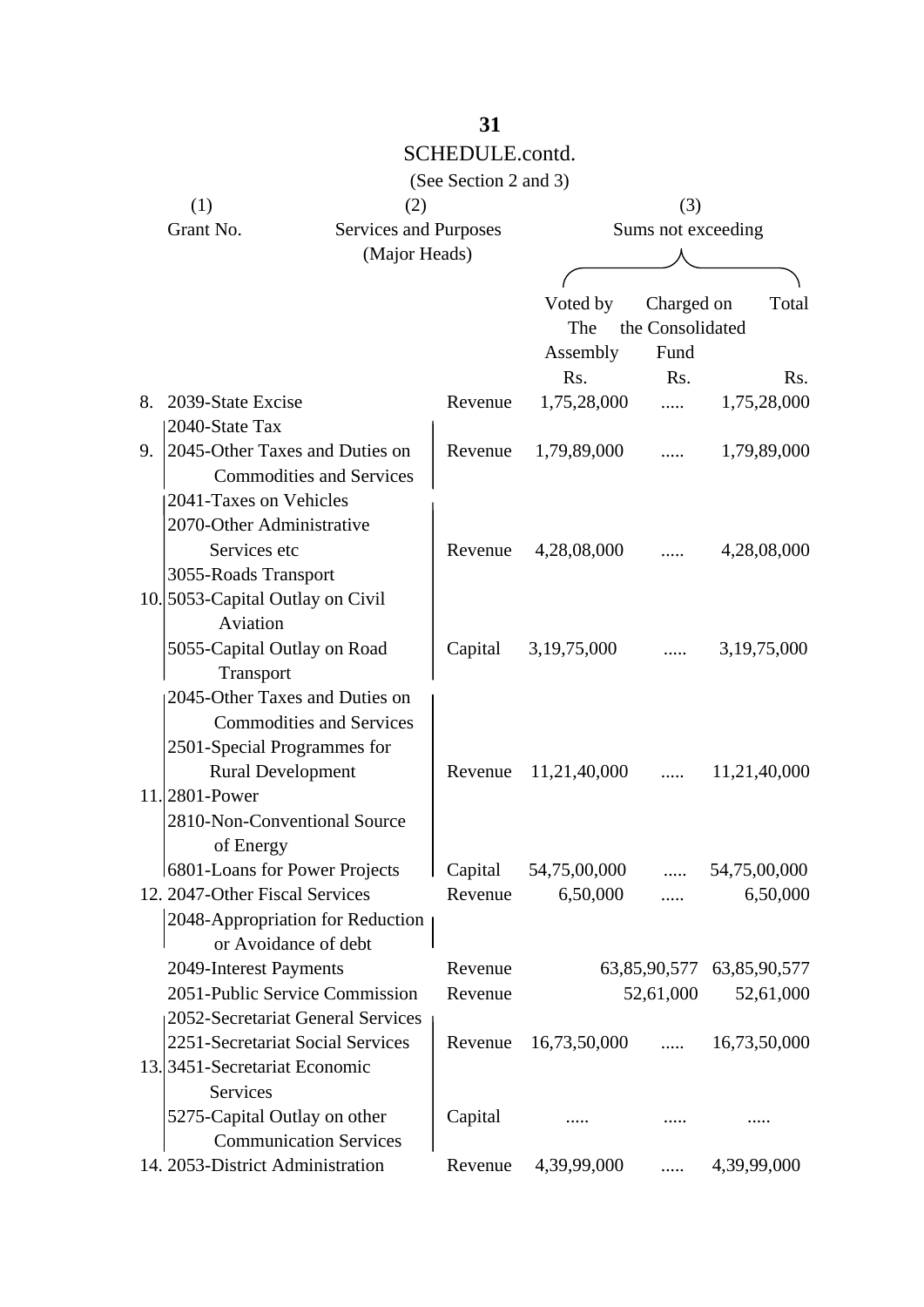|     |                                                     | 32                    |                                    |                                |              |
|-----|-----------------------------------------------------|-----------------------|------------------------------------|--------------------------------|--------------|
|     |                                                     | SCHEDULE.contd.       |                                    |                                |              |
|     |                                                     | (See Section 2 and 3) |                                    |                                |              |
|     | (1)<br>(2)                                          |                       |                                    | (3)                            |              |
|     | Grant No.<br>Services and Purposes                  |                       |                                    | Sums not exceeding             |              |
|     | (Major Heads)                                       |                       |                                    |                                |              |
|     |                                                     |                       |                                    |                                |              |
|     |                                                     |                       | Voted by<br>The                    | Charged on<br>the Consolidated | Total        |
|     |                                                     |                       | Assembly                           | Fund                           |              |
|     |                                                     |                       | Rs.                                | Rs.                            | Rs.          |
|     | 15. 2054-Treasury and Accounts<br>Administration    | Revenue               | 2,96,54,000                        | $\cdots$                       | 2,96,54,000  |
|     | 2055-Police                                         |                       |                                    |                                |              |
|     | 2070-Other administrative                           |                       |                                    |                                |              |
|     | Services etc                                        | Revenue               | 62,62,02,000 1,50,000 62,63,52,000 |                                |              |
|     | 2216-Housing                                        |                       |                                    |                                |              |
|     | 16.4059-Capital Outlay on Public                    |                       |                                    |                                |              |
|     | Works                                               |                       |                                    |                                |              |
|     | 4216-Capital Outlay on Housing                      |                       | Capital 1,08,00,000                |                                | 1,08,00,000  |
|     | 17. 2056-Jails<br>$\cdots$<br>$\cdots$              | Revenue               | 2,51,82,000                        |                                | 2,51,82,000  |
|     | 4059-Capital Outlay on Public                       | Capital               |                                    | .                              |              |
|     | Works                                               |                       |                                    |                                |              |
|     | 2058-Stationery and Printing                        | Revenue               | 4,33,15,000                        | $\cdots$                       | 4,33,15,000  |
|     | 4058-Capital Outlay on Stationery                   |                       |                                    |                                |              |
| 18. | and Printing<br>4216-Capital Outlay on Housing      | Capital               |                                    |                                |              |
|     | 2052-Secretariat General Services                   |                       | 18,00,000                          |                                | 18,00,000    |
|     | 2059-Public Works                                   |                       |                                    |                                |              |
|     | 2203-Technical Education                            |                       |                                    |                                |              |
|     | 2204-Sports and Youth Services                      |                       | Revenue 30,25,36,000               |                                | 30,25,36,000 |
|     | 2205-Art and Culture                                |                       |                                    |                                |              |
|     | 2216-Housing                                        |                       |                                    |                                |              |
|     | 4059-Capital Outlay on PublicWork\$                 |                       |                                    |                                |              |
|     | 19. 4202-Capital Outlay on Education,               |                       |                                    |                                |              |
|     | Art & Culture                                       |                       |                                    |                                |              |
|     | 4210-Capital Outlay on Medical<br>and Public Health |                       |                                    |                                |              |
|     | 4216-Capital Outlay on Housing                      |                       | Capital 12,71,20,000               | $\ldots$                       | 2,71,20,000  |
|     | 4403-Capital Outlay on Animal                       |                       |                                    |                                |              |
|     | Husbandry                                           |                       |                                    |                                |              |
|     | 4404-Capital Outlay on Dairy                        |                       |                                    |                                |              |
|     | Development                                         |                       |                                    |                                |              |
|     |                                                     |                       |                                    |                                |              |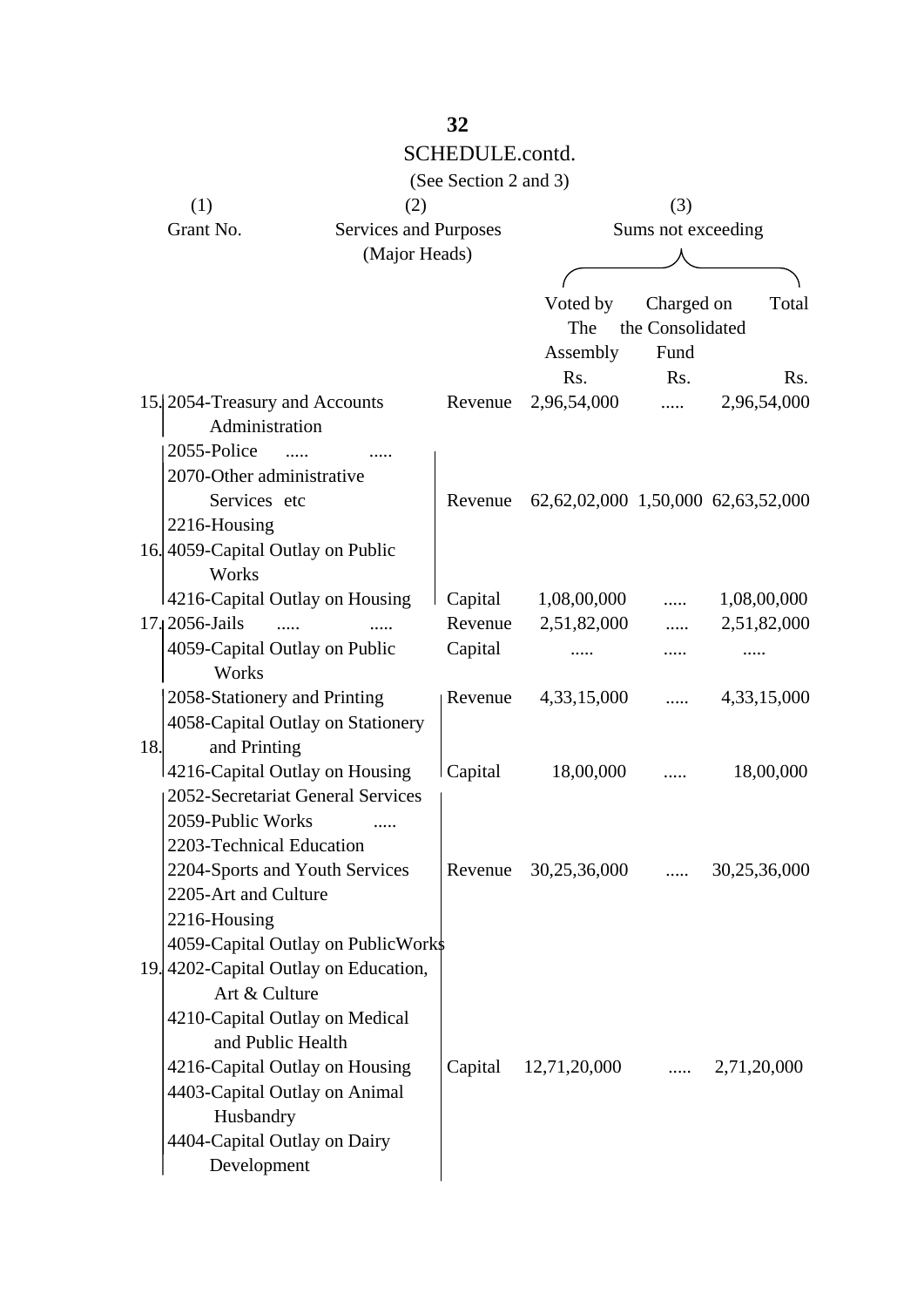|     |                                                |                       | (See Section 2 and 3) |                        |                  |                    |     |
|-----|------------------------------------------------|-----------------------|-----------------------|------------------------|------------------|--------------------|-----|
|     | (1)                                            | (2)                   |                       |                        | (3)              |                    |     |
|     | Grant No.                                      | Services and Purposes |                       |                        |                  | Sums not exceeding |     |
|     |                                                | (Major Heads)         |                       |                        |                  |                    |     |
|     |                                                |                       |                       |                        |                  |                    |     |
|     |                                                |                       |                       | Voted by               | Charged on       | Total              |     |
|     |                                                |                       |                       | The                    |                  | the Consolidated   |     |
|     |                                                |                       |                       | Assembly               | Fund             |                    |     |
|     |                                                |                       |                       | Rs.                    | R <sub>s</sub> . |                    | Rs. |
|     | 2070-Other Administrative                      |                       | Revenue               | 6,46,64,000            | $\cdots$         | 6,46,64,000        |     |
|     | Services etc                                   |                       |                       |                        |                  |                    |     |
|     | 20. 4059-Capital Outlay on Public              |                       | Capital               |                        |                  |                    |     |
|     | <b>Works</b>                                   |                       |                       |                        |                  |                    |     |
|     | 2075-Miscellaneous General                     |                       |                       |                        |                  |                    |     |
|     | Services                                       |                       |                       |                        |                  |                    |     |
|     | 2202-General Education                         |                       |                       |                        |                  |                    |     |
|     | 2203-Technical Education                       |                       |                       |                        |                  |                    |     |
|     | 2204-Sports and Youth Services                 |                       |                       |                        |                  |                    |     |
|     | 2205-Art and Culture                           |                       |                       | Revenue 1,64,65,90,000 |                  | 1,64,65,90,000     |     |
|     | 2236-Nutrition                                 |                       |                       |                        |                  |                    |     |
|     | 3425-Other Scientific Research                 |                       |                       |                        |                  |                    |     |
|     | 3454-Census, Surveys and                       |                       |                       |                        |                  |                    |     |
| 21. | <b>Statistics</b>                              |                       |                       |                        |                  |                    |     |
|     | 4202-Capital Outlay on Education,              |                       |                       |                        |                  |                    |     |
|     | Art and Culture                                |                       |                       |                        |                  |                    |     |
|     | 4204-Capital Outlay on Education,              |                       |                       |                        |                  |                    |     |
|     | Sports, Arts and Culture                       |                       | Capital               | 10,00,000              |                  | 10,00,000          |     |
|     | 6202-Loans for Education, Art                  |                       |                       |                        |                  |                    |     |
|     | and Culture                                    |                       |                       |                        |                  |                    |     |
|     | 2070-Other Administrative                      |                       | Revenue               | $3,08,21,000$          |                  | 3,08,21,000        |     |
| 22. | Services etc                                   |                       |                       |                        |                  |                    |     |
|     | 2216-Housing                                   |                       |                       |                        |                  |                    |     |
|     | 23. 2070-Other Administrative Services Revenue |                       |                       | 61,20,000              | .                | 61,20,000          |     |
|     | 24. 2071-Pensions and other Retirement Revenue |                       |                       | 17,20,30,000           | $\cdots$         | 17,20,30,000       |     |
|     | <b>Benefits</b>                                |                       |                       |                        |                  |                    |     |
|     | 25. 2075-Miscellaneous General                 |                       | Revenue               | 18,57,000              | .                | 18,57,000          |     |
|     | Services                                       |                       |                       |                        |                  |                    |     |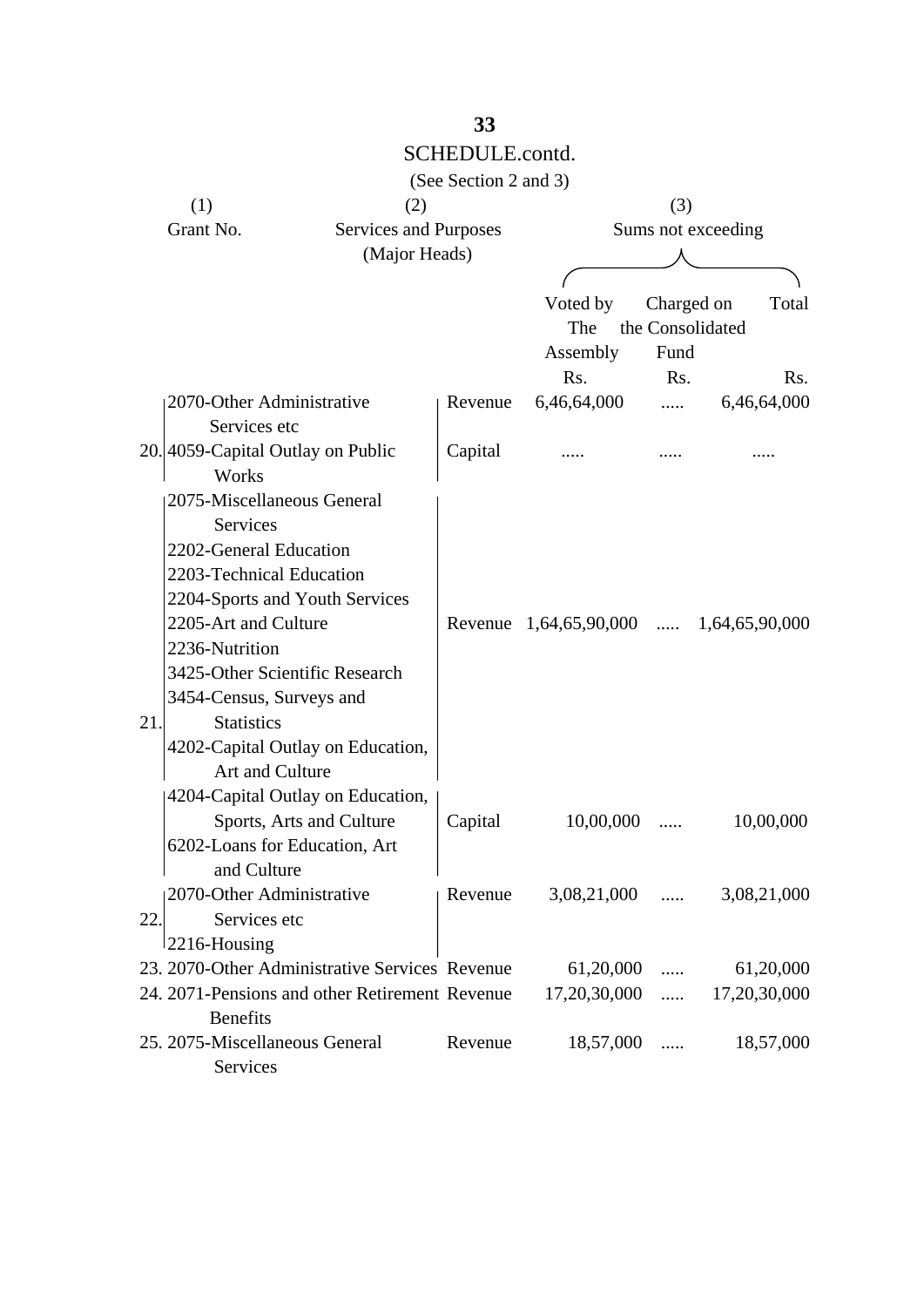|                                                         |                         | (See Section 2 and 3) |                    |                  |                               |  |
|---------------------------------------------------------|-------------------------|-----------------------|--------------------|------------------|-------------------------------|--|
| (1)                                                     | (2)                     |                       |                    | (3)              |                               |  |
| Grant No.                                               | Services and Purposes   |                       | Sums not exceeding |                  |                               |  |
|                                                         | (Major Heads)           |                       |                    |                  |                               |  |
|                                                         |                         |                       |                    |                  |                               |  |
|                                                         |                         |                       | Voted by           | Charged on       | Total                         |  |
|                                                         |                         |                       | The                | the Consolidated |                               |  |
|                                                         |                         |                       | Assembly           | Fund             |                               |  |
|                                                         |                         |                       | Rs.                | Rs.              | Rs.                           |  |
| 2210-Medical and Public Health                          |                         |                       |                    |                  |                               |  |
| 2211-Family Welfare                                     |                         | Revenue               |                    |                  | 51,21,39,309  51,21,39,309    |  |
| 26. 4210-Capital Outlay on Medical<br>and Public Health |                         |                       |                    |                  |                               |  |
| 4211-Capital Outlay on Family                           |                         | Capital               | $8,70,30,000$      |                  | 8,70,30,000                   |  |
| Welfare                                                 |                         |                       |                    |                  |                               |  |
| 2215-Water Supply and Sanitation                        |                         |                       |                    |                  |                               |  |
| 2216-Housing                                            |                         | Revenue               | $30,38,55,000$     |                  | 30, 38, 55, 000               |  |
| 27.4215-Capital Outlay on Water                         |                         |                       |                    |                  |                               |  |
| Supply and Sanitation                                   |                         |                       |                    |                  |                               |  |
| 4216-Capital Outlay on Housing                          |                         | Capital               |                    |                  | $32,52,00,000$ $32,52,00,000$ |  |
| $2216$ -Housing                                         |                         | Revenue               | 4,49,84,000        |                  | 4,49,84,000                   |  |
| 28.4216-Capital Outlay on Housing                       |                         |                       |                    |                  |                               |  |
| 6216-Loans for Housing                                  |                         | Capital               | $1,83,40,000$      |                  | 1,83,40,000                   |  |
| $ 2216 -$ Housing                                       |                         |                       |                    |                  |                               |  |
| 2217-Urban Development                                  |                         | Revenue               | 8,94,08,000        |                  | 8,94,08,000                   |  |
| 4216-Capital Outlay on Housing                          |                         |                       |                    |                  |                               |  |
| 29. 4217-Capital Outlay on Urban                        |                         | Capital               | $2,16,40,000$      |                  | 2,16,40,000                   |  |
| Development                                             |                         |                       |                    |                  |                               |  |
| 30. 2220-Information and Publicity                      |                         | Revenue               | 2,22,63,000        |                  | 2,22,63,000                   |  |
| 31. 2230-Labour and Employment                          |                         | Revenue               | 3,81,07,000        | .                | 3,82,07,000                   |  |
| 3456-Civil Supplies                                     |                         | Revenue               | 2,16,00,000        | .                | 2,16,00,000                   |  |
| 32.4408-Capital Outlay on Food                          |                         | Capital               |                    |                  |                               |  |
|                                                         | Storage and Warehousing |                       |                    |                  |                               |  |
| 33. 2235-Social Security and Welfare                    |                         | Revenue               |                    |                  |                               |  |
| 6235-Loans for Social Security                          |                         | Capital               | 10,00,000          | .                | 10,00,000                     |  |
| and Welfare                                             |                         |                       |                    |                  |                               |  |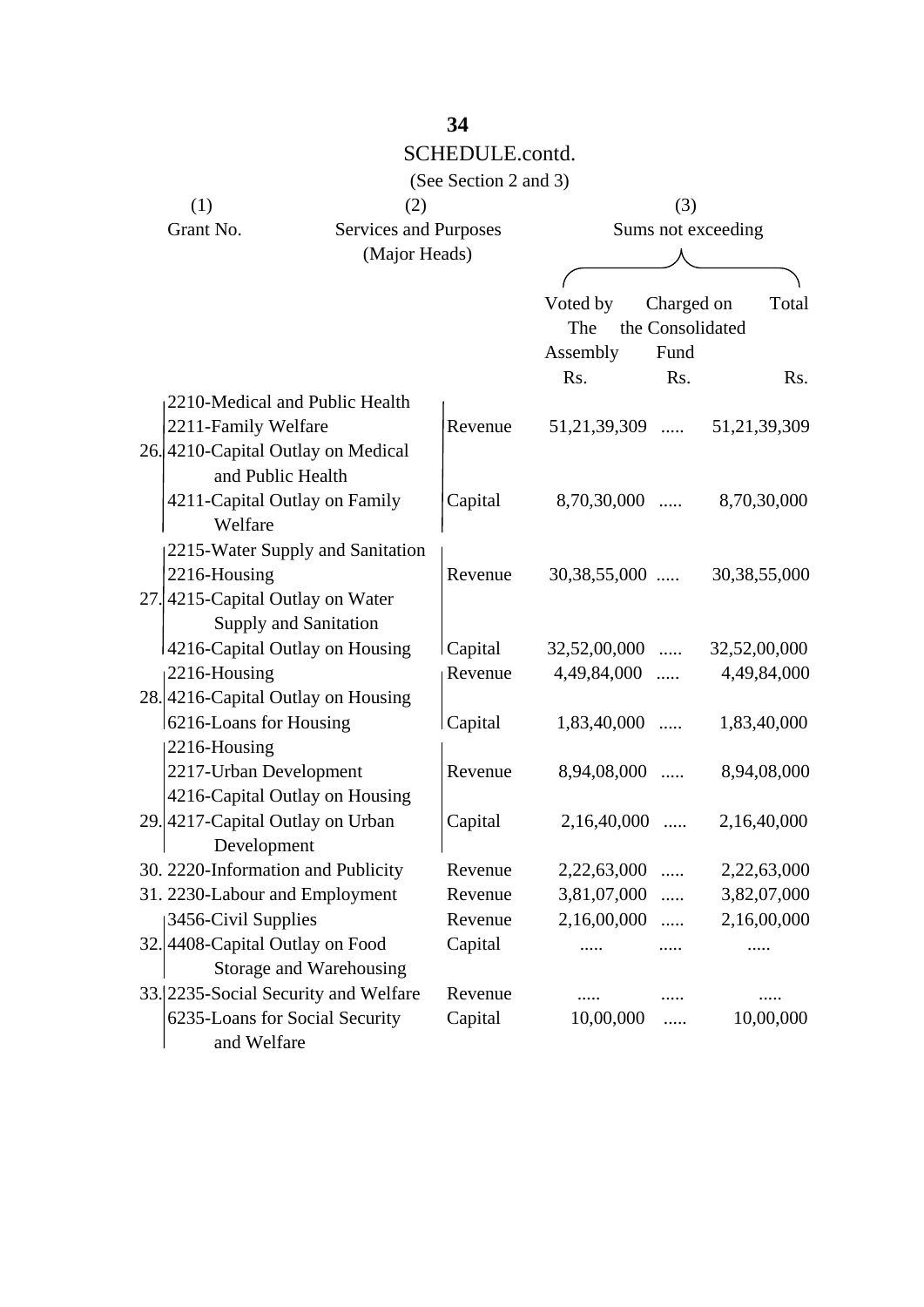|     |                                                |                       | (See Section 2 and 3) |                             |                    |              |
|-----|------------------------------------------------|-----------------------|-----------------------|-----------------------------|--------------------|--------------|
|     | (1)                                            | (2)                   |                       |                             | (3)                |              |
|     | Grant No.                                      | Services and Purposes |                       |                             | Sums not exceeding |              |
|     |                                                | (Major Heads)         |                       |                             |                    |              |
|     |                                                |                       |                       |                             |                    |              |
|     |                                                |                       |                       | Voted by                    | Charged on         | Total        |
|     |                                                |                       |                       | The                         | the Consolidated   |              |
|     |                                                |                       |                       | Assembly                    | Fund               |              |
|     |                                                |                       |                       | Rs.                         | Rs.                | Rs.          |
|     | 2225-Welfare of S.Cs., S.Ts and                |                       |                       |                             |                    |              |
|     | Other B.Cs                                     |                       |                       |                             |                    |              |
|     | 2235-Social Security and Welfare               |                       | Revenue               | $18,69,58,000$              |                    | 18,69,58,000 |
|     | 2236-Nutrition                                 |                       |                       |                             |                    |              |
|     | 34.4059-Capital Outlay on Public               |                       |                       |                             |                    |              |
|     | Works                                          |                       |                       |                             |                    |              |
|     | 4235-Capital Outlay on Social                  |                       |                       |                             |                    |              |
|     | Security & Welfare                             |                       |                       |                             |                    |              |
|     | 6225-Loans for Welfare of S.Cs.,               |                       | Capital               | 30,00,000                   |                    | 30,00,000    |
|     | S.Ts & other B.Cs                              |                       |                       |                             |                    |              |
|     | 35. 2235-Social Security and Welfare           |                       | Revenue               | 12,42,000                   | .                  | 12,42,000    |
|     | 2075-Miscellaneous General                     |                       |                       |                             |                    |              |
|     | Services                                       |                       |                       |                             |                    |              |
|     | 36. 2235 - Social Security and Welfare         |                       | Revenue               | 66,45,000                   | $\cdots$           | 6,45,000     |
|     | 37. 2250-Other Social Services                 |                       | Revenue               | 40,000                      | .                  | 40,000       |
|     | 38. 3451-Secretariat Economic Services Revenue |                       |                       | 3,06,54,000                 | .                  | 3,06,54,000  |
|     | 2425-Co-operation                              |                       | Revenue               | 3,83,53,000                 | .                  | 3,83,53,000  |
|     | 4425-Capital Outlay on                         |                       |                       |                             |                    |              |
| 39. | Co-operation                                   |                       |                       |                             |                    |              |
|     | 4435-Capital Outlay on other                   |                       | Capital               | $1,99,05,000$ $1,09,05,000$ |                    |              |
|     | <b>Agricultural Programmes</b>                 |                       |                       |                             |                    |              |
|     | 6425-Loans for Co-operation                    |                       |                       |                             |                    |              |
|     | 2552-North Eastern Areas (Special              |                       | Revenue               | $1,99,50,000$               |                    | 1,99,50,000  |
|     | Areas Programme)                               |                       |                       |                             |                    |              |
|     | 40. 4552-Capital Outlay on North               |                       | Capital               | $3,87,00,000$               |                    | 3,87,00,000  |
|     | <b>Eastern Areas</b>                           |                       |                       |                             |                    |              |
|     | 41. 3454-Census, Surveys and                   |                       | Revenue               | $2,00,30,000$               |                    | 2,00,30,000  |
|     | Statistics.                                    |                       |                       |                             |                    |              |
|     | 2216-Housing                                   |                       |                       |                             |                    |              |
|     | 42. 3475-Other General Economic                |                       | Revenue               | 73,71,000                   | $\cdots$           | 73,71,000    |
|     | Services                                       |                       |                       |                             |                    |              |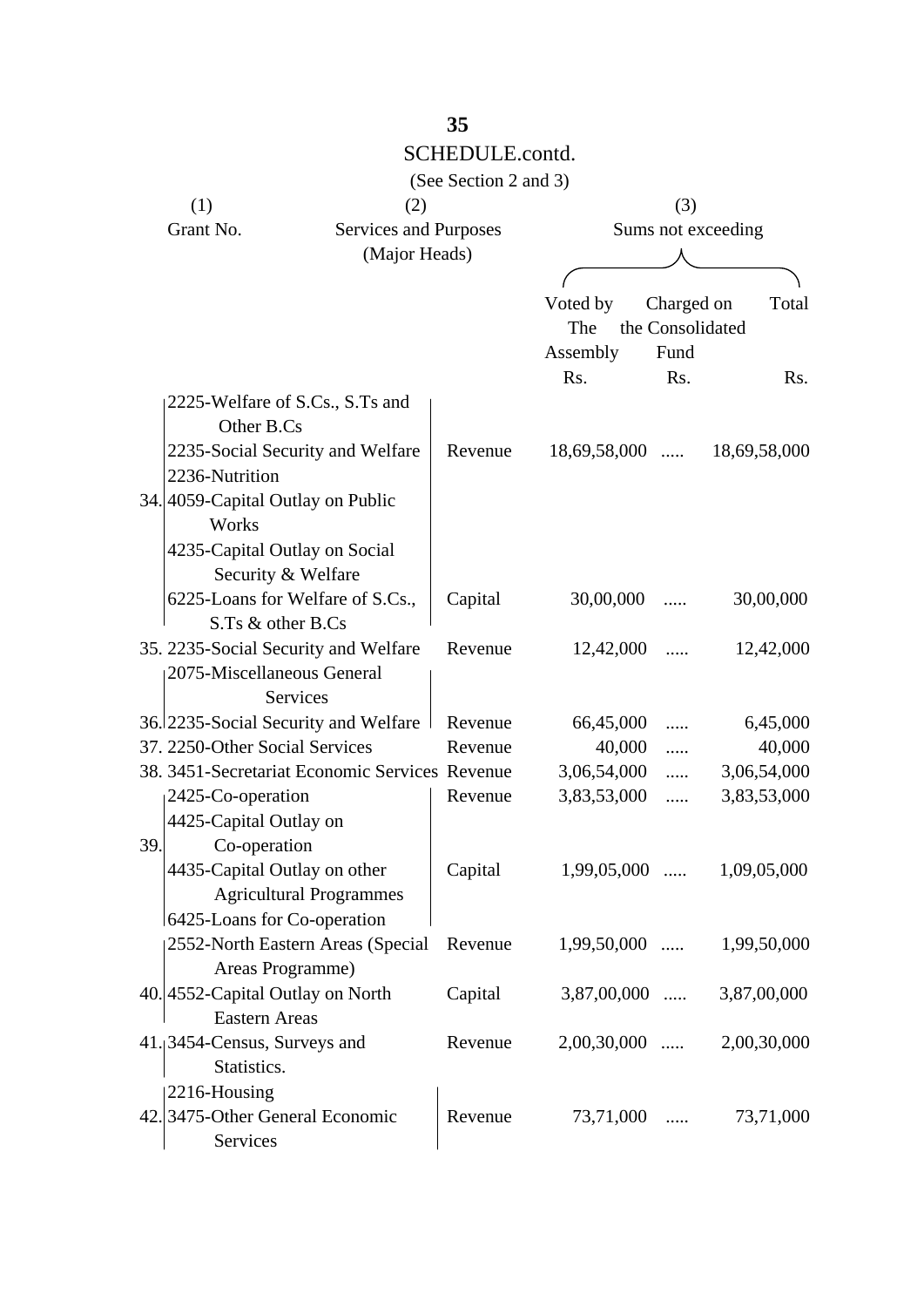|                                 |                                                                  | SCHEDULE.contd.       |                           |                                |                      |  |
|---------------------------------|------------------------------------------------------------------|-----------------------|---------------------------|--------------------------------|----------------------|--|
|                                 |                                                                  | (See Section 2 and 3) |                           |                                |                      |  |
| (1)                             | (2)                                                              |                       | (3)<br>Sums not exceeding |                                |                      |  |
| Grant No.                       | <b>Services and Purposes</b>                                     |                       |                           |                                |                      |  |
|                                 | (Major Heads)                                                    |                       |                           |                                |                      |  |
|                                 |                                                                  |                       |                           |                                |                      |  |
|                                 |                                                                  |                       | Voted by                  | Charged on<br>the Consolidated | Total                |  |
|                                 |                                                                  |                       | The                       |                                |                      |  |
|                                 |                                                                  |                       | Assembly                  | Fund                           |                      |  |
|                                 |                                                                  |                       | Rs.                       | Rs.                            | $\operatorname{Rs.}$ |  |
| 2216-Housing                    |                                                                  |                       |                           |                                |                      |  |
| 2401-Crop Husbandry             |                                                                  |                       |                           |                                |                      |  |
| 2408-Food Storage and           |                                                                  |                       |                           |                                |                      |  |
| Warehousing                     |                                                                  |                       |                           |                                |                      |  |
|                                 | 2415-Agricultural Research and                                   |                       | Revenue 42,70,66,000      |                                | 42,70,66,000         |  |
| Education                       |                                                                  |                       |                           |                                |                      |  |
| 2435-Other Agricultural         |                                                                  |                       |                           |                                |                      |  |
| Programmes                      |                                                                  |                       |                           |                                |                      |  |
| 2702-Minor Irrigation           |                                                                  |                       |                           |                                |                      |  |
|                                 | 43.4216-Capital Outlay on Housing                                |                       |                           |                                |                      |  |
|                                 | 4401-Capital Outlay on Crop                                      |                       |                           |                                |                      |  |
| Husbandry                       |                                                                  |                       |                           |                                |                      |  |
|                                 | 4416-Investment in Agricultural<br><b>Financial Institution</b>  | Capital               | 9,43,00,000               |                                | 9,43,00,000          |  |
|                                 |                                                                  |                       |                           |                                |                      |  |
|                                 | 4702-Capital Outlay on Minor                                     |                       |                           |                                |                      |  |
| Irrigation                      |                                                                  |                       |                           |                                |                      |  |
|                                 | 6401-Loans for Crop Husbandry<br>2701-Medium Irrigation-II-Works |                       |                           |                                |                      |  |
|                                 | Under Embankment and                                             |                       |                           |                                |                      |  |
|                                 | Drainage Wing PWD                                                | Revenue               | 54,90,000                 |                                | 54,90,000            |  |
|                                 | <b>Medium Irrigation Projects</b>                                |                       |                           |                                |                      |  |
| 2711-Flood Control              |                                                                  |                       |                           |                                |                      |  |
|                                 | 44.4701-Capital Outlay on Medium                                 |                       |                           |                                |                      |  |
| Irrigation                      |                                                                  |                       |                           |                                |                      |  |
|                                 | 4711-Capital Outlay on Flood                                     | Capital               | $4,79,00,000$             |                                | 4,79,00,000          |  |
|                                 | <b>Control Projects</b>                                          |                       |                           |                                |                      |  |
| 2216-Housing                    |                                                                  |                       |                           |                                |                      |  |
|                                 | 45. 2402-Soil and Water Conservation                             |                       | Revenue 20,63,22,000      |                                | 20,63,22,000         |  |
|                                 | 2415-Agricultural Research and                                   |                       |                           |                                |                      |  |
| Education                       |                                                                  |                       |                           |                                |                      |  |
| 46. 2501-Special Programmes for |                                                                  | revenue               | $11,30,87,000$            |                                | 11,30,87,000         |  |
|                                 | <b>Rural Development</b>                                         |                       |                           |                                |                      |  |

SCHEDULE.contd.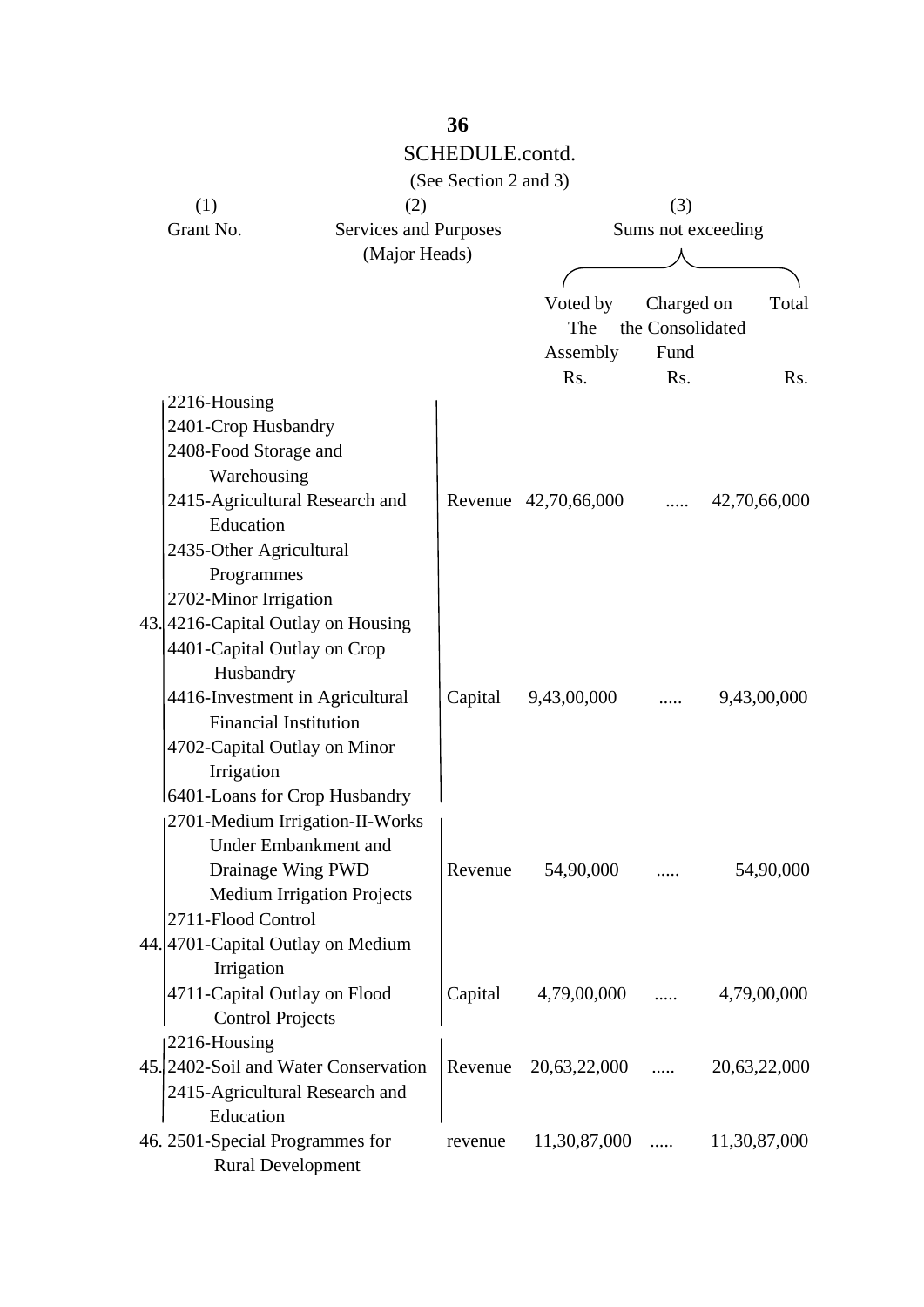|                                    |               | SCHEDULE.contd.       |                      |            |                    |
|------------------------------------|---------------|-----------------------|----------------------|------------|--------------------|
|                                    |               | (See Section 2 and 3) |                      |            |                    |
| (1)                                | (2)           |                       |                      | (3)        |                    |
| Grant No.                          |               | Services and Purposes |                      |            | Sums not exceeding |
|                                    | (Major Heads) |                       |                      |            |                    |
|                                    |               |                       |                      |            |                    |
|                                    |               |                       | Voted by             | Charged on | Total              |
|                                    |               |                       | The the Consolidated |            |                    |
|                                    |               |                       | Assembly             | Fund       |                    |
|                                    |               |                       | Rs.                  | Rs.        | Rs.                |
| 2216-Housing                       |               |                       |                      |            |                    |
| 2235-Social Security and Welfare   |               |                       |                      |            |                    |
| 2403-Animal Husbandry              |               | Revenue               | $15,79,88,000$       |            | 15,79,88,000       |
| 2415-Agricultural Research and     |               |                       |                      |            |                    |
| Education                          |               |                       |                      |            |                    |
| 47.4059-Capital Outlay on Public   |               |                       |                      |            |                    |
| Works                              |               |                       |                      |            |                    |
| 4403-Capital Outlay on Animal      |               |                       |                      |            |                    |
| Husbandry                          |               |                       |                      |            |                    |
| 6225-Loans for Welfare of S.Cs.,   |               | Capital               | 1,17,000             |            | 1,17,000           |
| S.Ts and other B.Cs                |               |                       |                      |            |                    |
| 6403-Loans for Animal Husbandry    |               |                       |                      |            |                    |
| 2216-Housing                       |               |                       |                      |            |                    |
| 2404-Dairy Development             |               |                       |                      |            |                    |
| 48. 2415-Agricultural Research and |               | Revenue               | 2,69,13,00           | $\cdots$   | 2,69,13,000        |
| Education                          |               |                       |                      |            |                    |
| 2216-Housing                       |               |                       |                      |            |                    |
| 2405-Fisheries                     |               |                       |                      |            |                    |
| 2415-Agricultural Research and     |               | Revenue               | 3,53,82,000          | $\cdots$   | 3,53,82,000        |
| Education                          |               |                       |                      |            |                    |
| 49.4216-Capital Outlay on Housing  |               |                       |                      |            |                    |
| 4405-Capital Outlay on Fisheries   |               | Capital               | 18,00,000            | .          | 18,00,000          |
| 2406-Forestry and Wild Life        |               |                       |                      |            |                    |
| 50. 2415-Agricultural Research and |               | Revenue               | 30,68,56,000 2,000   |            | 30,68,58,000       |
| Education                          |               |                       |                      |            |                    |
| 4406-Capital Outlay on Forestry    |               |                       |                      |            |                    |
| and Wild Life                      |               | Capital               |                      |            |                    |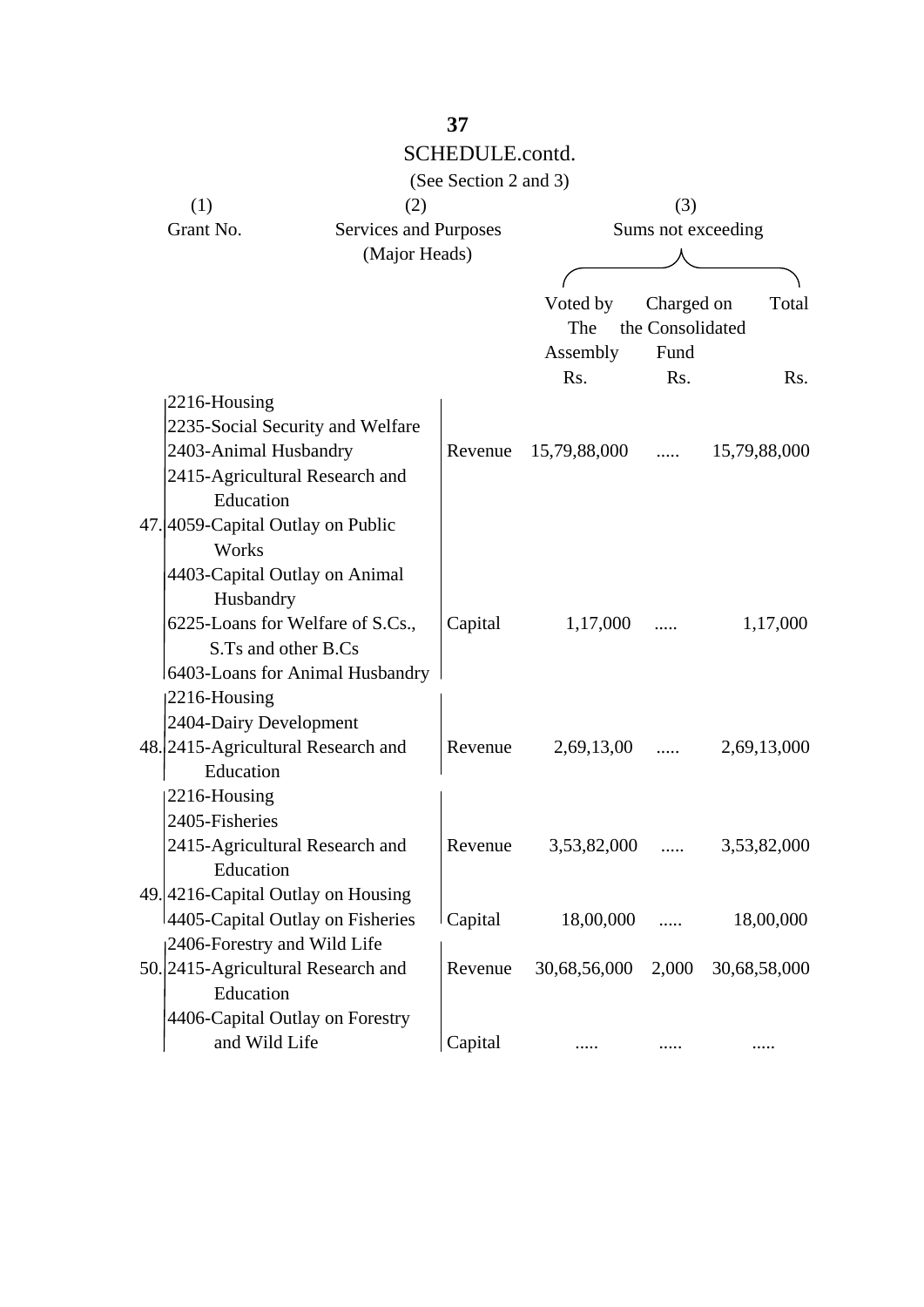#### SCHEDULE.contd. (See Section 2 and 3) (1)  $(2)$   $(3)$ Grant No. Services and Purposes Sums not exceeding (Major Heads) Voted by Charged on Total The the Consolidated Assembly Fund Rs. Rs. Rs.  $|2216 -$ Housing 2236-Nutrition 2401-Crop Husbandry 2501-Special Programmes for Rural Development Revenue 32,53,40,000 ..... 32,53,40,000 2505-Rural Employment 2515-Other Rural development Programme 51. 4216-Capital Outlay on Housing 4515-Capital Outlay on Rural Capital 1,12,00,000 ..... 1,12,00,000 Development 6515-Loans for other Rural Development Programme 2852-Industries Revenue 8,25,10,000 ..... 8,25,10,000 4854-Capital Outlay on Cement And Non-metallic Mineral 52. 4885-Capital Outlay on Industries and Minerals (Capital 3,55,00,000 ..... 3,55,00,000 6885-Loans for other Industries and Minerals 2216-Housing 2851-Village and Small Industries Revenue 5,45,17,000 ..... 5,45,17,000 53. 4851-Capital Outlay on village and Small Scale Industries 6851-Loans for Village and Small Capital 50,00,000 ..... 50,00,000 Industries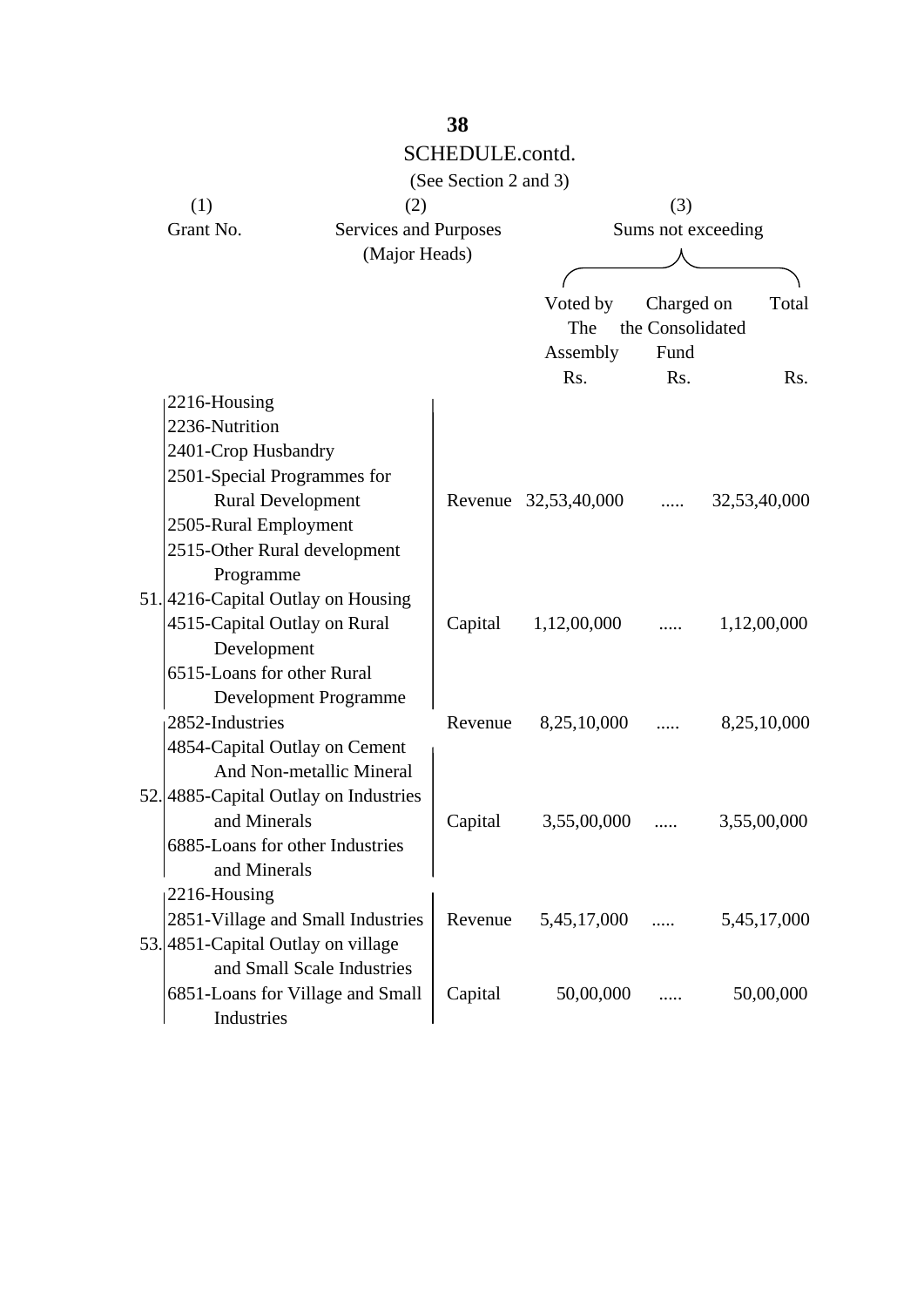|                                             |                       | (See Section 2 and 3) |                    |  |                                    |  |              |
|---------------------------------------------|-----------------------|-----------------------|--------------------|--|------------------------------------|--|--------------|
| (1)                                         | (2)                   |                       |                    |  | (3)                                |  |              |
| Grant No.                                   | Services and Purposes |                       | Sums not exceeding |  |                                    |  |              |
|                                             | (Major Heads)         |                       |                    |  |                                    |  |              |
|                                             |                       |                       |                    |  |                                    |  |              |
|                                             |                       |                       | Voted by           |  | Charged on                         |  | Total        |
|                                             |                       |                       | The                |  | the Consolidated                   |  |              |
|                                             |                       |                       | Assembly           |  | Fund                               |  |              |
|                                             |                       |                       | Rs.                |  | Rs.                                |  | Rs.          |
| $2216$ -Housing                             |                       |                       |                    |  |                                    |  |              |
| 2851-Village and Small Scale                |                       | Revenue               | 13,05,82,000       |  | $\cdots$                           |  | 13,05,82,000 |
| <b>Industries</b>                           |                       |                       |                    |  |                                    |  |              |
| 4216-Capital Outlay on Housing              |                       |                       |                    |  |                                    |  |              |
| 54.4851-Capital Outlay on Village           |                       | Capital               | $12,77,00,000$     |  |                                    |  | 12,77,00,000 |
| and Small Industries                        |                       |                       |                    |  |                                    |  |              |
| 6851-Loans for Village and Small            |                       |                       |                    |  |                                    |  |              |
| <b>Industries</b>                           |                       |                       |                    |  |                                    |  |              |
| 2853-Non-Ferrous Mining and                 |                       |                       |                    |  |                                    |  |              |
| Metallurgical Industries                    |                       | Revenue               | 6,87,70,000        |  |                                    |  | 6,87,70,000  |
| 55.4216-Capital Outlay on Housing           |                       |                       |                    |  |                                    |  |              |
| 4853-Capital Outlay on Mining               |                       | Capital               | 30,00,000          |  | .                                  |  | 30,00,000    |
| and Metallurgical Industries                |                       |                       |                    |  |                                    |  |              |
| 3054-Road and Bridges                       |                       | Revenue               | 30,64,30,000       |  | $\cdots$                           |  | 30,64,30,000 |
| 56. 5054-Capital Outlay on Roads            |                       |                       |                    |  |                                    |  |              |
| and Bridges                                 |                       | Capital               | 58,30,00,000       |  | $\cdots$                           |  | 58,30,00,000 |
| 3452-Tourism                                |                       | Revenue               | 2,79,90,000        |  | .                                  |  | 2,79,90,000  |
| 4059-Capital Outlay on Public               |                       |                       |                    |  |                                    |  |              |
| Works                                       |                       |                       |                    |  |                                    |  |              |
| 57. 5275-Capital Outlay on other            |                       |                       |                    |  |                                    |  |              |
| <b>Communication Services</b>               |                       | Capital               | $1,98,00,000$      |  |                                    |  | 1,98,00,000  |
| 5452-Capital Outlay on Tourism              |                       |                       |                    |  |                                    |  |              |
| 7452-Loans for Tourism                      |                       |                       |                    |  |                                    |  |              |
| 58. 3606-Aid Materials and                  |                       | Revenue               |                    |  |                                    |  |              |
| Equipment                                   |                       |                       |                    |  |                                    |  |              |
| 59. <sub>1</sub> 5465-Investment in General |                       | Capital               |                    |  |                                    |  |              |
| <b>Financial and Training</b>               |                       |                       |                    |  |                                    |  |              |
| Institutions                                |                       |                       |                    |  |                                    |  |              |
| 6003-Internal Debt of the State             |                       | Capital               |                    |  | $\ldots$ 50,92,79,500 50,92,79,500 |  |              |
| Government                                  |                       |                       |                    |  |                                    |  |              |
| 6004-Loans and Advances from                |                       | Capital               |                    |  | $\ldots$ 17,74,61,940 17,74,61,940 |  |              |
| the Central Government                      |                       |                       |                    |  |                                    |  |              |
|                                             |                       |                       |                    |  |                                    |  |              |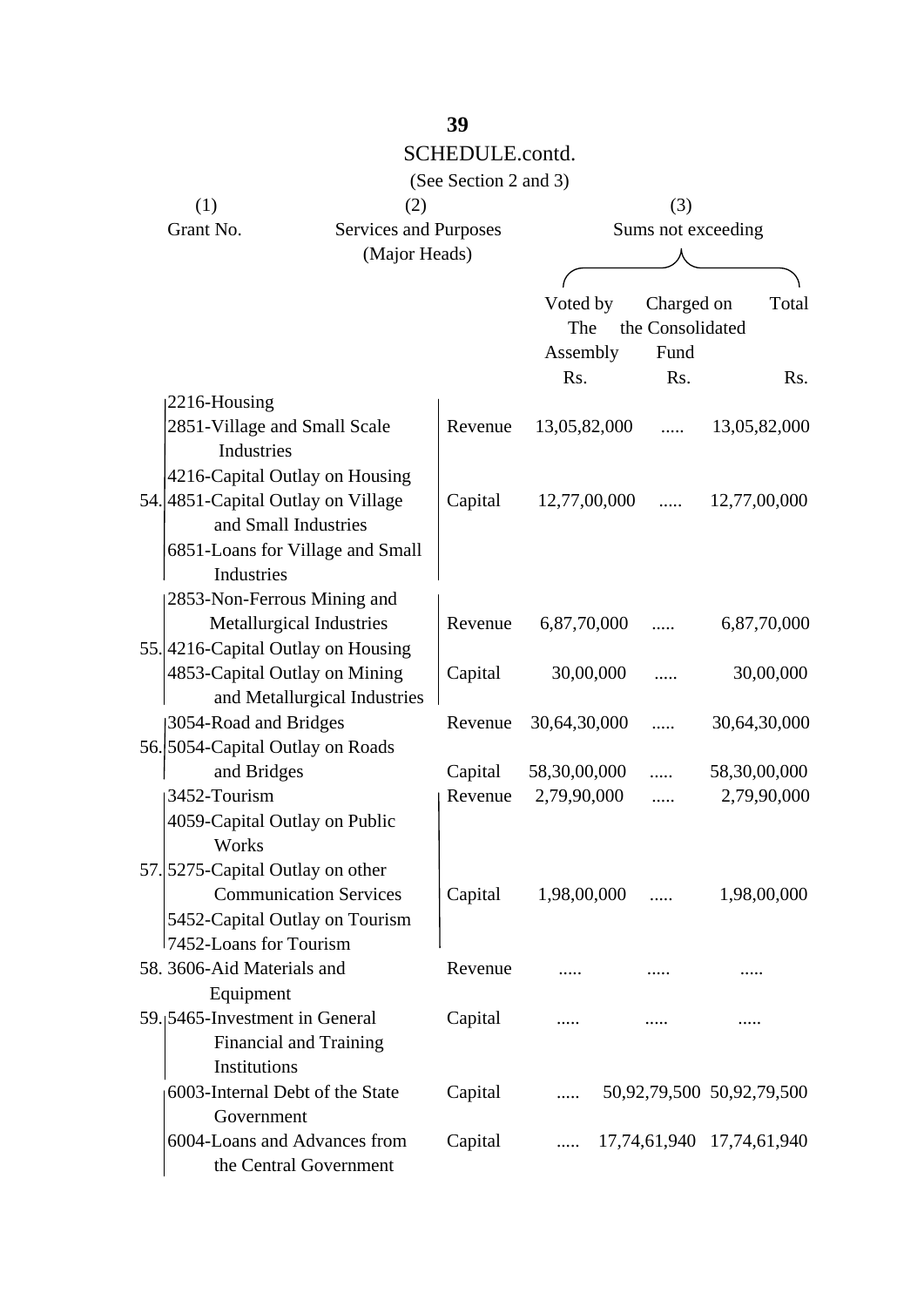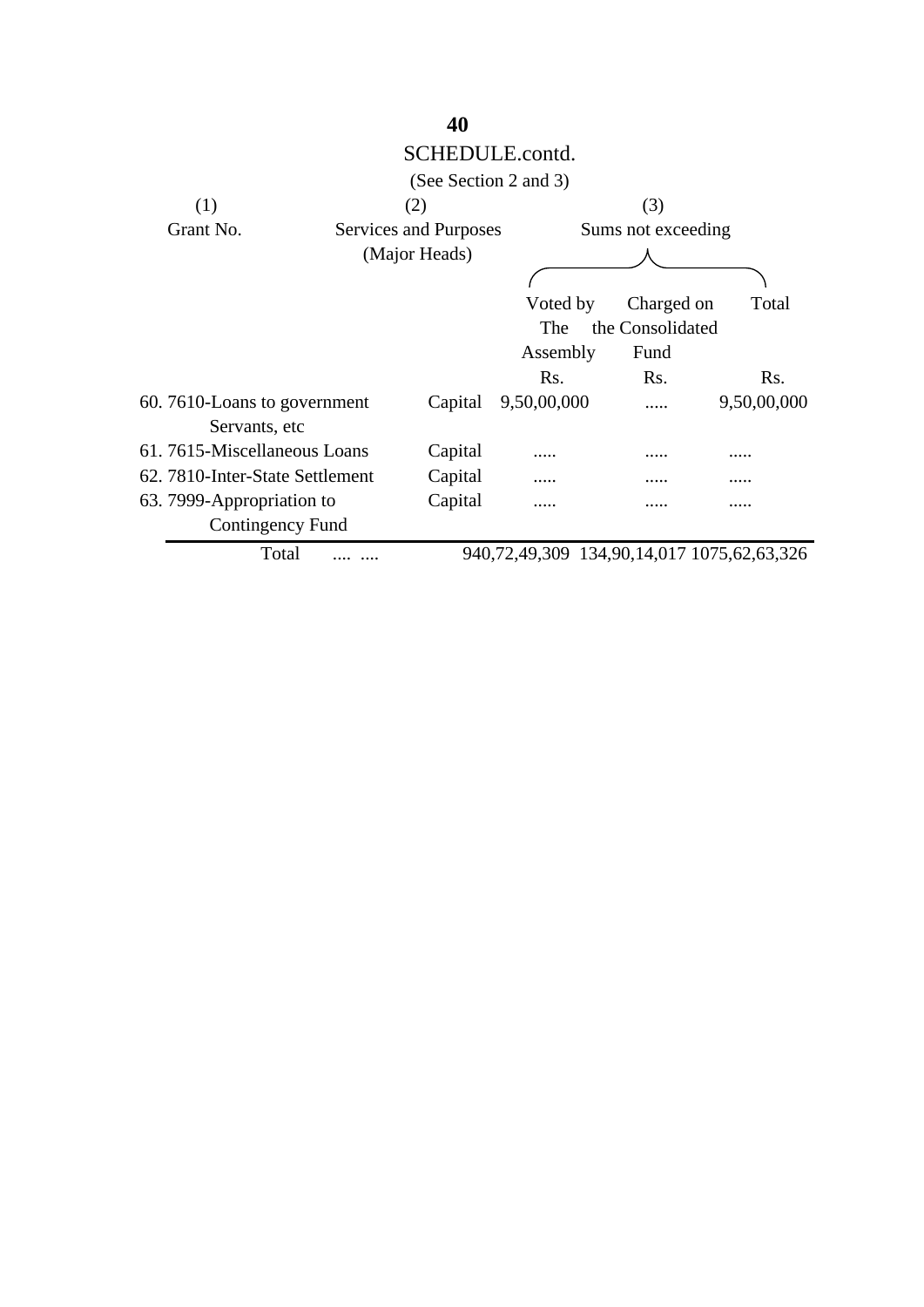#### THE MEGHALAYA ACT 4 OF 1997

(As passed by the Meghalaya Legislative Assembly)

Received the assent of the Governor on the  $3<sup>rd</sup>$  May, 1997

Published in the Gazette of Meghalaya, Extra-ordinary issue,

Dated 3<sup>rd</sup> May, 1997

## The Meghalaya Motor vehicles Taxation (Amendment) Act, 1997

An

Act

Further to amend the Meghalaya Motor Vehicles Taxation Act (Assam Act IX of 1936 as adapted and amended by Meghalaya)

Be it enacted by the Legislature of the State of Meghalaya in the Forty-eighth Year of the Republic of India as follows:-

| Short title and            |   | (1) This Act may be called the Meghalaya Motor            |
|----------------------------|---|-----------------------------------------------------------|
| Commencement               |   | Vehicles Taxation (Amendment) Act, 1997                   |
|                            |   | (2) It shall come into force on the first day of          |
|                            |   | April 1997                                                |
| Amendment of Part-B of the | 2 | In Part B of the Schedule to the Meghalaya Motor          |
| Schedule to Act IX of 1936 |   | Vehicles Taxation Act, (Assam Act IX of 1936 as           |
|                            |   | adapted and amendment by Meghalaya) (hereinafter          |
|                            |   | referred to as Principal Act), in article IVA, after item |
|                            |   | (vi), the following item (vii) shall be added, namely:-   |
|                            |   | "(vii) maxi cab $1192$<br>298"                            |
| Repeal                     | 3 | (1) The Meghalaya Motor Vehicles Taxation                 |
|                            |   | (Amendment) Ordinance, 1996 (Ordinance no.                |
|                            |   | 3 of 1996) is hereby repealed.                            |
|                            |   | (2) Notwithstanding the repeal the tax payable            |
|                            |   | under the Principal act as amended by the said            |
|                            |   | Ordinance shall, for the period from 9 <sup>th</sup>      |
|                            |   | December 1996 to the $31st$ March 1997, be at             |

the rates provided for the said ordinance.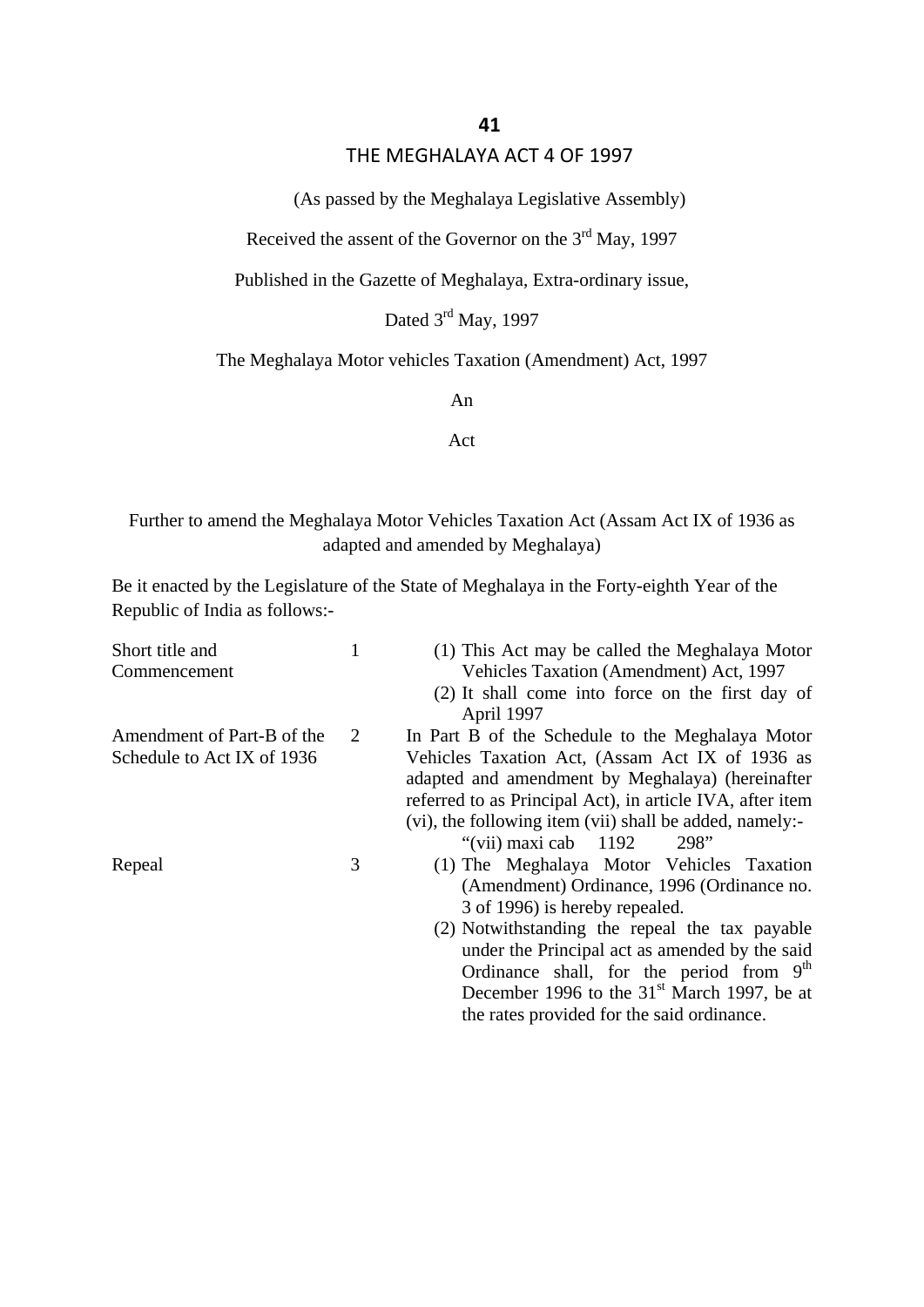#### THE MEGHALAYA ACT 5 OF 1997

(As passed by the Meghalaya Legislative Assembly)

Received the assent of the Governor on the  $3<sup>rd</sup>$  May, 1997

Published in the Gazette of Meghalaya, Extra-ordinary issue,

Dated 3<sup>rd</sup> May, 1997

#### THE COURT FEES (MEGHALAYA AMENDMENT) ACT, 1997

An

Act

Further to amend the Court Fees Act 1970 in its application to the State of

#### Meghalaya

Be it enacted by the Legislature of the State of Meghalaya in the Forty-eighth Year of the Republic of India as follows:-

| Short title and             |   | (1) This Act may be called the Court Fees                |
|-----------------------------|---|----------------------------------------------------------|
| Commencement                |   | (Meghalaya Amendment) Act, 1997                          |
|                             |   | (2) It shall be deemed to come into force on the         |
|                             |   | $22nd$ November, 1996                                    |
| Amendment of schedule II to | 2 | In Schedule II to the Court Fees Act, 1870 (as           |
| Act VII of 1870             |   | amended by Meghalaya), in item (f) (i), after sub-item   |
|                             |   | (a), the following new sub-item (aa), shall be inserted, |
|                             |   | namely:-                                                 |
|                             |   | "(aa) Exceeding $Rs.5,000.00$ Fifty rupees"              |
|                             |   | but not exceeding Rs.50,000,00                           |
| Repeal                      | 3 | The Court Fees (Meghalaya Amendment Ordinance,           |
|                             |   | 1996 is hereby repealed.                                 |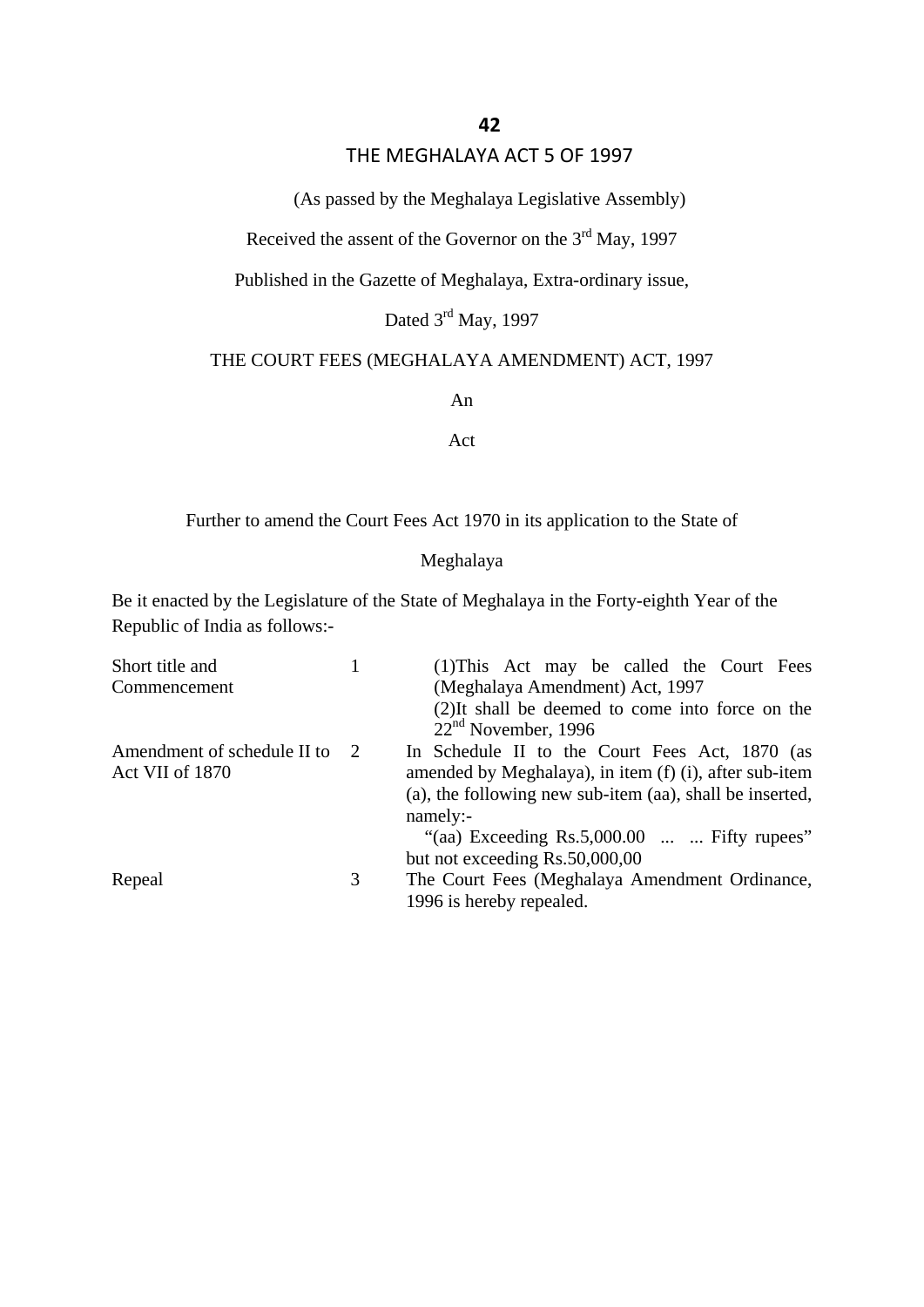#### THE MEGHALAYA ACT 6 OF 1997

(As passed by the Meghalaya Legislative Assembly)

Received the assent of the Governor on the  $3<sup>rd</sup>$  May, 1997

Published in the Gazette of Meghalaya, Extra-ordinary issue,

Dated 3<sup>rd</sup> May, 1997

#### THE MEGHALAYA COMMERCIAL CROPS DEVELOPMENT BOSRD ACT,

1996

An

Act

To provide for setting up a Board for promoting the cultivation and processing

And marketing of commercial crops in this State and for matters connected therewith

Be it enacted by the Legislature of the State of Meghalaya in the Forty-seventh Year of the Republic of India as follows:-

| Short title extent and<br>Commencement | $\mathbf{1}$   | (1) This Act may be called the Meghalaya<br>Commercial Crops Development Board Act, 1996<br>(2) It extends to the whole of the State of<br>Meghalaya<br>(3) It shall come into force on such date as the<br>State Government may by notification in the<br>official Gazette appoint.                                                                                                                                                                                                                                                                                                                                                                                                                                                                                                                                           |
|----------------------------------------|----------------|--------------------------------------------------------------------------------------------------------------------------------------------------------------------------------------------------------------------------------------------------------------------------------------------------------------------------------------------------------------------------------------------------------------------------------------------------------------------------------------------------------------------------------------------------------------------------------------------------------------------------------------------------------------------------------------------------------------------------------------------------------------------------------------------------------------------------------|
| Definitions                            | $\overline{2}$ | In this Act, unless the context otherwise required-<br>(a) "Board" means the Meghalaya Commercial<br>Crops Development Board constituted under<br>sub-section $(1)$ of section 3;<br>(b) "Chief Executive Officer" means the Chief<br>Executive Officer of the Board Appointed<br>under sub-section $(1)$ of Section 5;<br>(c) "commercial crops" include potatoes for<br>processing broom stick, tezpatta, cotton,<br>rubber, tea, coffee, cashewnut, black pepper,<br>ginger, turmeric, betel leaf, arecanut citrus<br>fruits, medicinal or aromatic plants and any<br>crops as the State Government may by<br>notification in the Official Gazette specify;<br>(d) "Commodity Board" means the Coffee Board,<br>the Tea Board, the Rubber Board or as the<br>case may be, Spices Board set up by the<br>Central Government; |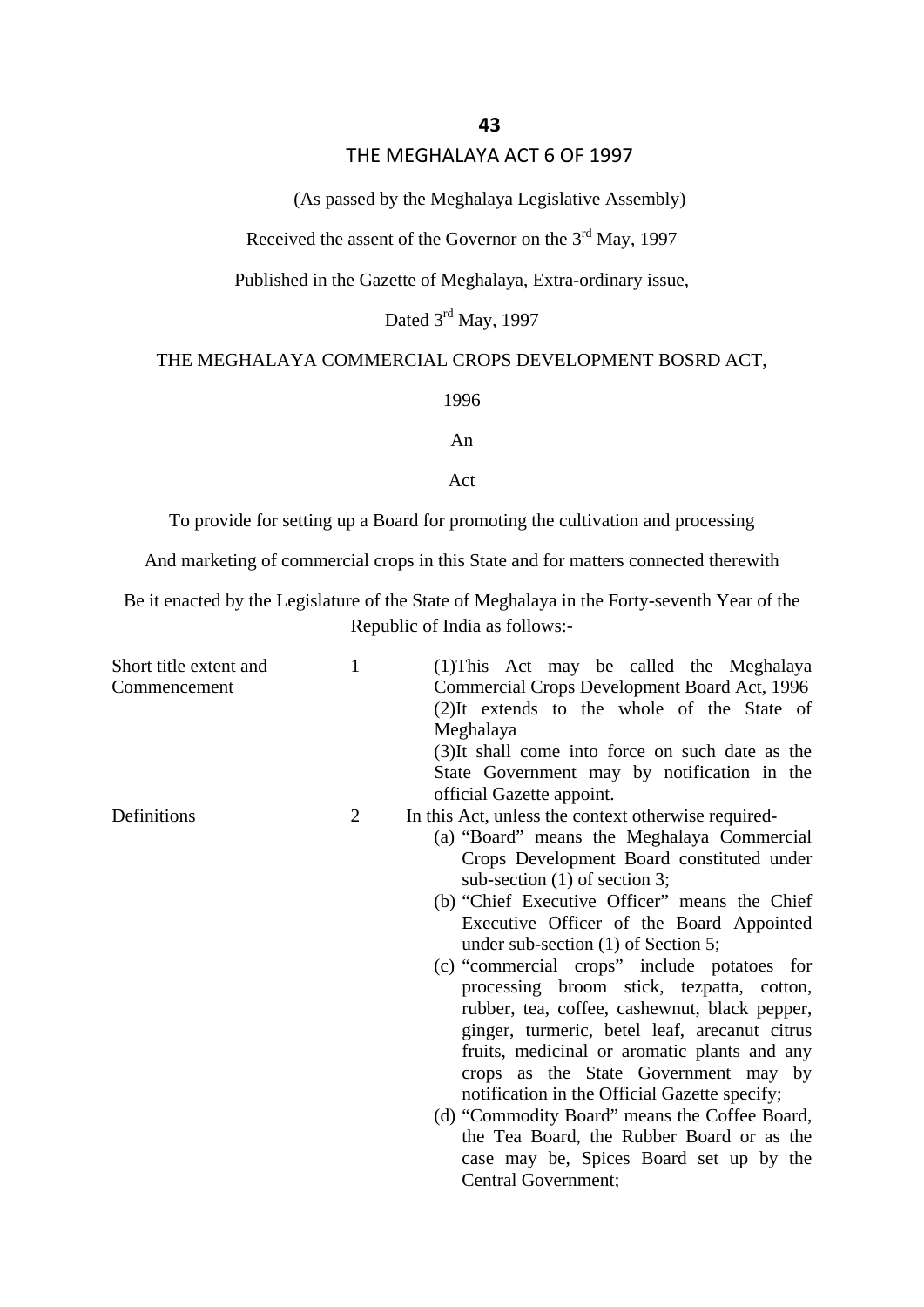#### (e) "prescribed" means prescribed by rules or, as the case may be, by regulations;

- (f) "regulations" means regulations made by the Board under this Act;
- (g) "rules" means rules made by the State Government under this Act;
- (h) "section" means a section of this Act;
- (i) "State" means the State of Meghalaya; and
- (j) "State Government" means the Government of the State of Meghalaya
- (1) There shall be constituted by the State Government by notification the Official Gazette a Board to be called the Meghalaya Commercial Crops Development Board from such data as may be specified in the notification.
- (2) The Board shall be a body corporate having perpetual succession and a common seal with powers to acquire, hold, mortgage and dispose of property and to enter into contract and may by the said name sue and be sued.
- (3) The headquarters of the Board shall be at Shillong or at such other place in the State as the State Government may by notification in the Official Gazette specify
- (a) As a Chairperson, the Minister-in-Charge Soil Conservations;
- (b) As Vice-Chairperson, the Chief Secretary to the State Government;

Constitution of the Board

3

4

Membership in the Board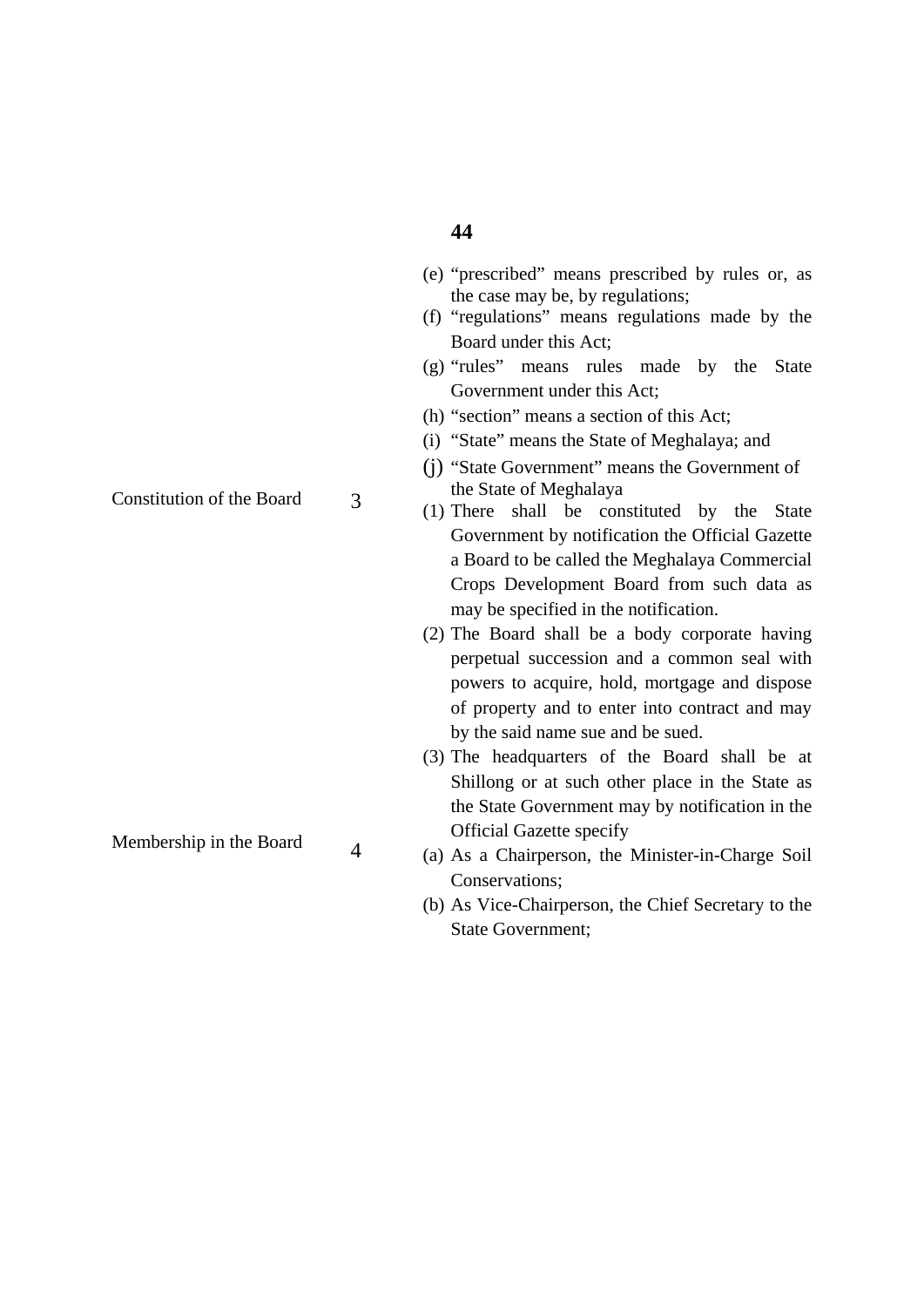- (c) As members, the Principal Secretary or the Commissioner and Secretary or the Secretary of each of the Department of Soil Conservation, Finance, Planning, Revenue and Agriculture of the State Government, one officer form the National Bank for Agriculture and Rural Development and two members of the State Assembly to the nominated by the Government.
- (d) As the member Secretary, the Chief Executive Officer
- (1) The Chief executive Officer shall be appointment by the State Government.
- (2) Other Officers and Staff of the Board shall be appointed by the Board as may from time to time be necessary subject to such control and restrictions, if any, as the State Government may think fit to impose.
- (3) The Salaries and allowances and other conditions of Service of the Chief Executive Officer and of the Officers and staff of the Board shall be as may by rules be prescribed.
- (1) It shall be the duty of the Board to promote by such measures as it thinks fit, the cultivation, Processing and marketing of commercial crops in the State.
- (2) Without prejudice to the generally of the provisions contained in sub-section (1) the measures referred to therein may include:-
	- (a) Advising the cultivators in land use and land development particularly for cultivation of commercial crops;
	- (b) Motivating cultivators to take up cultivation of commercial crops and assisting them with technical advice;
	- (c) Exploring, as far as may be, possibilities of introducing new cultivation techniques;
	- (d) Assisting cultivators to procure quality seeds and other input;

Appointment of Chief Executive Officer, Officers and Staff and conditions of service 5

Functions of the board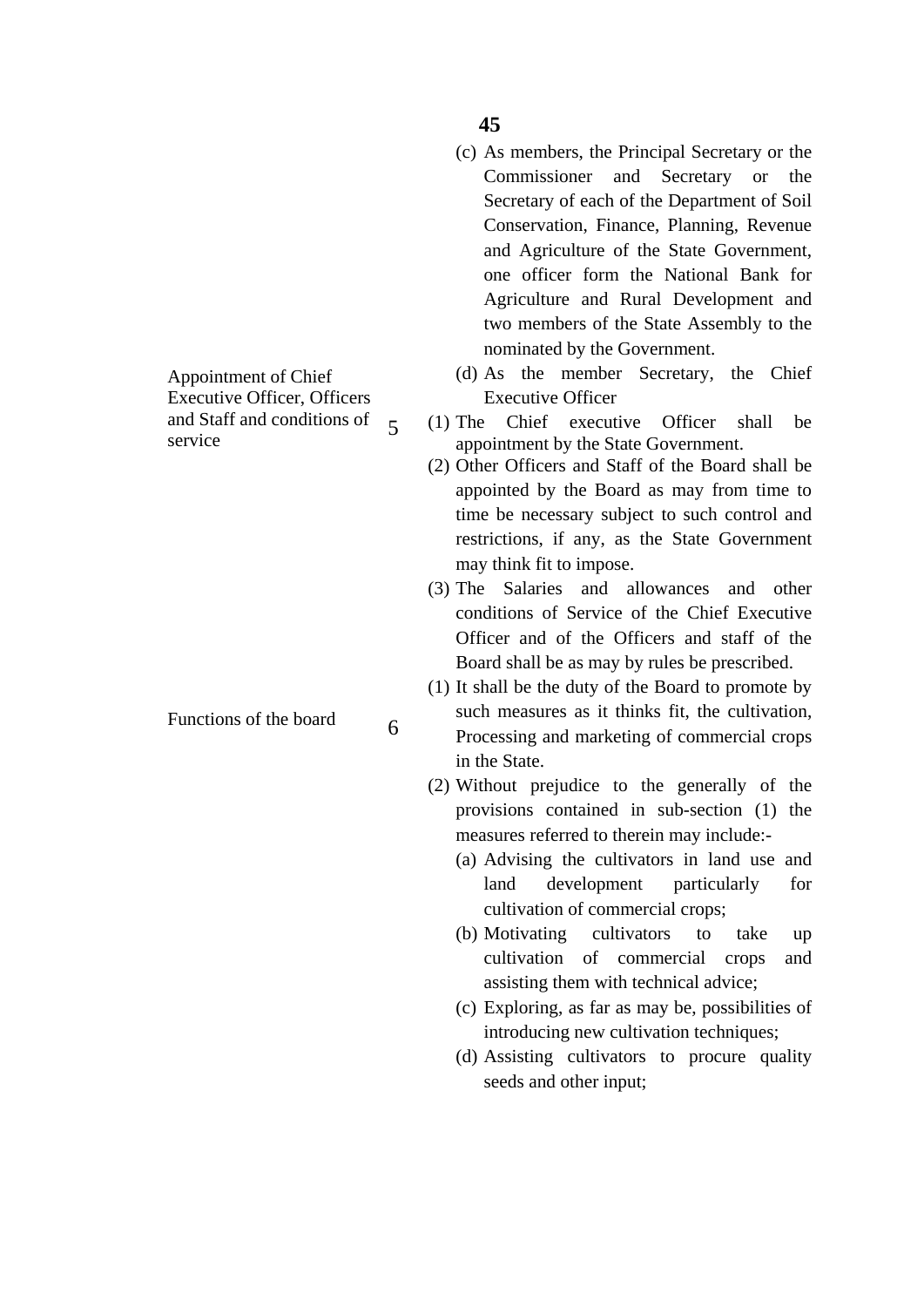processing units and assisting him in establishing linkages with factories and other processing units or with a commodity Board; (f) Creating marketing infrastructure and finding outlets for the produces; (g) Assisting with advice any person engaged in

the cultivation, processing or marketing of commercial crops in getting financial assistance from banks and other financial institutions or assistance from a commodity Board; and

(e) Advising any person interested in setting up

- (h) Any other measures as may be considered necessary for the purpose of promoting and developing the cultivation of commercial crops.
- (3) Notwithstanding anything contained in this section the Board may, with approval of the State Government, by itself borrow money from banks and financial and other institutions and advance the same to cultivators or persons engaged in processing and marketing of commercial crops on such items and conditions as may by rules be prescribed
- (1) The Board shall maintain its own funds into which all money it receives shall be credited into and all necessary payments made there from.
- (2) The money in the fund shall be deposited in the State Bank of India, the Meghalaya Co-operative Apex Bank Ltd., or any nationalised bank.
- (3) The Board may accept grants, subventions and loans from the Central or State government and other Institutions and, with previous approval of the State Government, borrow money from banks and from financial and other institutions.
- (1) The Board shall maintain the accounts in such form and manner as may by rules be prescribed.
- (2) The accounts of the Board shall be audited by the Controller and Auditor General of India and the audit report shall be forwarded to the State Government for action as it may deem necessary and for placing it before the State Legislature
- (1) At the end of each financial year the Board shall prepare an Annual report on its activities during the year preceding and shall send a Report along with the financial statement to the State Government.

Funds maintenance and 7 raising of

Accounts and Audit

8

Submission of annual Reports 9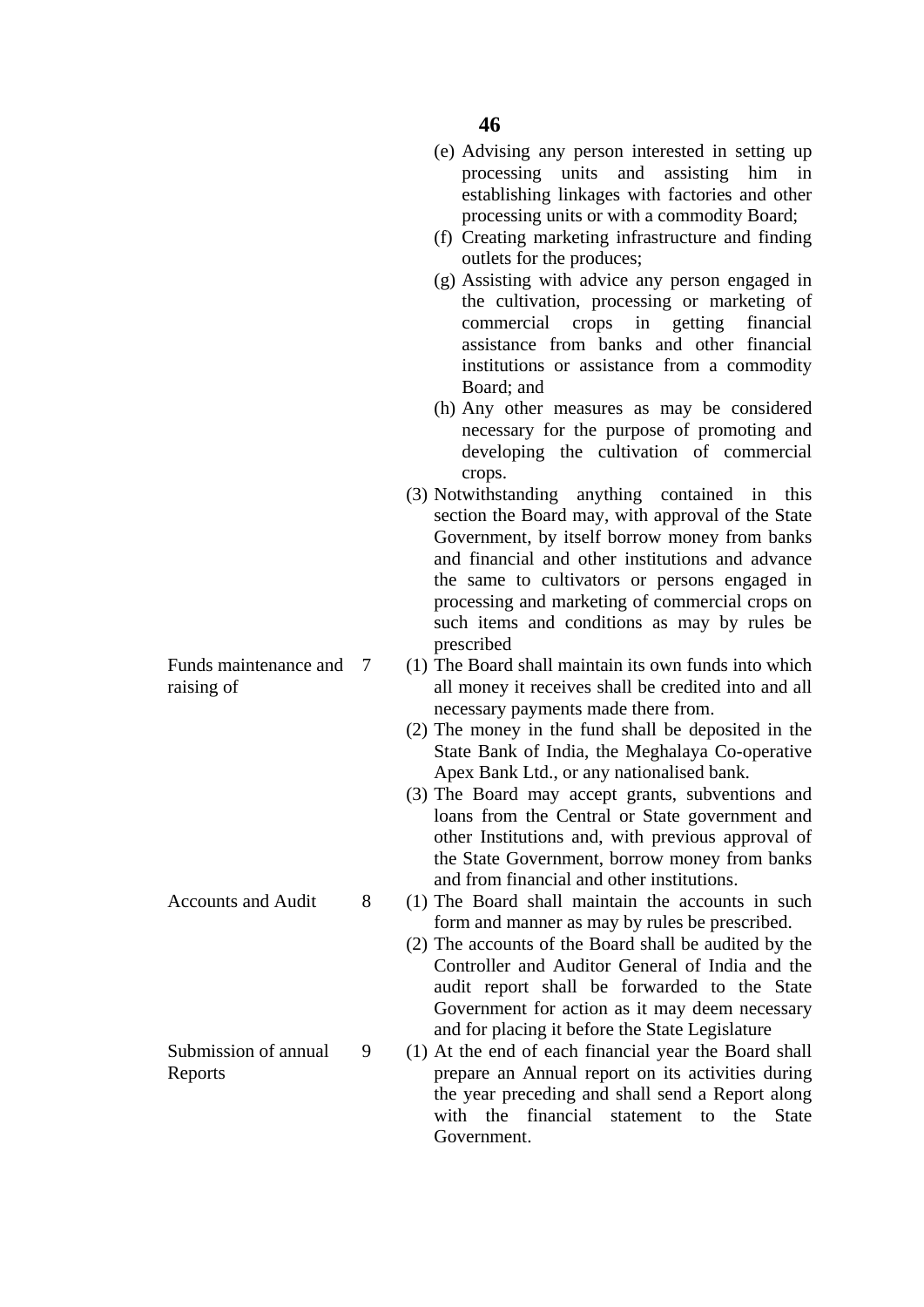(2) The Report submitted under sub-section (1) shall be laid before the State Legislature with such comments as the State Government may deem fit to make

When the Board borrows money from banks and from financial and other institutions for the purposes of this Act the State Government may guarantee, in such manner and subject to such conditions as it may think fit, for the repayment of the money borrowed and for any interest that may be due thereon.

The State Government may from time to time issue directions in connection with the purposes of this Act and the Board shall comply with such direction.

If at any time the State Government is satisfied that the Board is unable to discharge or perform its functions and duties or that it is otherwise necessary in public interest to do so, it may by notification dissolve the board with effect from such date as it may specify and on such date as it may specify and on such dissolution-

- (a) All properties, funds, rights and liabilities of the Board shall vest in the State Government; and
- (b) The Chairperson, Vice-Chairperson and members of the Board shall accordingly cease to hold office.
- (1) The State Government may, by notification in the Official Gazette, make rules for carrying out the purposes of this Act
- (2) Without prejudice to the generally of the foregoing powers the rules may provide for-
	- (a) The appointment, salaries and allowances and conditions of service of the Chief Executive Officer and of the Officers and staff of the Board;
	- (b) The terms and conditions for advancing loans by the Board;
	- (c) The form and manner in which the account and Bank borrowing are to be maintained and the budget estimates are to be prepared by the Board.
	- (d) Matters to be included in the annual reports and the time the reports are to be submitted by the Board to the State Government; and
	- (e) Any other matter which may by rules be prescribed.
- (1) The Board may, with previous sanction of the State Government by notification in the Official Gazette make regulations not inconsistent with the Act and the rules made there under for the purpose of giving effect to the provisions of this Act.

Financial Guarantee

Direction by the State Government 11

Dissolution of the Board 12

Power to make rules

13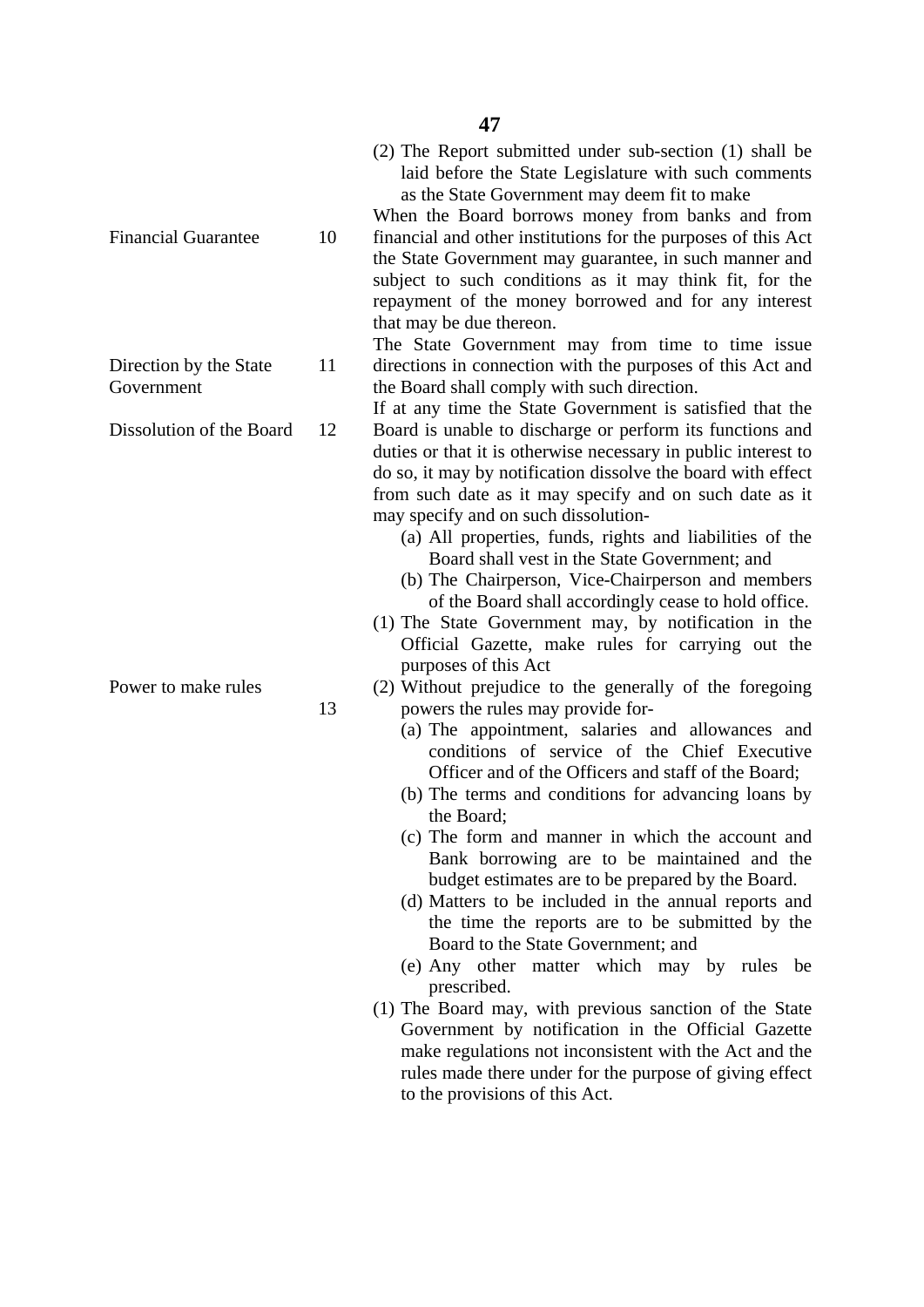- (a) The procedure and manner for holding meetings and conduct of business;
- (b) Fixing the numbers of members required to form a quorum at a meeting;
- (c) The power and duties of the Chairperson, the Vice-Chairperson and the Chief Executive Officer;
- (d) The operation of the funds and bank accounts;
- (e) The power for incurring expenditure by Officers of the Board;
- (f) The manner of discharging loans and the general terms and conditions thereof;
- (g) Recovery of loans;
- (h) The registers and records to be maintained by the Board;
- (i) The board criteria for implementing the provisions of the Act in the field; and
- (j) Any other matter which may by regulations be prescribed.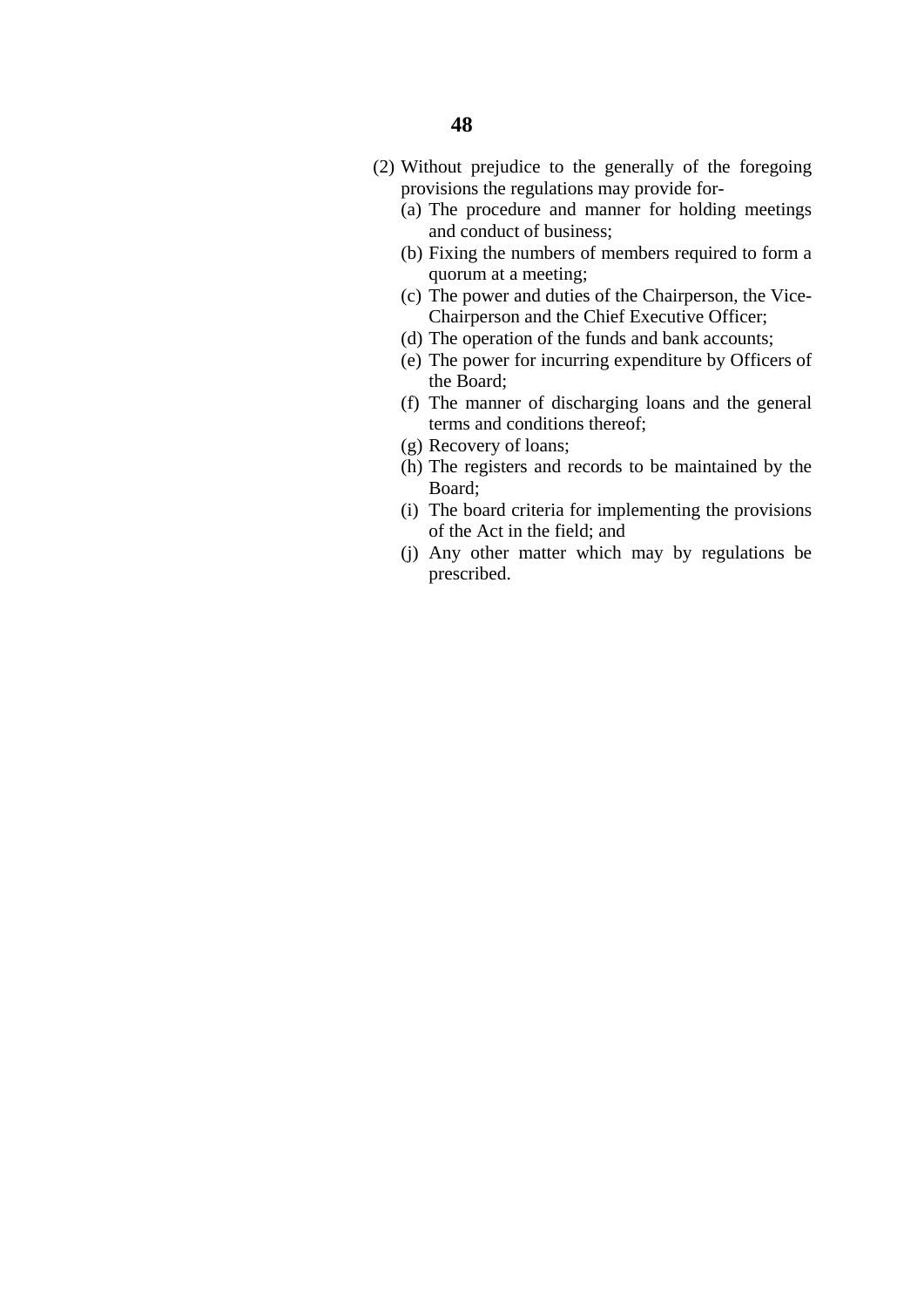#### THE MEGHALAYA ACT 7 OF 1997

(As passed by the Meghalaya Legislative Assembly)

Received the assent of the Governor on the  $7<sup>th</sup>$  May, 1997

Published in the Gazette of Meghalaya, Extra-ordinary issue,

Dated  $7<sup>th</sup>$  May, 1997

#### THE MEGHALAYA TAXATION LAWS (AMENDMENT) ACT, 1997

1996

An

Act

Further to amend the Meghalaya Sales Tax Act, the Meghalaya Purchase

Tax Act and the Meghalaya Finance (Sales Tax) Act.

Be it enacted by the Legislature of the State of Meghalaya in the Forty-eighth Year of the Republic of India as follows:-

| Short title and     | 1              | (1) This Act may be called the Meghalaya Taxation Laws                    |
|---------------------|----------------|---------------------------------------------------------------------------|
| Commencement        |                | (Amendment) Act, 1997.                                                    |
|                     |                | (2) It shall come into force at once                                      |
| Amendment of        | $\overline{2}$ | In Schedule III to the Meghalaya Sales Tax Act (Assam Act                 |
| Schedule III to Act |                | XVII of 1947 as adapted and amended by Meghalaya) for                     |
| <b>XVII of 1947</b> |                | items 5, the following shall be submitted, namely:-                       |
|                     |                | "5. Betelnuts (excluding supari and betelnuts for conversion              |
|                     |                | into supari)"                                                             |
| Amendment of        | 3              | In the Schedule to the Meghalaya Purchase Tax Act (Assam                  |
| Schedule to Act     |                | Act XIX of 1967 as adapted and amended by Meghalaya)-                     |
| XIX of 1967         |                | (i) For the figure and words "5 paise in the rupee" occurring             |
|                     |                | in column 3 of the existing item 6, the figure and words                  |
|                     |                | "6 paise in the rupee" shall be substituted;                              |
|                     |                | (ii) after the existing item 11, the following new item 12                |
|                     |                | shall be added, namely-                                                   |
|                     |                | "12, Supari (dried betelnuts) 8 paise in the                              |
|                     |                | and bettelnuts for<br>rupee"                                              |
|                     |                | Conversion into supari                                                    |
| Amendment of        | 4              | For the existing Schedule to the Meghalaya Finance (Sales                 |
| Schedule to Act XI  |                | Tax) Act (Assam Act XI of 1956 as adapted and amended                     |
| of 1956             |                | by Meghalaya) the following new Schedule shall be<br>substituted, namely- |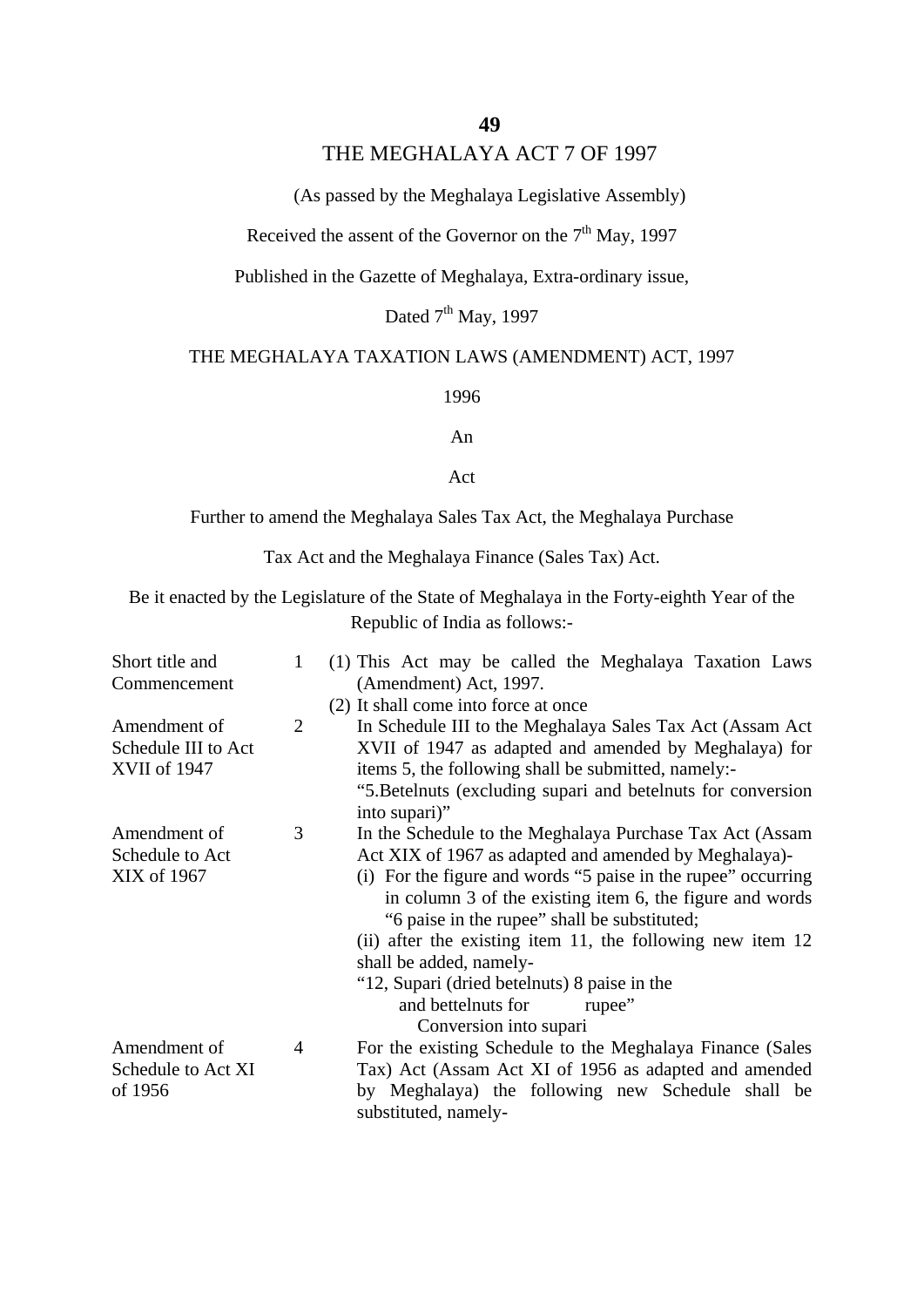# "Schedule of Taxable Goods

## (Section 3  $(1)$ )

|   | Item No.       | Description of Goods                                                                          | Rates of Tax          |
|---|----------------|-----------------------------------------------------------------------------------------------|-----------------------|
|   |                |                                                                                               |                       |
|   |                | Vehicles including Motor Vehicles and accessories thereof                                     |                       |
|   | $\mathbf{1}$   | All varieties of tractors, bulldozers, excavators,                                            | 7 paise in the rupee  |
|   |                | earthmovers, power tillers and parts and accessories<br>thereof                               |                       |
|   | $\overline{c}$ | Bicycles including parts and accessories thereof                                              | 5 paise in the rupee  |
|   | 3              | Tricycles, rickshaws and cycle combination and                                                | 7 paise in the rupee  |
|   |                | parts and accessories thereof                                                                 |                       |
|   | $\overline{4}$ | Motor cycles and motor cycle combinations, motor                                              | 7 paise in the rupee  |
|   |                | scooter, motorrettes, three wheelers and parts and                                            |                       |
|   |                | accessories thereof                                                                           |                       |
|   | 5              | Motor vehicles including motor cars, Motor                                                    | 3 paise in the rupee  |
|   |                | omnibuses, motor vans, motor truck, chassis of                                                |                       |
|   |                | motor vehicles, bodies of motor vehicles and all                                              |                       |
|   |                | varieties of trailers by whatever name known                                                  |                       |
|   | 6              | Component parts of motor vehicles and other                                                   | 12 paise in the rupee |
|   |                | articles adapted for use generally as parts and<br>accessories of motor vehicles and trailers |                       |
|   | 7              | Perambulators and baby walkers                                                                | 12 paise in the rupee |
|   | 8              | Tyres (including pneumatic tyres), flabs and tubes                                            | 7 paise in the rupee  |
|   |                | ordinarily used for motor vehicles and trailers                                               |                       |
|   |                | whether or not such tyres, flabs and tubes are also                                           |                       |
|   |                | used for other vehicles) and batteries.                                                       |                       |
|   |                |                                                                                               |                       |
|   |                |                                                                                               |                       |
|   |                | <b>BUILDING MATERIALS</b>                                                                     |                       |
| 9 |                | (a) Iron and Steel as defined in clause (iv) of Section                                       | 4 paise in the rupee  |
|   |                | 14 of Central Sales Tax Act (Central Act 74 of                                                |                       |
|   |                | 1956).                                                                                        |                       |
|   |                | (b) Non-ferrous metal, namely, zinc, lead used as 7 paise                                     |                       |
|   |                | coating<br>materials in<br>the<br>manufacture<br>of                                           |                       |
|   |                | corrugated iron sheets.                                                                       |                       |

10 Collapsible gates, rolling shutters whether 8 paise in the rupee operated manually, mechanically or electrically and their parts and grill made of iron and steel

10 paise in the rupee

- 11 Lifts operated by electricity or hydraulic power
- 12 Bricks and tiles including hollow blocks and 7 paise stone blocks
- 13 Doors, windows, ventilations and other fixture 7 paise in the rupeemade of woods, plastic, alloy, aluminium, iron or steel.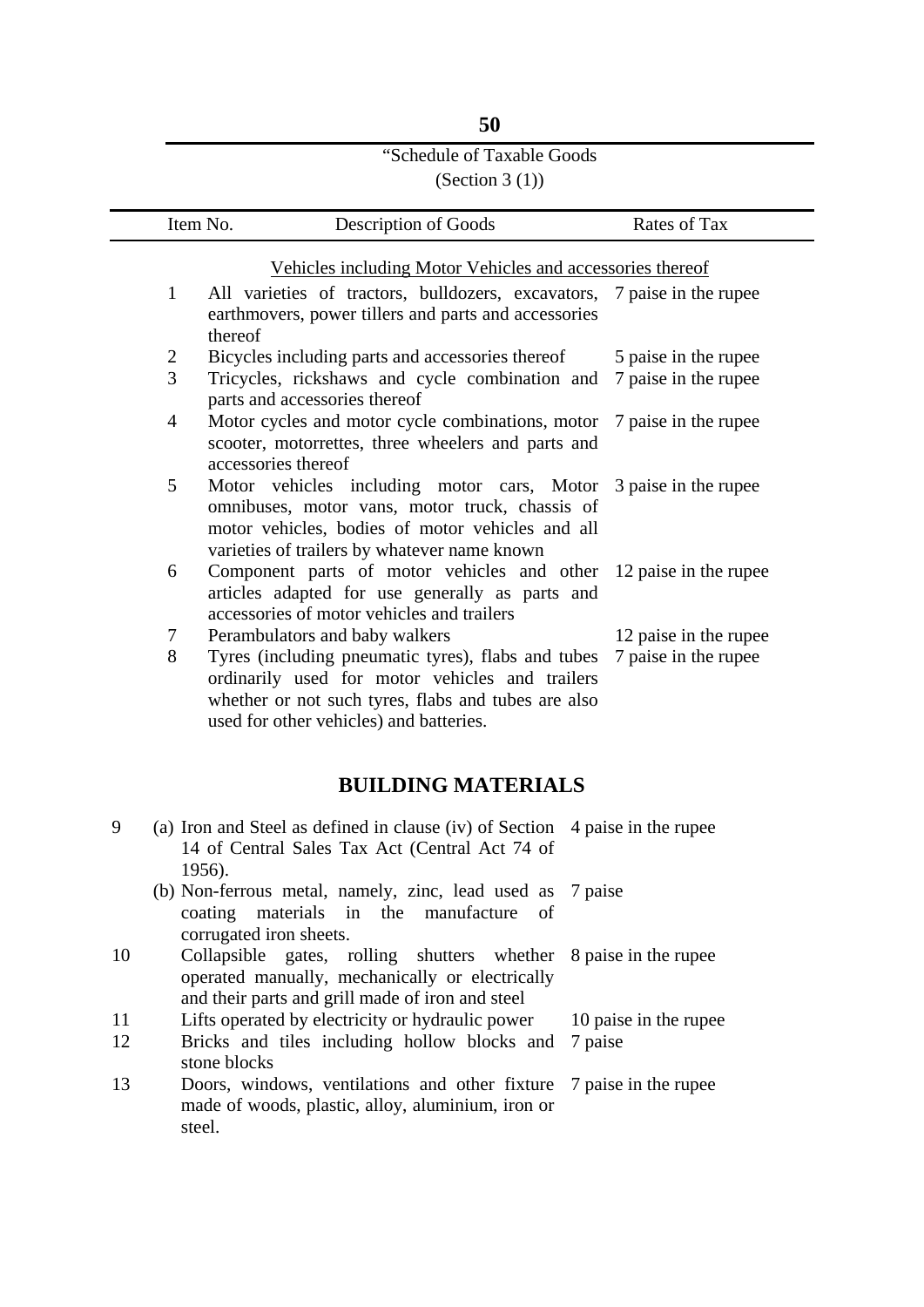#### "Schedule of Taxable Goods (Section 3  $(1)$ )

| Item No. | Description of Goods                                                                                                                                                                                    | Rates of Tax                    |
|----------|---------------------------------------------------------------------------------------------------------------------------------------------------------------------------------------------------------|---------------------------------|
| 14       | Floor tops, wall tops of all tyres not included in<br>any other items of the Schedule including<br>ceramic and glazed tiles, mosaic tiles, marble and<br>granite slabs granite, marble and mosaic chips | 10 paise in the rupee           |
| 15       | Asbestos and acrylic sheets, plain or corrugated                                                                                                                                                        | 7 paise in the rupee            |
| 16       | Water Supply and sanitary fittings including<br>pipes of any type used for the purpose.                                                                                                                 | 8 paise in the rupee            |
| 17       | <b>Aluminium Sheets</b>                                                                                                                                                                                 | 7 paise in the rupee            |
| 18       | Cement                                                                                                                                                                                                  | 12 paise in the rupee           |
| 19       | <b>White Cement</b>                                                                                                                                                                                     | 12 paise in the rupee           |
|          | <b>ELECTRONIC GOODS</b>                                                                                                                                                                                 |                                 |
| 20       | Radio gramophones, radio cum tape recorders, 8 paise in the rupee<br>other wireless reception instruments and apparatus,<br>accumulators, amplifiers and parts and accessories<br>thereof               |                                 |
| 21       | Tape-recorders, Dictaphones and other similar 12 paise in the rupee<br>apparatus, for recording sound and tapes of all<br>description for use there with and parts and<br>accessories thereof           |                                 |
| 22       | Coloured television sets, video cassette recorders, 6 paise in the rupee<br>video cassette players and other electronic goods<br>and parts and accessories thereof                                      |                                 |
| 23       | Black and White T.V sets, radio, computers, all 4 paise in the rupee and<br>varieties of computer software                                                                                              |                                 |
| 24       | transmitting<br>Sound<br>equipments<br>telephones and parts thereof                                                                                                                                     | including 12 paise in the rupee |

#### **CINEMATOGRAPHIC AND PHOTOGRAPHIC EQUIPMENTS**

- 25 Cinematographic equipment including cameras, projectors 12 paise in the rupee and sound recording and reproducing equipments, lenses, films and parts and accessories thereof
- 26 Photographic and other cameras and enlargers, lenses, 12 paise in the rupeefilms and plates paper and cloth and other parts and accessories required for use therewith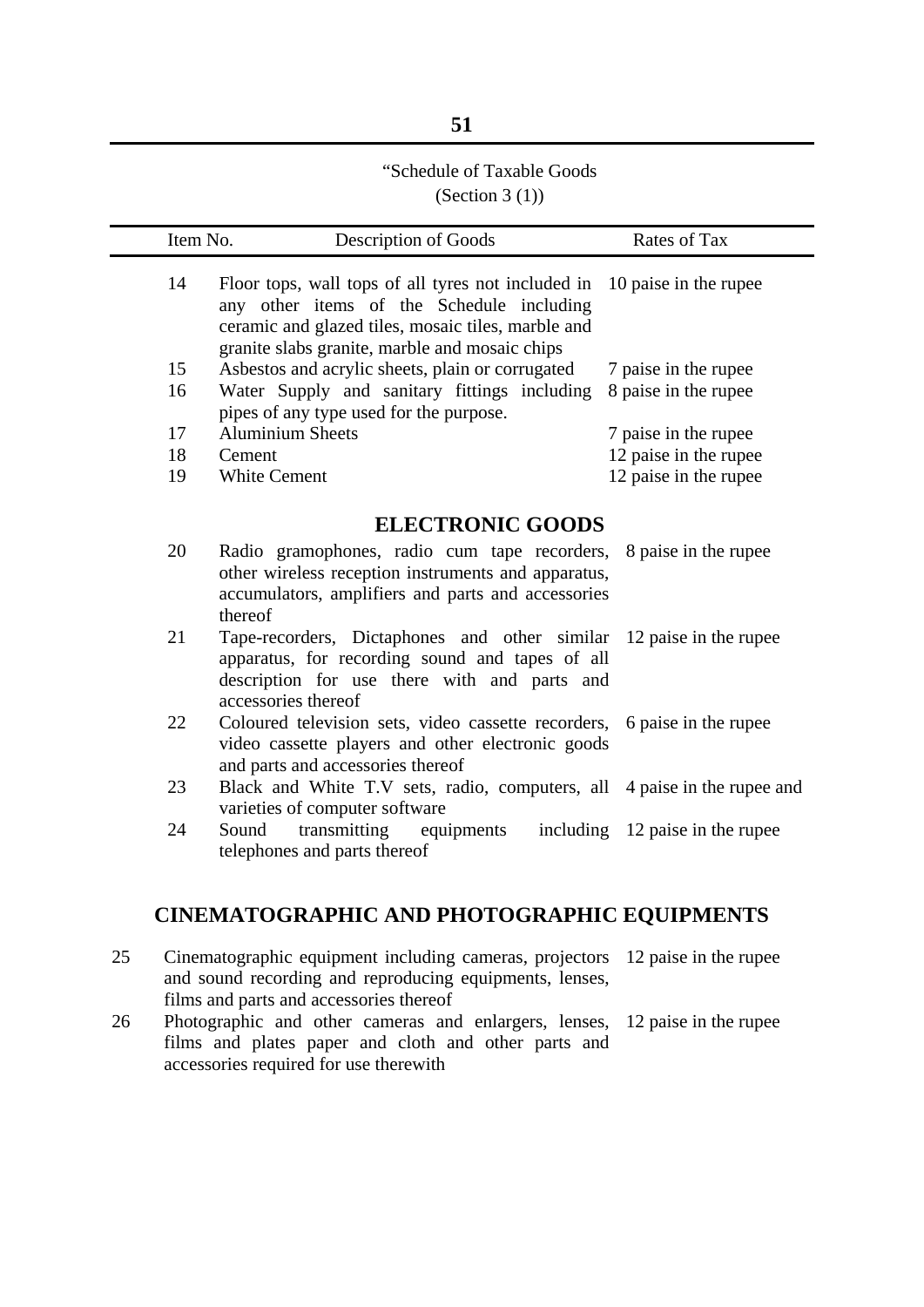## "Schedule of Taxable Goods

(Section 3  $(1)$ )

| Item No. | Description of Goods                                                                                                                                                                                                                                                                                                                                                                                                                                                                                                                                                                                                                                                             | Rates of Tax                                  |
|----------|----------------------------------------------------------------------------------------------------------------------------------------------------------------------------------------------------------------------------------------------------------------------------------------------------------------------------------------------------------------------------------------------------------------------------------------------------------------------------------------------------------------------------------------------------------------------------------------------------------------------------------------------------------------------------------|-----------------------------------------------|
|          | <b>SURGICAL AND HOSPITAL EQUIPMENTS</b>                                                                                                                                                                                                                                                                                                                                                                                                                                                                                                                                                                                                                                          |                                               |
| 27       | X-ray, Ultra sound and scanning machines, other medical<br>equipments and instruments and parts and accessories thereof                                                                                                                                                                                                                                                                                                                                                                                                                                                                                                                                                          | 10 paise in the rupee                         |
| 28       | Hospital equipments of all types                                                                                                                                                                                                                                                                                                                                                                                                                                                                                                                                                                                                                                                 | 7 paise in the rupee                          |
|          | <b>MEDICINES</b>                                                                                                                                                                                                                                                                                                                                                                                                                                                                                                                                                                                                                                                                 |                                               |
| 29       | Ayurvedic, homeopathic and unani medicines which are sold<br>in patent and in brand name.                                                                                                                                                                                                                                                                                                                                                                                                                                                                                                                                                                                        | 4 paise in the rupee                          |
| 30       | All other medicines and drugs other than following:-<br>(a) Anti-malaria drugs viz., quinine in powder form,<br>quinine pills (but not sugar coated) quinine alkaloids,<br>salts of cinchona and its alkaloids, salts of cinchona<br>and its alkaloids, cinchona, fabrique and choloquinine<br>group of drugs i.e Navaquine and compoquine whether<br>in solution or in powder form or in tablets, paludrine<br>and daraprim<br>(b) Apti-Kala Azar drugs, viz, Stibamine and petamidine<br>Isothionate<br>(c) Vaccine, viz small pox vaccine, Cholera vaccine and<br>T.A.B vaccine<br>(d) Ayurvedic, homeopathic and Unani medicines except<br>when sold in patent or brand name | 7 paise in the rupee                          |
| 31       | Spiritious medicinal preparation under any pharmacopaedia<br>containing more than 12 percent by volume of alcohol (but<br>other than those which are declared by the State Governmetn<br>by Notification in the Official Gazette to be not capable of<br>causing intoxation)                                                                                                                                                                                                                                                                                                                                                                                                     | 20 paise in the rupee                         |
|          | <b>HOUSE HOLD ARTICLES</b>                                                                                                                                                                                                                                                                                                                                                                                                                                                                                                                                                                                                                                                       |                                               |
| 32       | Refrigerators, air coolers, air conditioning plants, geyser,<br>washing machine and component parts thereof                                                                                                                                                                                                                                                                                                                                                                                                                                                                                                                                                                      | 10 paise in the rupee                         |
| 33       | Crockery, cutlery including knives, forks and spoons, articles<br>made of glazed china porcelain for domestic used.                                                                                                                                                                                                                                                                                                                                                                                                                                                                                                                                                              | 8 paise in the rupee                          |
| 34       | Carpets including durries                                                                                                                                                                                                                                                                                                                                                                                                                                                                                                                                                                                                                                                        | 13 paise in the rupee                         |
| 35<br>36 | Gas Cylinder, stoves, burners and other accessories<br>Kitchenware and utensil coated with heat resistant used                                                                                                                                                                                                                                                                                                                                                                                                                                                                                                                                                                   | 7 paise in the rupee<br>10 paise in the rupee |

cooking as well serving except those items mentioned in sl. 33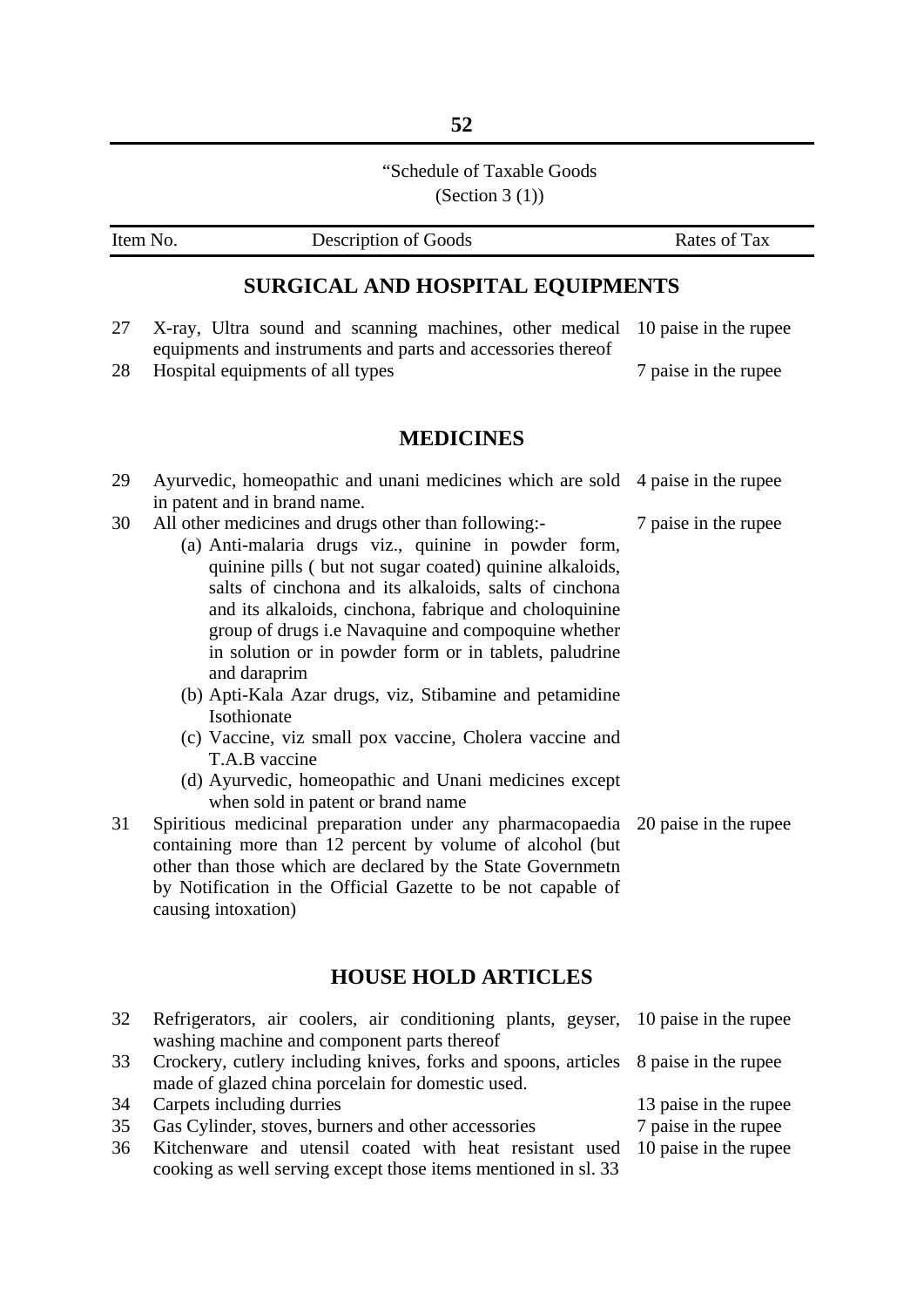#### **53**

## "Schedule of Taxable Goods

(Section 3  $(1)$ )

| Item No. | Description of Goods                                                                                                                                                                                                                   | Rates of Tax          |
|----------|----------------------------------------------------------------------------------------------------------------------------------------------------------------------------------------------------------------------------------------|-----------------------|
| 37       | Locks, padlocks and keys                                                                                                                                                                                                               | 8 paise in the rupee  |
| 38       | Pressure cookers, grinders, mixers, and juicers and parts<br>and accessories thereof                                                                                                                                                   | 8 paise in the rupee  |
| 39       | Petromax, stoves, cookers, lanterns and parts and 8 paise in the rupee<br>accessories thereof but excluding Nutan stoves whether<br>manufactured within or outside the State the thermal<br>efficiency of which is 60 percent or above |                       |
| 40       | Sewing machines, knitting machines and parts and 8 paise in the rupee<br>accessories thereof                                                                                                                                           |                       |
| 41       | Torch lights and bulbs                                                                                                                                                                                                                 | 8 paise in the rupee  |
| 42       | Dry cell and dry cell batteries                                                                                                                                                                                                        | 8 paise in the rupee  |
| 43       | Upholdstared furniture and furniture of all types made of 8 paise in the rupee<br>bamboo, cane and plastic but excluding<br>timber,<br>aluminium iron and steel furniture                                                              |                       |
| 44       | Iron and steel safes and almirahs                                                                                                                                                                                                      | 12 paise in the rupee |
| 45       | All types of furniture, sofa sets, dressing tables made of<br>timber, aluminium iron and steel including racks and part<br>thereof                                                                                                     | 12 paise in the rupee |
| 46       | Vaccuum flasks of all kinds including thermowares                                                                                                                                                                                      | 13 paise in the rupee |

## **ELECTRICAL GOODS**

| 47 | All electrical goods, instruments, apparatus, appliances 11 paise in the rupee  |                      |
|----|---------------------------------------------------------------------------------|----------------------|
|    | and all such articles the use of which cannot be had                            |                      |
|    | except with the application of electrical energy including                      |                      |
|    | fans, lighting bulbs, electrical earthenware and porcelain                      |                      |
|    | and all other accessories and component parts either sold                       |                      |
|    | as a whole or in part                                                           |                      |
| 48 | Switch boards, ceiling roses, button link clips and other 11 paise in the rupee |                      |
|    | electrical fitting of a similar nature                                          |                      |
| 49 | Tinned, packed or bottled food, cake biscuits, 8 paise in the rupee             |                      |
|    | confectioneries and provisions                                                  |                      |
| 50 | Butter, Ghee, cream and cheese sold in sealed container                         | 8 paise in the rupee |
| 51 | Dried fruits, bulbs (including onion and garlic) and plants                     | 8 paise in the rupee |
| 52 | Baby food                                                                       | 4 paise in the rupee |
| 53 | Ice food including Ice cream                                                    | 8 paise in the rupee |
| 54 | Tinned, bottled or packed milk food but excluding fresh                         | 8 paise in the rupee |
|    | milk                                                                            |                      |
| 55 | Spices in all forms including long, dalchini, ilashi                            | 8 paise in the rupee |
| 56 | Scented supari, pan-masala and the like.                                        | 8 paise in the rupee |
|    |                                                                                 |                      |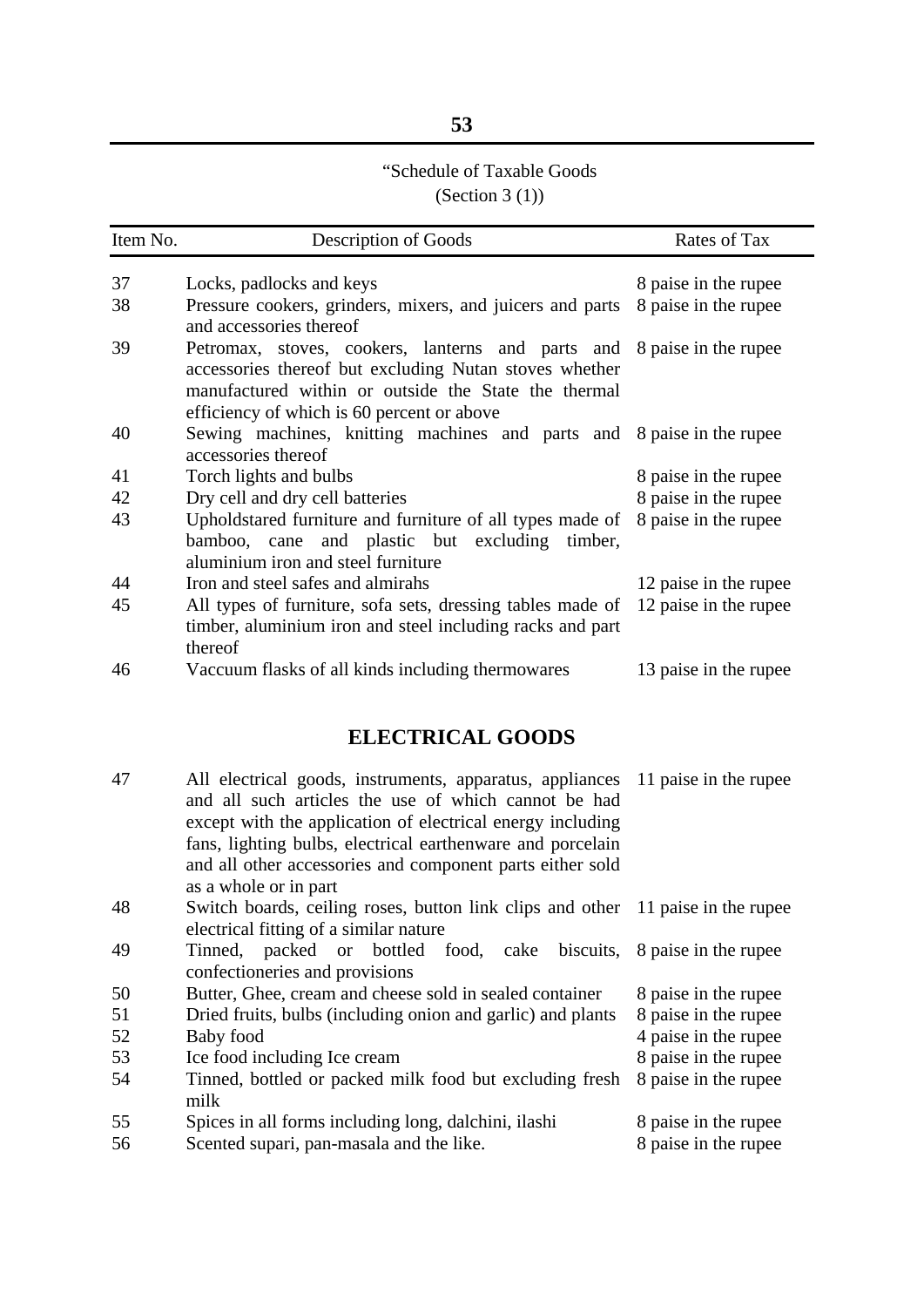## "Schedule of Taxable Goods

(Section 3  $(1)$ )

| Item No. | Description of Goods                                                                                                                                                                                                          | Rates of Tax          |
|----------|-------------------------------------------------------------------------------------------------------------------------------------------------------------------------------------------------------------------------------|-----------------------|
|          | <b>MINERALS AND GAS</b>                                                                                                                                                                                                       |                       |
| 57       | Industrial gases including oxygen, nitrogen, acetylene 8 paise in the rupee<br>gas, burners and other equipments and accessories for<br>therewith including all kinds of welding<br>use<br>electrodes, welding rods and wires |                       |
| 58       | Goal gas and coal including calcined petroleum coke 4 paise in the rupee<br>in all its forms but excluding charcoal                                                                                                           |                       |
|          | PRECIOUS METALS AND ORNAMENTS                                                                                                                                                                                                 |                       |
| 59       | Gold and Silver and articles made therefrom.                                                                                                                                                                                  | 10 paise in the rupee |
| 60       | Articles made of rolled gold and imitation gold                                                                                                                                                                               | 8 paise in the rupee  |
| 61       | Diamond, emeralds, rubies, real pearls and sapphires                                                                                                                                                                          | 12 paise in the rupee |
| 62       | Synthetic or artificial precious stones and pearls,                                                                                                                                                                           | 8 paise in the rupee  |

# **COSMETICS, TOILETS GOODS AND DETERGENTS**

artificial or cultured

| 63 | Cosmetics and toilet goods requisite including scents, 15 paise in the rupee                                                                |                       |
|----|---------------------------------------------------------------------------------------------------------------------------------------------|-----------------------|
|    | perfumes, snow, creams, powder, eye lashes                                                                                                  |                       |
| 64 | Lipsticks                                                                                                                                   | 12 paise in the rupee |
| 65 | Hair oil, toothpaste, tooth powder and tooth brushes                                                                                        | 8 paise in the rupee  |
| 66 | Hair dying materials and shampoo                                                                                                            | 8 paise in the rupee  |
| 67 | Soaps of all varieties including toilet soaps, shaving<br>and soaps of any other description and<br>soaps                                   | 7 paise in the rupees |
|    | detergents of all kinds                                                                                                                     |                       |
| 68 | Shaving sets, razors, razor blades, shaving sticks, 10 paise in the rupee<br>shaving creams, shaving brush and other accessories<br>thereof |                       |
| 69 | Sanitary towels, sanitary napkins and the like                                                                                              | 8 paise in the rupee  |
|    |                                                                                                                                             |                       |

**\_\_\_\_\_\_\_\_\_\_\_\_\_\_\_\_\_\_\_\_\_\_\_\_\_\_\_\_\_\_\_\_\_\_\_\_\_\_\_\_\_\_\_\_\_\_\_\_\_\_\_\_\_\_\_\_\_\_\_\_\_\_\_\_**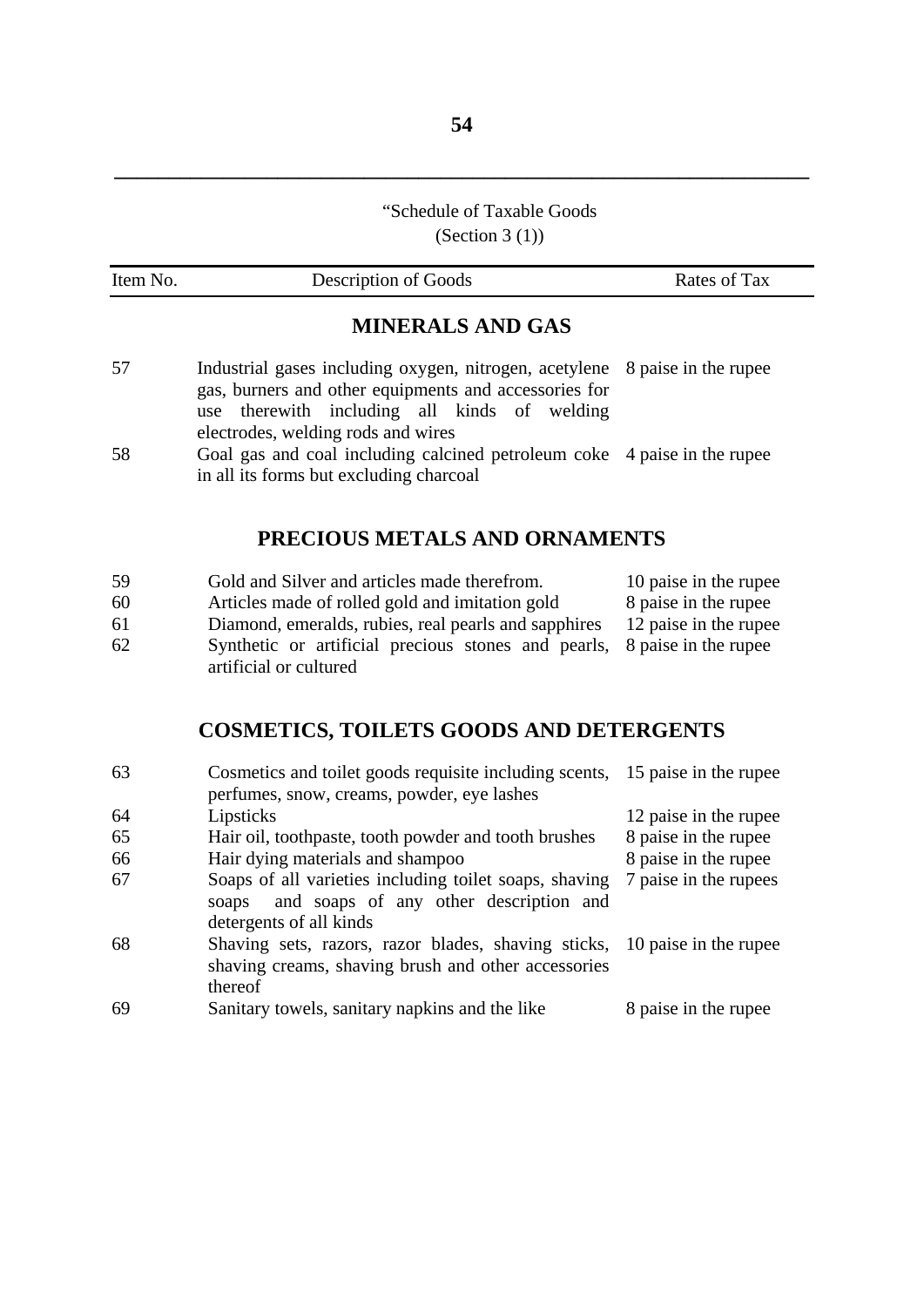## "Schedule of Taxable Goods

(Section 3 (1))

| Item No. | <b>Description of Goods</b>                                              | Rates of Tax          |
|----------|--------------------------------------------------------------------------|-----------------------|
|          | <b>MISCELLANEOUS</b>                                                     |                       |
| 70       | Non-potable liquor, that is:-                                            | 10 paise in the rupee |
|          | (a) Rectified spirit.                                                    |                       |
|          | (b) Denatured spirit                                                     |                       |
|          | (c) Methyl alcohol                                                       |                       |
|          | (d) Absolute alcohol                                                     |                       |
|          | (e) Any other alcohol which the State Government                         |                       |
|          | by Notification in the Official Gazette declared                         |                       |
|          | to be non-potable for the purpose of this entry                          |                       |
| 71       | arms including rifles, revolvers, pistols and<br>All                     | 12 paise in the rupee |
|          | ammunitions for the same                                                 |                       |
| 72       | All clocks, time pieces and watches and parts thereof                    | 12 paise in the rupee |
| 73       | All machinery and parts thereof including handloom                       | 8 paise               |
|          | and parts and accessories thereof                                        |                       |
| 74       | All types of pump sets with electric motors                              | 11 paise in the rupee |
| 75       | Articles made of sandal woods, ivory and other animal                    | 12 paise in the rupee |
| 76       | bones including articles inlaid with ivory<br>Agarbali or scented sticks | 15 paise in the rupee |
| 77       | Articles made of fur and skins                                           | 10 paise in the rupee |
| 78       | Acrylic yarn, acrylic blended yarn polyester yarn,                       | 12 paise in the rupee |
|          | viscose yarn, plyester viscose blended yarn                              |                       |
| 79       | Binoculars, telescopes, microscopes and such other                       | 10 paise in the rupee |
|          | similar goods                                                            |                       |
| 80       | Cigarette cases and lighters                                             | 15 paise in the rupee |
| 81       | Bulbs and plants                                                         | 8 paise in the rupee  |
| 82       | Chemicals and citronella oils                                            | 8 paise in the rupee  |
| 83       | Coir products                                                            | 8 paise in the rupee  |
| 84       | Dyes and colour including abir                                           | 8 paise in the rupee  |
| 85       | Electroplated nickel, chromium or silver or german<br>silver goods       | 12 paise in the rupee |
| 86       | Fire fighting equipments                                                 | 8 paise in the rupee  |
| 87       | Articles made of bone china                                              | 12 paise in the rupee |
| 88       | Fireworks including coloured matches                                     | 12 paise in the rupee |
| 89       | Furnace oil (except when sold to public utility                          | 8 paise in the rupee  |
|          | undertaking)                                                             |                       |
| 90       | Articles made of brass                                                   | 8 paise in the rupee  |
| 91       | Lottery tickets                                                          | 15 paise in the rupee |
| 92       | Fountain pens, ball point pen, stylegraph pens and                       | 7 paise in the rupee  |
|          | propeller pencils and components and accessories of                      |                       |
|          | such pens and pencils                                                    |                       |
| 93       | Laminated sheets like sunmica, fornica, decolam etc                      | 12 paise in the rupee |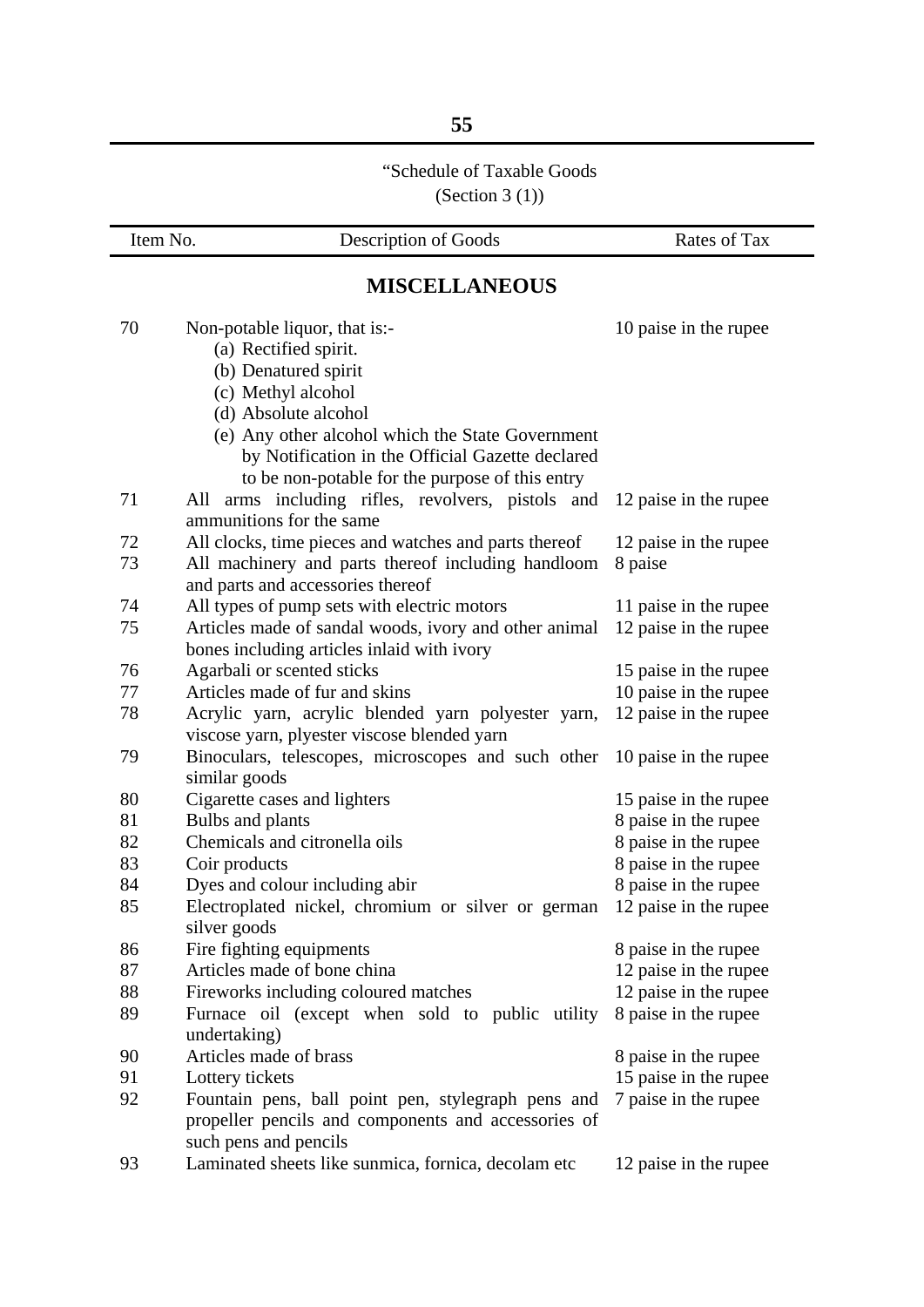## **56**

# "Schedule of Taxable Goods

(Section 3 (1))

| Item No. | Description of Goods                                                                                                           | Rates of Tax          |
|----------|--------------------------------------------------------------------------------------------------------------------------------|-----------------------|
| 94       | Matches                                                                                                                        | 7 paise in the rupee  |
| 95       | Pesticides<br>insecticides<br>fungicides,<br>including                                                                         | 6 paise in the rupee  |
|          | herbicides, rodenticides etc                                                                                                   |                       |
| 96       | Polythene granules, polythene sheets wrappers and                                                                              | 7 paise in the rupee  |
|          | bags                                                                                                                           |                       |
| 97       | Plastic and other foam rubber product and similar<br>other articles made wholly or party of artificial or<br>synthetic resin   | 12 paise in the rupee |
| 98       | Paints, colours, lacquet and vamisheds including<br>glue, polish, turpentine, thinners, putty, enamels, and<br>indigo.         | 10 paise in the rupee |
| 99       | Brushes, sand paper, and other abrasive by whatever 8 paise in the rupee<br>name known                                         |                       |
| 100      | Presstressed concrete poles                                                                                                    | 8 paise in the rupee  |
| 101      | Plywood including hard board cardboard and straw<br>board and similar other boards                                             | 8 paise in the rupee  |
| 102      | Pipes and tubes of all kinds including hume pipes and<br>their fittings                                                        | 8 paise in the rupee  |
| 103      | Rubber and synthetic rubber products                                                                                           | 8 paise in the rupee  |
| 104      | Stainless steel sheets and stainless steel products                                                                            | 13 paise in the rupee |
| 105      | Shoe polish, shoe creams and shoe brushes                                                                                      | 8 paise in the rupee  |
| 106      | Spectacles, sun glasses, goggles, lenses including<br>contact lenses and frames including parts and<br>accessories thereof     | 8 paise in the rupee  |
| 107      | Solvent oils, transformers oils and coolants                                                                                   | 8 paise in the rupee  |
| 108      | tabulating<br>machines,<br>Typewriters,<br>calculating<br>machines, photocopying and duplicating machines<br>and parts thereof | 10 paise in the rupee |
| 109      | Weighing machines of all kinds                                                                                                 | 8 paise in the rupee  |
| 110      | Onion and garlic                                                                                                               | 6 paise in the rupee  |
| 111      | All kinds of footwears, including chappals made of 10 paise in the rupee<br>leathers, plastic synthetic or moulded materials   |                       |
| 112      | Weights and measures                                                                                                           | 8 paise in the rupee  |
| 113      | Leather goods of all varieties                                                                                                 | 10 paise in the rupee |
| 114      | All kinds of suitcases, brief cases made of plastic;<br>nylon, leather or moulded materials excluding steel<br>trunk           | 10 paise in the rupee |
| 115      | All kinds of plastic, celluloid, Bakelite or moulded<br>articles                                                               | 10 paise in the rupee |
| 116      | Umbrella cloth, Umbrellas and parts and accessories<br>thereof                                                                 | 8 paise in the rupee  |
| 117      | Gur and molasses                                                                                                               | 8 paise in the rupee  |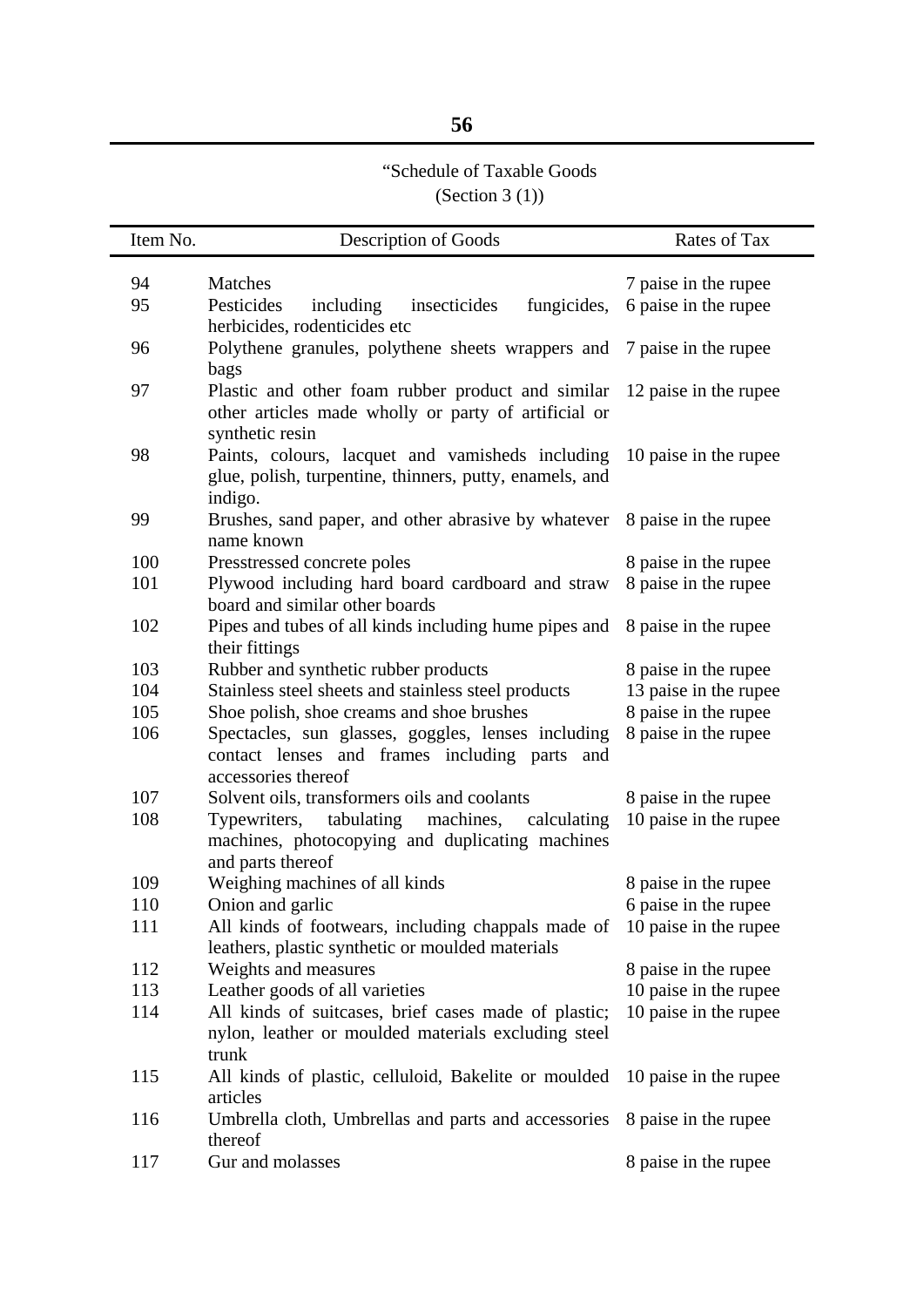# **57**

## "Schedule of Taxable Goods (Section 3 (1))

| Item No. | Description of Goods                                                                                                                                                           | Rates of Tax          |
|----------|--------------------------------------------------------------------------------------------------------------------------------------------------------------------------------|-----------------------|
| 118      | Tea, that is to say, any one of the forms of tea in<br>which it is sold but excluding the tea beverages                                                                        | 8 paise in the rupee  |
| 119      | Woven fabric of silk or of silk waste                                                                                                                                          | 8 paise in the rupee  |
| 120      | Crockery and articles made of bone china                                                                                                                                       | 12 paise in the rupee |
| 121      | Ladies hand bags and other types of vanity bags                                                                                                                                | 12 paise in the rupee |
| 122      | Vegetables oils both edible and non-edible<br>including vanaspati or vegetables ghee but<br>excluding mustard oil, rape seed oil and admixture<br>of mustard and rape seed oil | 7 paise in the rupee  |
| 123      | Glass ware, bottles and plates, globes, glass parts of 8 paise in the rupee<br>lamps, sheets and plates photo and other frames and<br>mirrors                                  |                       |
| 124      | Linoleum and similar other floor coverings                                                                                                                                     | 10 paise in the rupee |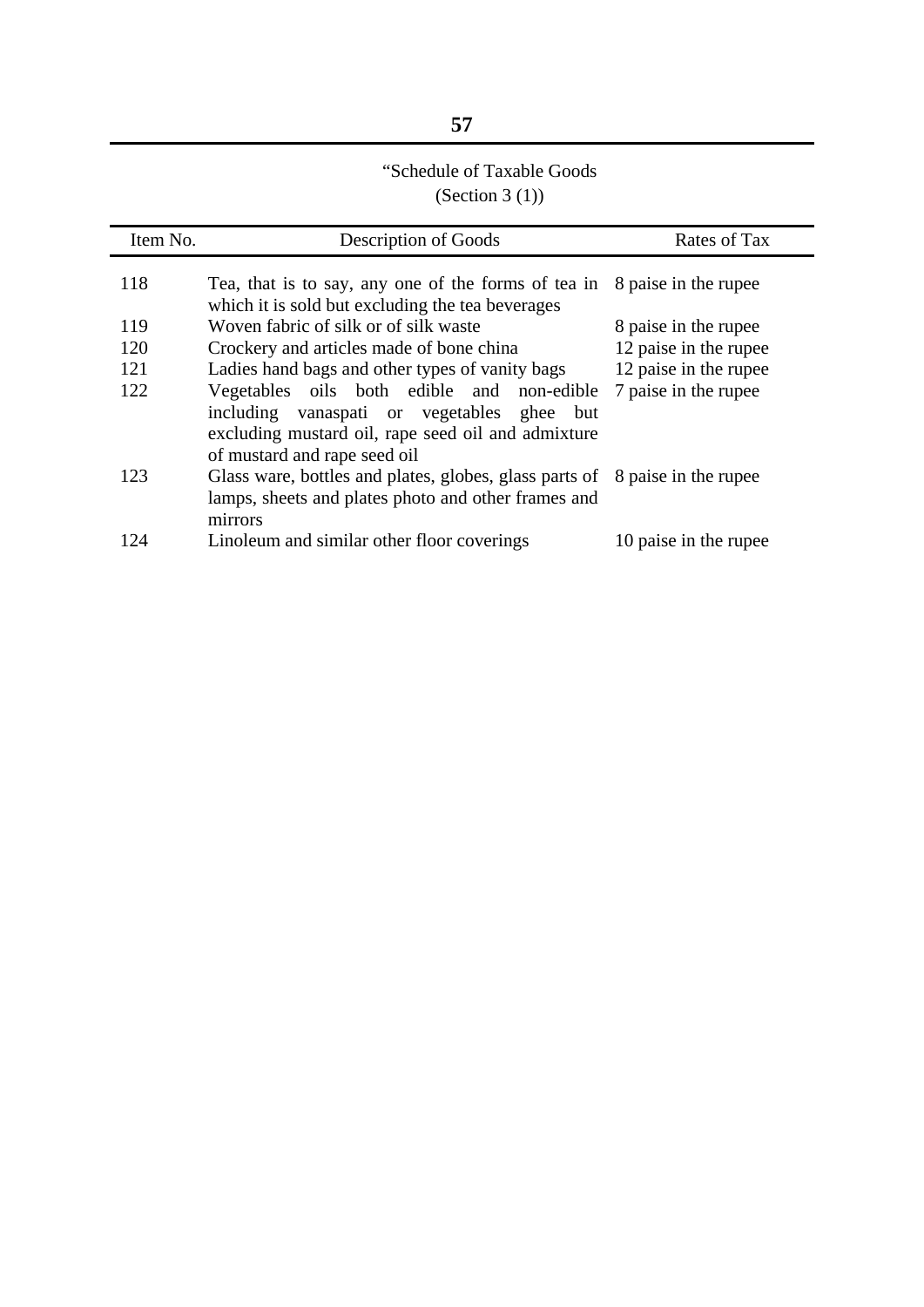#### **MEGHALAYA ORDINANCE OF 1997**

#### **Promulgated by the Governor on 21st December, 1997. Published**

## **in the Extra-Ordinary issue of the Gazette of Meghalaya, dated 23rd December, 1997**

The Meghalaya Board of School Education (Amendment)

Ordinance 1997

#### **An**

#### **Ordinance**

#### **To amend the Meghalaya Board of School Education Act, 1973.**

Whereas the Legislature Assembly of Meghalaya is not in session and the Governor is satisfied that circumstances exist which render it necessary for him to take immediate action.

Now, therefore, in exercise of the powers conferred by clause (1) of article 213 of the Constitution, the Governor of Meghalaya hereby promulgated in the Forty eight Year of the Republic of India the following ordinance, namely:-

| Short title and<br>commencement             | $\mathbf{1}$ | (1) This Ordinance may be called the Meghalaya Board of<br>School Education (Amendment) Ordinance, 1997 |                                                                                                                    |  |  |
|---------------------------------------------|--------------|---------------------------------------------------------------------------------------------------------|--------------------------------------------------------------------------------------------------------------------|--|--|
|                                             |              | (2) It shall come into force at once                                                                    |                                                                                                                    |  |  |
| Amendment of section<br>4 of Act 10 of 1973 | 2            | Act, 1973, the following shall be substituted, namely:-<br>namely:-                                     | For section 4 of the Meghalaya Board of School Education<br>(1) "The Board shall consist of the following members, |  |  |
|                                             |              | Ex-Officio Members:-                                                                                    |                                                                                                                    |  |  |
|                                             |              | (i)                                                                                                     | Secretary to the Government of Meghalaya, Education                                                                |  |  |
|                                             |              | Department as Chairman;                                                                                 |                                                                                                                    |  |  |
|                                             |              |                                                                                                         | Explanation- The term 'Secretary' includes the                                                                     |  |  |
|                                             |              | and the Principal Secretary.                                                                            | Additional Secretary, the Commissioner and Secretary                                                               |  |  |
|                                             |              | Director of Higher and Technical<br>(ii)                                                                | Education,                                                                                                         |  |  |
|                                             |              | Meghalaya;                                                                                              |                                                                                                                    |  |  |
|                                             |              | Director of Elementary and<br>(iii)                                                                     | Mass<br>Education,                                                                                                 |  |  |
|                                             |              | Meghalaya;                                                                                              |                                                                                                                    |  |  |
|                                             |              | (iv)                                                                                                    | Director of Education Research Training, Meghalaya;                                                                |  |  |
|                                             |              | Director of Industries, Meghalaya;<br>(v)                                                               |                                                                                                                    |  |  |
|                                             |              | Director of Agriculture, Meghalaya;<br>(vi)                                                             |                                                                                                                    |  |  |
|                                             |              | Director of Health Services, Meghalaya;<br>(vii)                                                        |                                                                                                                    |  |  |
|                                             |              | One representative from NEHU;<br>(viii)                                                                 |                                                                                                                    |  |  |
|                                             |              | (ix)<br>Members to be nominated Government:-                                                            | Secretary of the Board to be appointed by Government,                                                              |  |  |
|                                             |              | (x)                                                                                                     | A principal of one of the Teachers' Training Institutes;                                                           |  |  |
|                                             |              | $(x_i)$                                                                                                 | A Headmaster of one of the Upper Primary Schools;                                                                  |  |  |